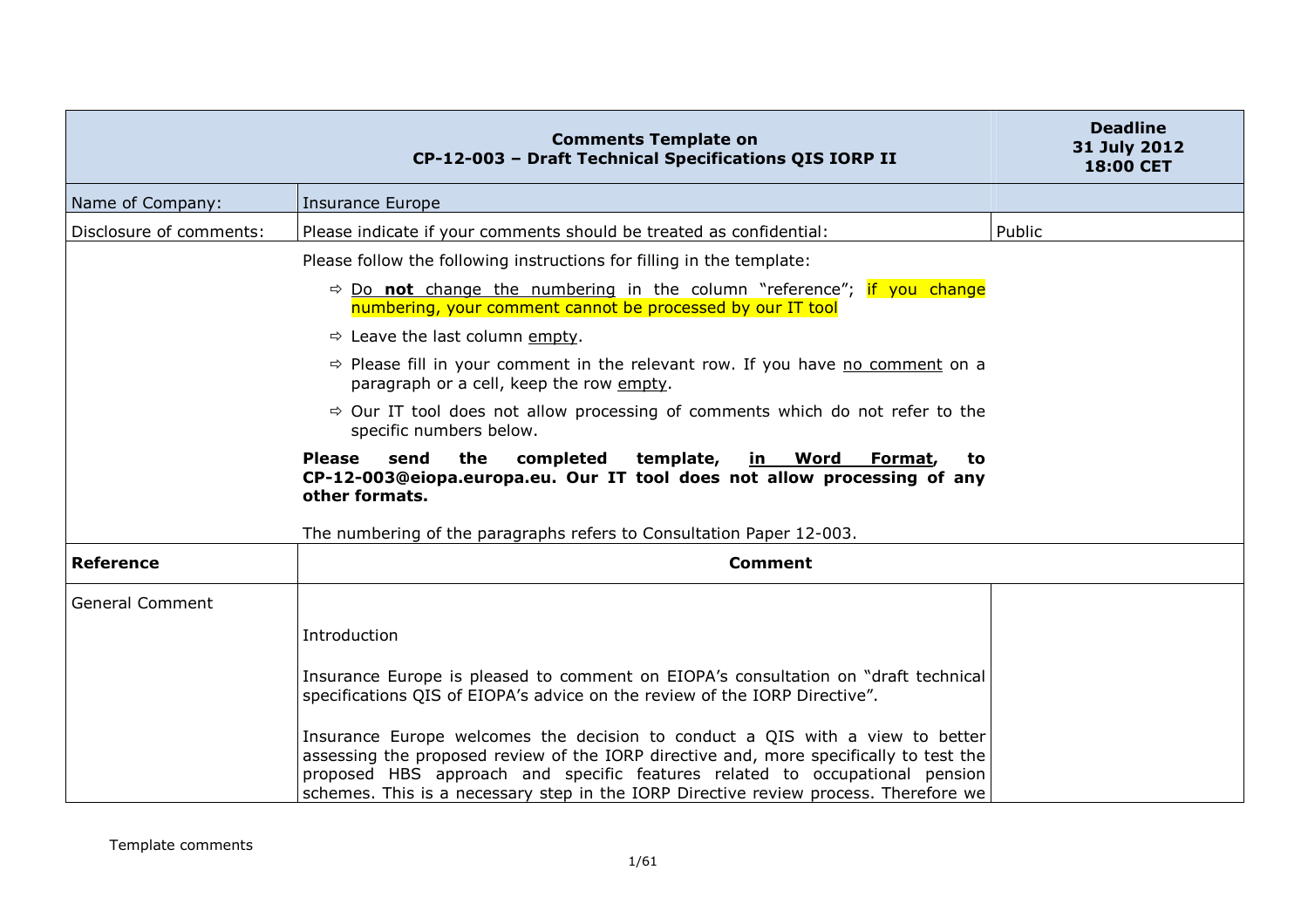| <b>Comments Template on</b><br>CP-12-003 - Draft Technical Specifications QIS IORP II                                                                                                                                                                                                                                                                                                                                                                                                                                                                                                                                                                                                                                                                                                                                                                                                                                                                                                                                                                                                     | <b>Deadline</b><br>31 July 2012<br>18:00 CET |
|-------------------------------------------------------------------------------------------------------------------------------------------------------------------------------------------------------------------------------------------------------------------------------------------------------------------------------------------------------------------------------------------------------------------------------------------------------------------------------------------------------------------------------------------------------------------------------------------------------------------------------------------------------------------------------------------------------------------------------------------------------------------------------------------------------------------------------------------------------------------------------------------------------------------------------------------------------------------------------------------------------------------------------------------------------------------------------------------|----------------------------------------------|
| agree with EIOPA's general aim as expressed in the introductory part of the<br>consultation paper: "EIOPA's consultation paper on the technical specifications for the<br>study aims at helping IORPs perform the necessary calculations in the event that a<br>Holistic Balance Sheet (HBS) approach would be implemented as part of the revised<br>IORP Directive. The purpose of the consultation is to assess the valuation and risk-<br>mitigating effects on the solvency capital requirements of the pension funds'<br>adjustment and security mechanisms, such as conditional and discretionary benefits,<br>reductions of benefits, sponsor support and pension protection schemes."                                                                                                                                                                                                                                                                                                                                                                                             |                                              |
| There exists a large variety of pension schemes and IORPs. Therefore, there are<br>challenges to calibrate and fine-tune technical specifications of the HBS approach,<br>which include the quantification of various elements like sponsor support. It is also a<br>problem that in the Solvency II QIS exercises certain elements relevant to long-term<br>commitments were missing. As a result, these elements are also missing in the<br>current proposed specifications. We therefore support any considerations by EIOPA to<br>include such elements. In our view, the above mentioned challenges linked to the<br>review of the IORP Directive reinforce the importance of the current exercise.                                                                                                                                                                                                                                                                                                                                                                                  |                                              |
| Applying Solvency II to IORPs                                                                                                                                                                                                                                                                                                                                                                                                                                                                                                                                                                                                                                                                                                                                                                                                                                                                                                                                                                                                                                                             |                                              |
| On previous occasions Insurance Europe stressed the importance of fair competition<br>between financial institutions, including IORPs, that provide occupational pension<br>products, and of consistency in prudential regimes. This can be achieved by applying<br>the <b>'same risks, same rules, same capital'</b> principle. As a result, Insurance Europe<br>is of the opinion that the principles of the risk-based Solvency II framework should<br>serve as the basis for regulating all financial institutions providing occupational<br>pension products as long as the economically significant characteristics of the different<br>pension products or schemes are taken into account. The QIS has to be used to<br>thoroughly test these economically significant differences. If it appears that further<br>testing is necessary, then an additional QIS exercise should be performed. The<br>purpose of the current exercise should also be to ensure that comparable specificities<br>between insurers and pension funds should be taken into account in a similar way for |                                              |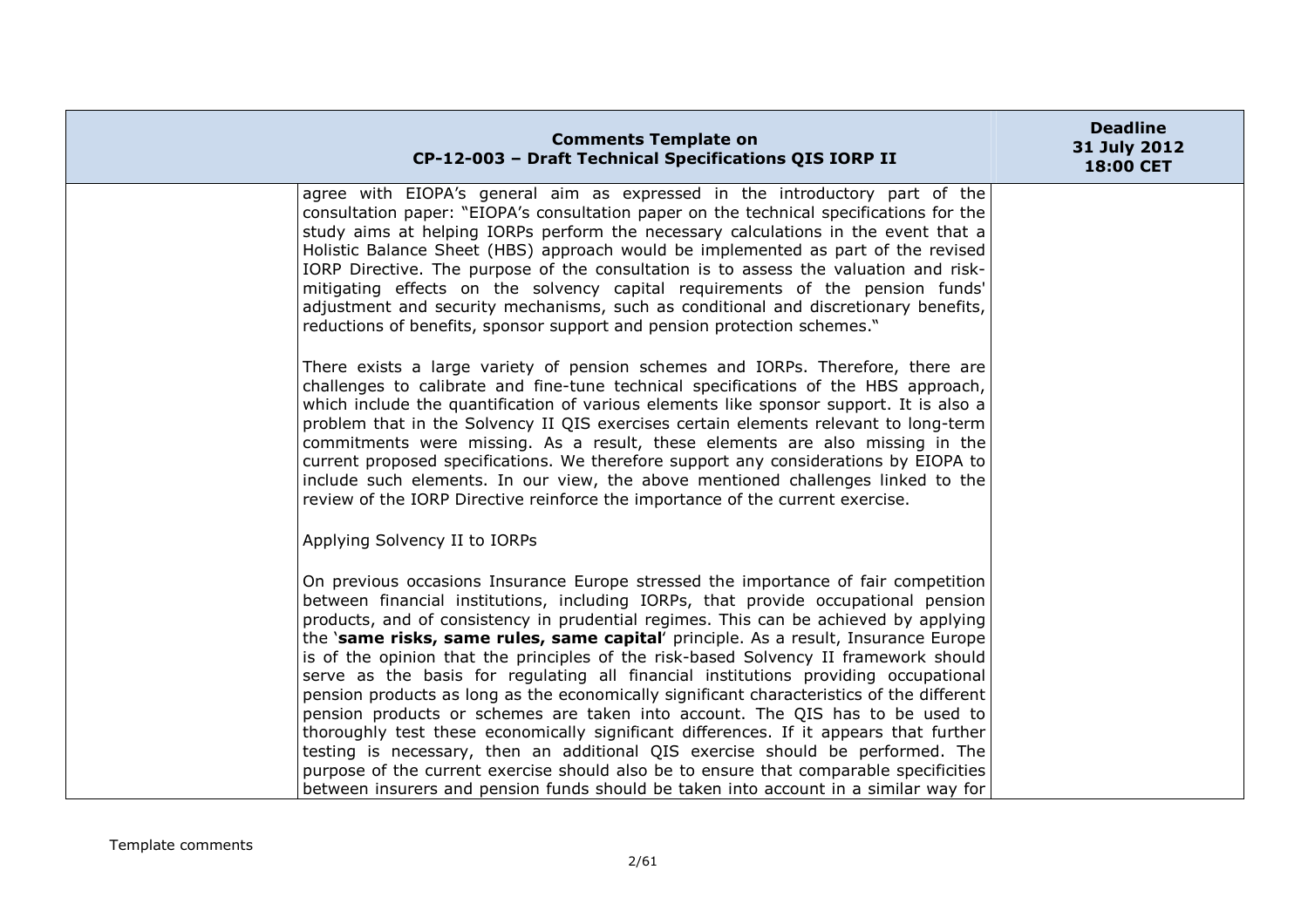| <b>Comments Template on</b><br>CP-12-003 - Draft Technical Specifications QIS IORP II                                                                                                                                                                                                                                                                                                                                                                                                                                                                                                                                                                                                                                                                                                                                                                                                                                                                                                                                                                                                                                                                                                                                                                                                                                                                                                                                                                                                                                                                                                                                                                                                                                                                                                                                                                                                                                                                                                                                                                                                                                                                                                                                                                        | <b>Deadline</b><br>31 July 2012<br>18:00 CET |
|--------------------------------------------------------------------------------------------------------------------------------------------------------------------------------------------------------------------------------------------------------------------------------------------------------------------------------------------------------------------------------------------------------------------------------------------------------------------------------------------------------------------------------------------------------------------------------------------------------------------------------------------------------------------------------------------------------------------------------------------------------------------------------------------------------------------------------------------------------------------------------------------------------------------------------------------------------------------------------------------------------------------------------------------------------------------------------------------------------------------------------------------------------------------------------------------------------------------------------------------------------------------------------------------------------------------------------------------------------------------------------------------------------------------------------------------------------------------------------------------------------------------------------------------------------------------------------------------------------------------------------------------------------------------------------------------------------------------------------------------------------------------------------------------------------------------------------------------------------------------------------------------------------------------------------------------------------------------------------------------------------------------------------------------------------------------------------------------------------------------------------------------------------------------------------------------------------------------------------------------------------------|----------------------------------------------|
| all providers, be they insurers or pension funds.<br>Furthermore, Insurance Europe strongly believes that all financial institutions that are<br>providers of occupational pensions should be regulated not on the basis of the legal<br>vehicle through which pension products are provided, but rather according to the risks<br>those benefits present to the provider, members and beneficiaries in line with the<br>principle of 'substance over form'. Therefore, Insurance Europe welcomes the<br>consistency with the Solvency II Framework Directive in the technical specifications for<br>the QIS. This will ensure similar treatment for long term savings products.<br>We agree with EIOPA that the proposed set of technical specifications should be seen<br>as "work in progress" to be followed up by further examinations as necessary,<br>including a thorough impact assessment. We also believe that where Solvency II<br>elements are used which are not finally fixed in the Solvency II framework, EIOPA<br>should use the most likely outcome of the discussions for the purpose of the QIS.<br>Additionally, all the simplifications of Solvency II should be given consideration in the<br>QIS. EIOPA should even consider additional simplifications, especially regarding the<br>valuation of the sponsor covenant.<br>It should also be recalled that the 5th Quantitative Impact Study of Solvency II<br>revealed that certain parts of the framework may not be entirely appropriate for<br>products with a long term nature. As such, many of the challenges made apparent by<br>the QIS 5 exercise are relevant for both insurance undertakings and IORPs. As a<br>result, Insurance Europe considers that the right approach going forward consists in<br>firstly, solving the problems that exist in the Solvency II framework, and secondly,<br>introducing the appropriate solutions, in the revised IORP Directive. Such an approach<br>is better than one which would consist in trying to solve issues in one Directive whilst<br>leaving the problems open in the other one. Similarly, should solutions be found within<br>the context of the IORP Directive they should also apply to insurers where appropriate |                                              |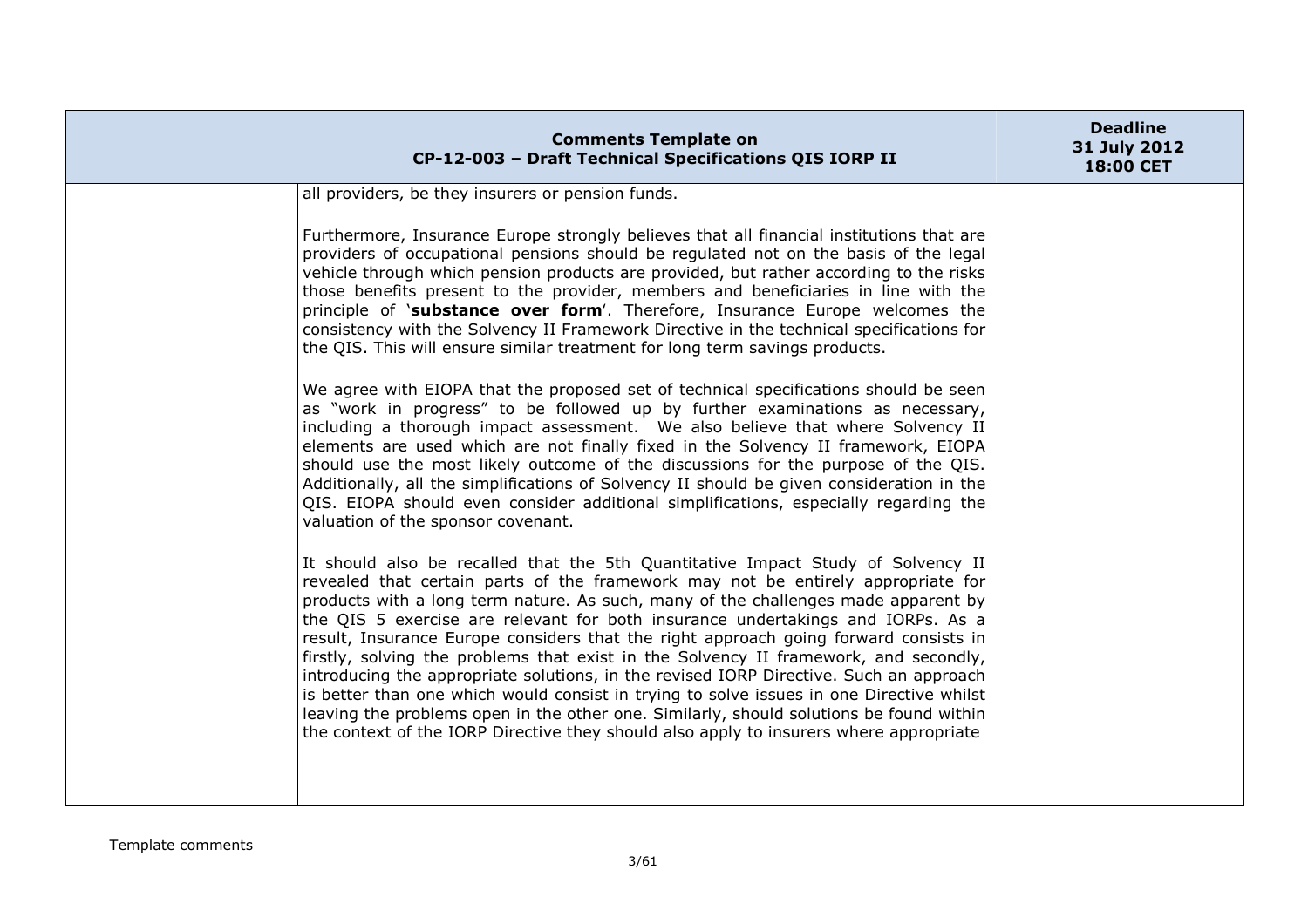| <b>Comments Template on</b><br>CP-12-003 - Draft Technical Specifications QIS IORP II                                                                                                                                                                                                                                                                                                                                                                                                                                                                                                                                                                                                                                                                                                                                                                                                                                                                | <b>Deadline</b><br>31 July 2012<br>18:00 CET |
|------------------------------------------------------------------------------------------------------------------------------------------------------------------------------------------------------------------------------------------------------------------------------------------------------------------------------------------------------------------------------------------------------------------------------------------------------------------------------------------------------------------------------------------------------------------------------------------------------------------------------------------------------------------------------------------------------------------------------------------------------------------------------------------------------------------------------------------------------------------------------------------------------------------------------------------------------|----------------------------------------------|
| The QIS exercise                                                                                                                                                                                                                                                                                                                                                                                                                                                                                                                                                                                                                                                                                                                                                                                                                                                                                                                                     |                                              |
| Insurance Europe believes that the discussion at this stage should focus on assessing<br>in detail the different aspects of the HBS. For the purpose of the QIS, Insurance<br>Europe suggests calculating all the potential options of the Holistic Balance Sheet<br>(HBS) with a higher degree of granularity than is currently foreseen by EIOPA in order<br>to allow for discussions on the basis of the outcome of the QIS. In our opinion, all the<br>particularities of occupational pensions should be calculated as potential assets of the<br>HBS. However, there should be limitations whether to take these security mechanisms<br>into account, either fully or partially (eg due to interdependencies between the<br>different security mechanisms used). There might be differences across the EU on<br>what should be finally accepted as assets in the HBS depending on the type of IORP<br>and the national social and labour laws. |                                              |
| Calculating all the security and adjustment mechanisms separately as assets would<br>have a number of benefits as it would allow for:                                                                                                                                                                                                                                                                                                                                                                                                                                                                                                                                                                                                                                                                                                                                                                                                                |                                              |
| • Performing the necessary calculations of the QIS without knowing exactly what<br>the outcome of the Directive review will be.                                                                                                                                                                                                                                                                                                                                                                                                                                                                                                                                                                                                                                                                                                                                                                                                                      |                                              |
| • Learning from the QIS which of the IORPs' security mechanisms are the most<br>relevant risk factors and will therefore have an impact on the solvency of the<br>IORPs.                                                                                                                                                                                                                                                                                                                                                                                                                                                                                                                                                                                                                                                                                                                                                                             |                                              |
| Making it possible to assess the effort needed to valuate to the IORPs which<br>would help to identify where additional simplifications are crucial.                                                                                                                                                                                                                                                                                                                                                                                                                                                                                                                                                                                                                                                                                                                                                                                                 |                                              |
| Certain IORPs to take part in the QIS even if they cannot calculate every<br>security mechanism. These IORPs could focus on the aspects they consider to<br>be particularly relevant for them.                                                                                                                                                                                                                                                                                                                                                                                                                                                                                                                                                                                                                                                                                                                                                       |                                              |
| • A higher degree of transparency for the assessment of the different security                                                                                                                                                                                                                                                                                                                                                                                                                                                                                                                                                                                                                                                                                                                                                                                                                                                                       |                                              |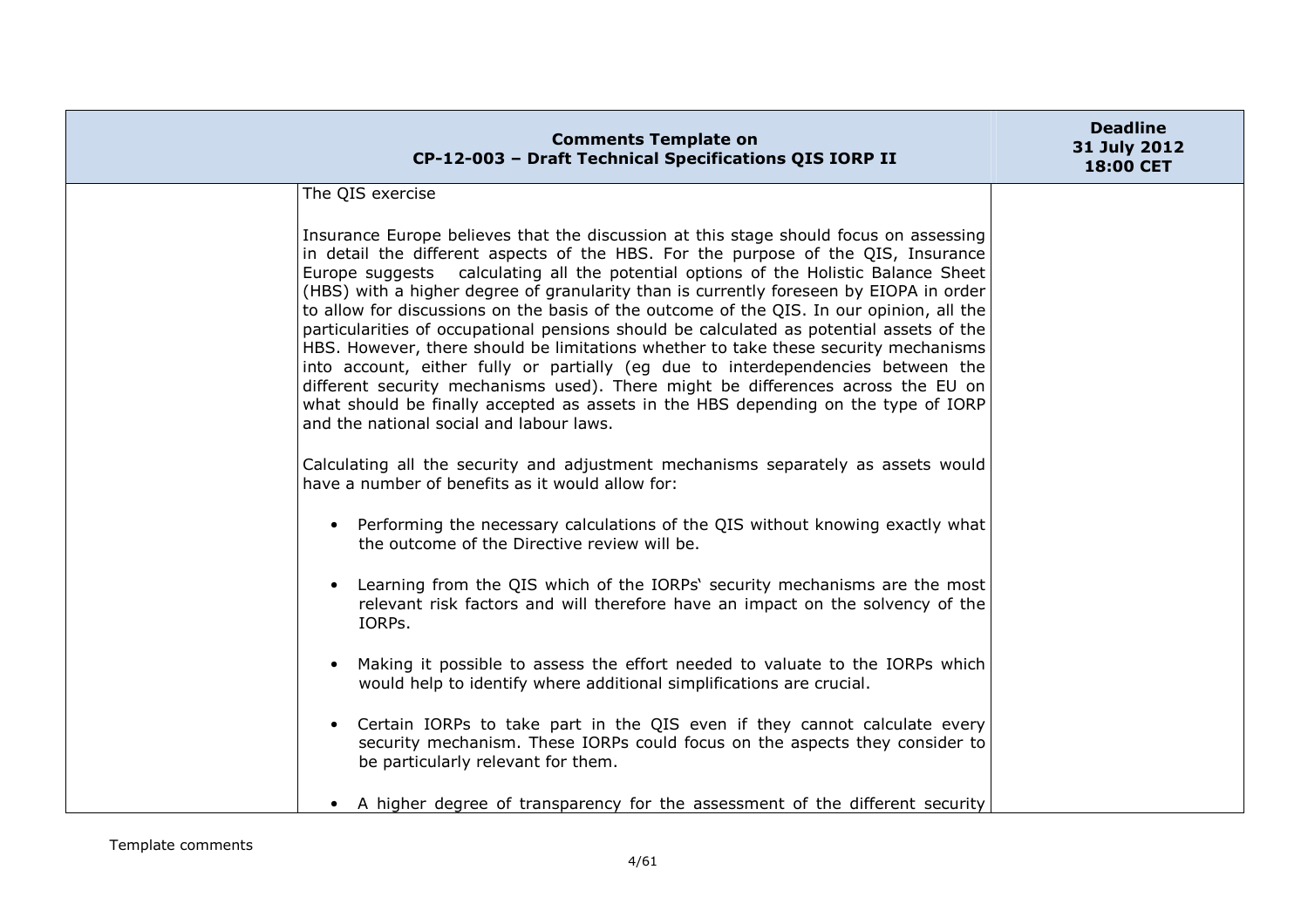| <b>Comments Template on</b><br>CP-12-003 - Draft Technical Specifications QIS IORP II                                                                                                                                                                                                                                                                                                                                                                                                                                                                                                                                                                                                              | <b>Deadline</b><br>31 July 2012<br>18:00 CET |
|----------------------------------------------------------------------------------------------------------------------------------------------------------------------------------------------------------------------------------------------------------------------------------------------------------------------------------------------------------------------------------------------------------------------------------------------------------------------------------------------------------------------------------------------------------------------------------------------------------------------------------------------------------------------------------------------------|----------------------------------------------|
| and adjustment mechanisms. As a result, conclusions will be reached easier,<br>whether the requirements on the HBS are appropriate for which type of IORPs.<br>For example, if the outcome would be that all the risk is taken by the sponsor,<br>this type of IORPs could be excluded from a lot of the burdensome calculations.                                                                                                                                                                                                                                                                                                                                                                  |                                              |
| A more transparent differentiation of IORPs across Europe.<br>$\bullet$                                                                                                                                                                                                                                                                                                                                                                                                                                                                                                                                                                                                                            |                                              |
| However, due to different valuation mechanisms - market-consistent evaluation of the<br>IORP in the HBS vs. local GAAP or IFRS of the sponsors - recognition of sponsors<br>support seems to be a quite difficult issue even from an academic view. Usually no<br>economic balance sheet of the sponsors exists, so evaluation deviations will occur.<br>This would justify looking for even simpler methods of valuation of the sponsors<br>covenant.                                                                                                                                                                                                                                             |                                              |
| Valuation of components beyond the sphere of the IORP itself is a big challenge for<br>IORPs. Data and parameters from sponsors and pension protection schemes might not<br>be publicly available and the IORP should not be responsible for completing these<br>missing figures. Therefore EIOPA has to fill these gaps or delegate the discussion<br>about their completion to the national supervisors. The results of the QIS should give<br>further insight as to where IORPs lack information and need more guidance and<br>specifications on methods and parameters. The outcome of the QIS should be carefully<br>taken into account by EIOPA regarding when considering its final advice. |                                              |
| Recovery plans                                                                                                                                                                                                                                                                                                                                                                                                                                                                                                                                                                                                                                                                                     |                                              |
| Finally, Insurance Europe would like to comment on the issue of the length of the<br>recovery period. Although this question has not been touched upon within this<br>consultation, it should be looked at since it has an impact on the financial situation of<br>an IORP or financial institution. In general, Insurance Europe believes that the<br>principles of Articles 138 and 139 of the Solvency II Framework Directive should apply<br>to IORPs. However, the recovery periods agreed by the supervisors should be flexible,<br>based on the nature of the IORP, the specific characteristics of the IORP, and the                                                                       |                                              |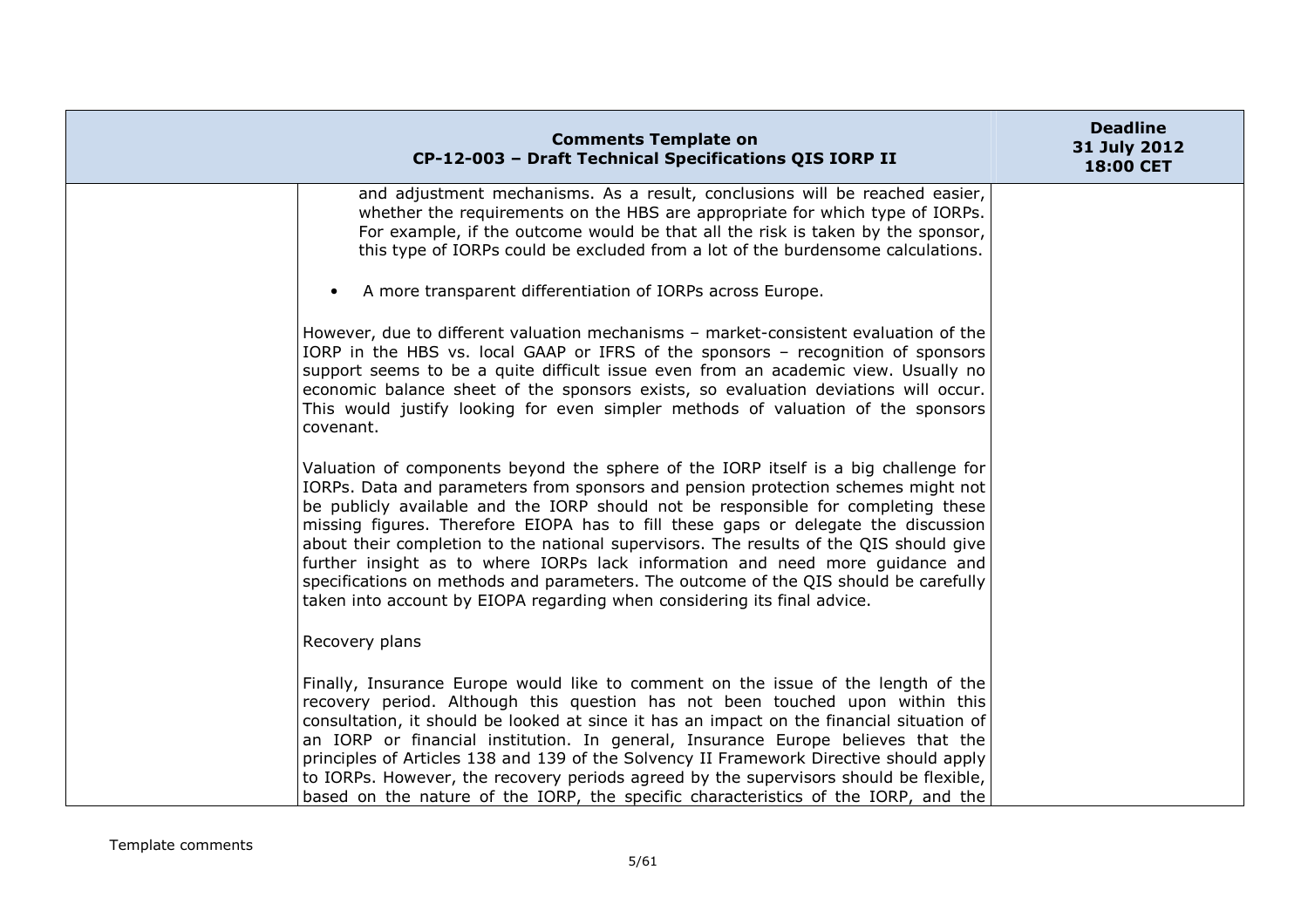|        | <b>Comments Template on</b><br>CP-12-003 - Draft Technical Specifications QIS IORP II                                                                                                                                                                                                                                                                                                                                                                                                                                                                                                                                                                                                                                                                              | <b>Deadline</b><br>31 July 2012<br>18:00 CET |
|--------|--------------------------------------------------------------------------------------------------------------------------------------------------------------------------------------------------------------------------------------------------------------------------------------------------------------------------------------------------------------------------------------------------------------------------------------------------------------------------------------------------------------------------------------------------------------------------------------------------------------------------------------------------------------------------------------------------------------------------------------------------------------------|----------------------------------------------|
|        | national system it operates in. Insurance Europe regrets that no options were put<br>forward to test different alternatives within the context of the QIS.                                                                                                                                                                                                                                                                                                                                                                                                                                                                                                                                                                                                         |                                              |
| Q1.    | Insurance Europe sees the QIS as an important step in testing a harmonised solvency<br>regime for IORPs. We would like to stress that the focus of the QIS should be on<br>important, specific issues relating to IORPs. Therefore we recommend testing mainly<br>the different options with regard to the adjustment mechanisms and the security<br>mechanisms. However, uncertainty -such as measures for long term guarantee<br>products- in Solvency II should be discussed and solved within the Solvency II<br>framework.                                                                                                                                                                                                                                    |                                              |
|        | Insurance Europe agrees on the general set-up of the QIS exercise as put forward in<br>chapter 1. Insurance Europe understands that the draft specifications in this document<br>have been developed by making use of the latest technical specifications for Solvency<br>II. However, given the on-going discussions at Council and European Parliament,<br>Insurance Europe stresses to include the latest specifications. Especially, since these<br>changes might have a big impact on products offering long term guarantees, including<br>occupational pension products. This has also been indicated in I.5.6 and HBS.8.14 but<br>not in I.4.5. Finally, Insurance Europe wants to stress that the correct conclusions<br>should be drawn from the results. |                                              |
|        | Furthermore, Insurance Europe considers it very important to get the review of the<br>Directive right, even if this would imply that further testing is needed.                                                                                                                                                                                                                                                                                                                                                                                                                                                                                                                                                                                                    |                                              |
| $Q2$ . | The valuation of the adjustment and security mechanisms are new concepts. EIOPA<br>has tried to account for the specificities of IORPs. It is difficult to say these are<br>adequate until they have been tested. Further testing may be required to ensure that<br>they accurately reflect the economic reality faced by IORPs. Additionally, the testing<br>will also provide information about the practicality of the models.                                                                                                                                                                                                                                                                                                                                  |                                              |
|        | However, we have doubts regarding the feasibility in practise of the proposed<br>approach. For example, in the current approach pension protection schemes are used                                                                                                                                                                                                                                                                                                                                                                                                                                                                                                                                                                                                |                                              |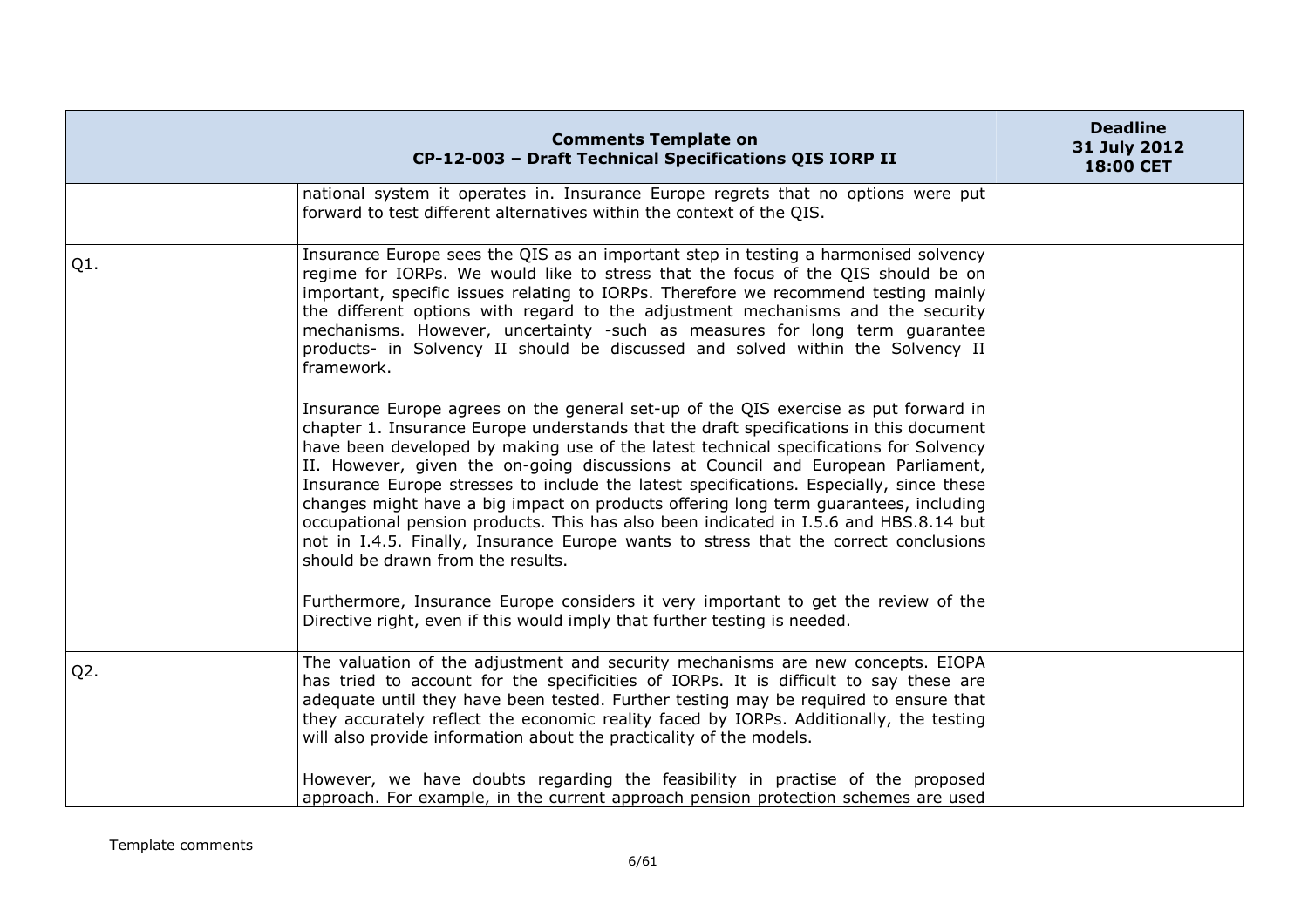|                  | <b>Comments Template on</b><br>CP-12-003 - Draft Technical Specifications QIS IORP II                                                                                                                                                                                                                           | <b>Deadline</b><br>31 July 2012<br>18:00 CET |
|------------------|-----------------------------------------------------------------------------------------------------------------------------------------------------------------------------------------------------------------------------------------------------------------------------------------------------------------|----------------------------------------------|
|                  | to back the sponsor's financial capabilities. It is more appropriate to include all<br>protection mechanisms where parts of the obligations of the IORP are transferred to<br>another protection vehicle. At least for the purpose of this QIS, the practical details<br>should be specified on national level. |                                              |
|                  | HBS 4.34 provides three options for the inclusion of benefit. One possible way forward<br>in the QIS is to follow option 1 and to calculate the release of liabilities of options 2<br>and 3 as assets in the HBS. This will benefit to further discussion based on the results<br>of the QIS.                  |                                              |
|                  | Furthermore, while the proposed valuation methods of security mechanisms are<br>already hard to assess for single employer, they are hardly feasible for multi-employer<br>IORPS.                                                                                                                               |                                              |
| Q <sub>3</sub> . | In general, more clarification would be helpful. Probably some problems will also only<br>be observable during the implementation of the calculation tools.                                                                                                                                                     |                                              |
|                  | Please refer to the paragraph specific comments for information that should be<br>improved to avoid misinterpretations.                                                                                                                                                                                         |                                              |
| Q4.              | Insurance Europe has doubts as to whether the calculations proposed in the technical<br>specifications are feasible at appropriate costs and with appropriate accuracy within<br>the given timeframe of the QIS. In general, Insurance Europe believes that more<br>simplifications have to be provided.        |                                              |
|                  | For example, the sponsor's financial capabilities are usually not easy to asses. It is<br>already difficult for a single-employer IORP. For multi- employer IORP (which<br>sometimes have more than 100 or even 1000 of sponsors) it seems to be impossible<br>without further guidance and simplifications.    |                                              |
|                  | It might be easier to use Cash flow projections of the IORP itself and to identify those                                                                                                                                                                                                                        |                                              |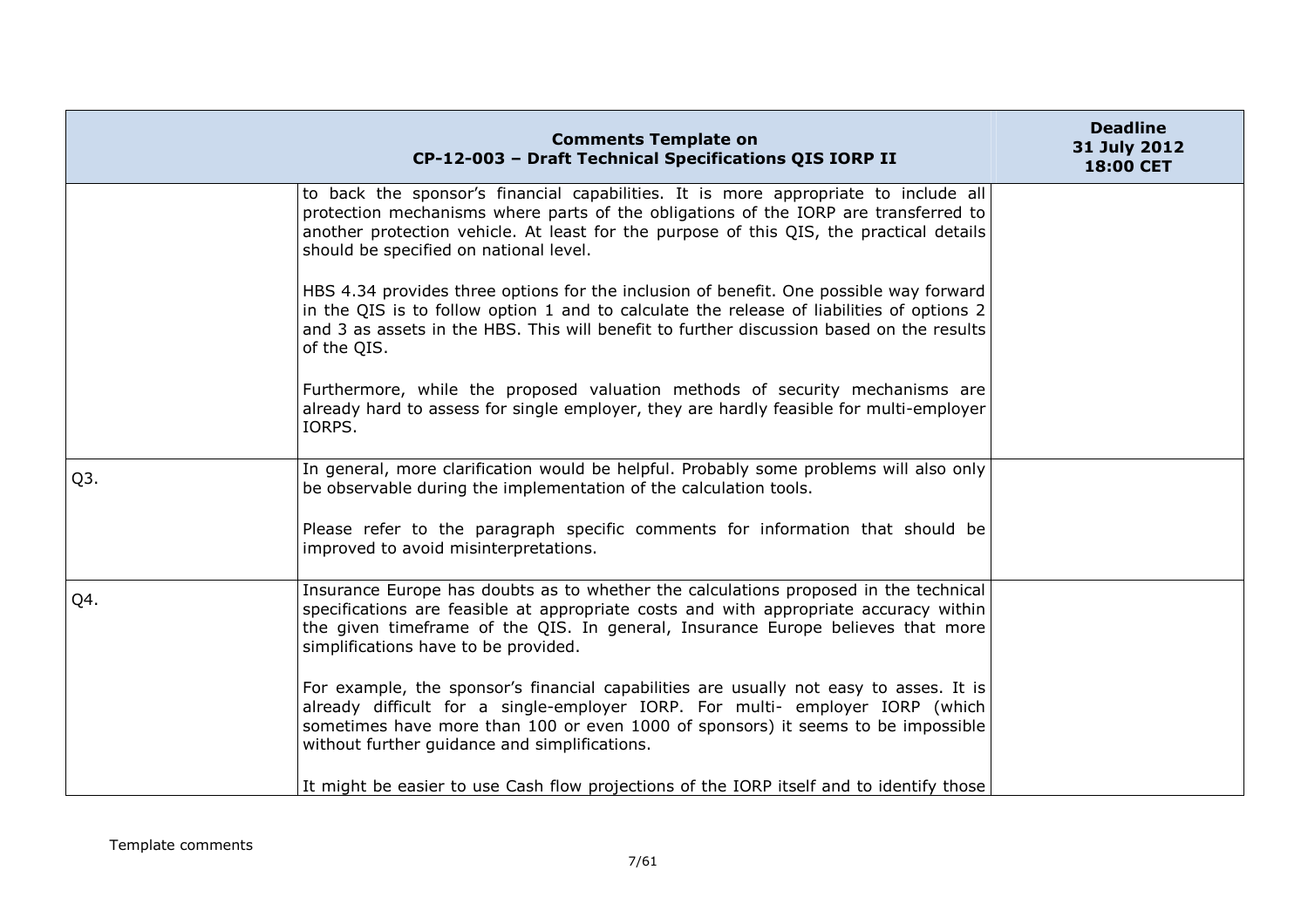|     | <b>Comments Template on</b><br>CP-12-003 - Draft Technical Specifications QIS IORP II                                                                                                                                                                                                                                                                                                                                                                                                                                                                         | <b>Deadline</b><br>31 July 2012<br>18:00 CET |
|-----|---------------------------------------------------------------------------------------------------------------------------------------------------------------------------------------------------------------------------------------------------------------------------------------------------------------------------------------------------------------------------------------------------------------------------------------------------------------------------------------------------------------------------------------------------------------|----------------------------------------------|
|     | Cash flows which are subject to security mechanisms or sponsor support (with some)<br>modification if appropriate). However the completion of the right parameters still is<br>not easy.                                                                                                                                                                                                                                                                                                                                                                      |                                              |
| Q5. | Insurance Europe thinks that the draft technical specifications provide enough<br>guidance on how to set up and value the holistic balance sheet but doubts on its<br>feasibility in practise. Especially for smaller IORPs some guidance should be provided<br>how to use company own data and parameters.                                                                                                                                                                                                                                                   |                                              |
|     | For more information on which parts should be improved, please refer to the<br>paragraph specific responses.                                                                                                                                                                                                                                                                                                                                                                                                                                                  |                                              |
| Q6. | The valuation seems to be quite complex, even with the proposed simplification.<br>Stochastic simulation approaches are usually not regarded/considered/perceived<br>simple.                                                                                                                                                                                                                                                                                                                                                                                  |                                              |
|     | Furthermore, the sponsor's financial capabilities are usually not easy to asses. It is<br>already difficult for single-employer IORP. For multi- employer IORP there can be<br>more than 100 sponsors possible. Additionally, it is unclear how to assess the future<br>profits of non-for profit organisations. They too can offer pension provisions for their<br>employees. An alternative approach here would be to take into account the surplus<br>rather than the profit and to also include reserves in the maximum value for the<br>sponsor support. |                                              |
|     | Additionally, setting probability parameters of sponsor default might be a rather<br>difficult exercise - some additional guidance on national level (taking into account the<br>national specifics) might be helpful. Which pension protection schemes to take into<br>account should at least for the purpose of this QIS be clarified at the national level<br>since the mechanisms might be very different within member states.                                                                                                                          |                                              |
|     | Another possibility to determine the asset value of pension protection schemes might<br>be to evaluate the reduction in risk for the IORP that results from transferring some of                                                                                                                                                                                                                                                                                                                                                                              |                                              |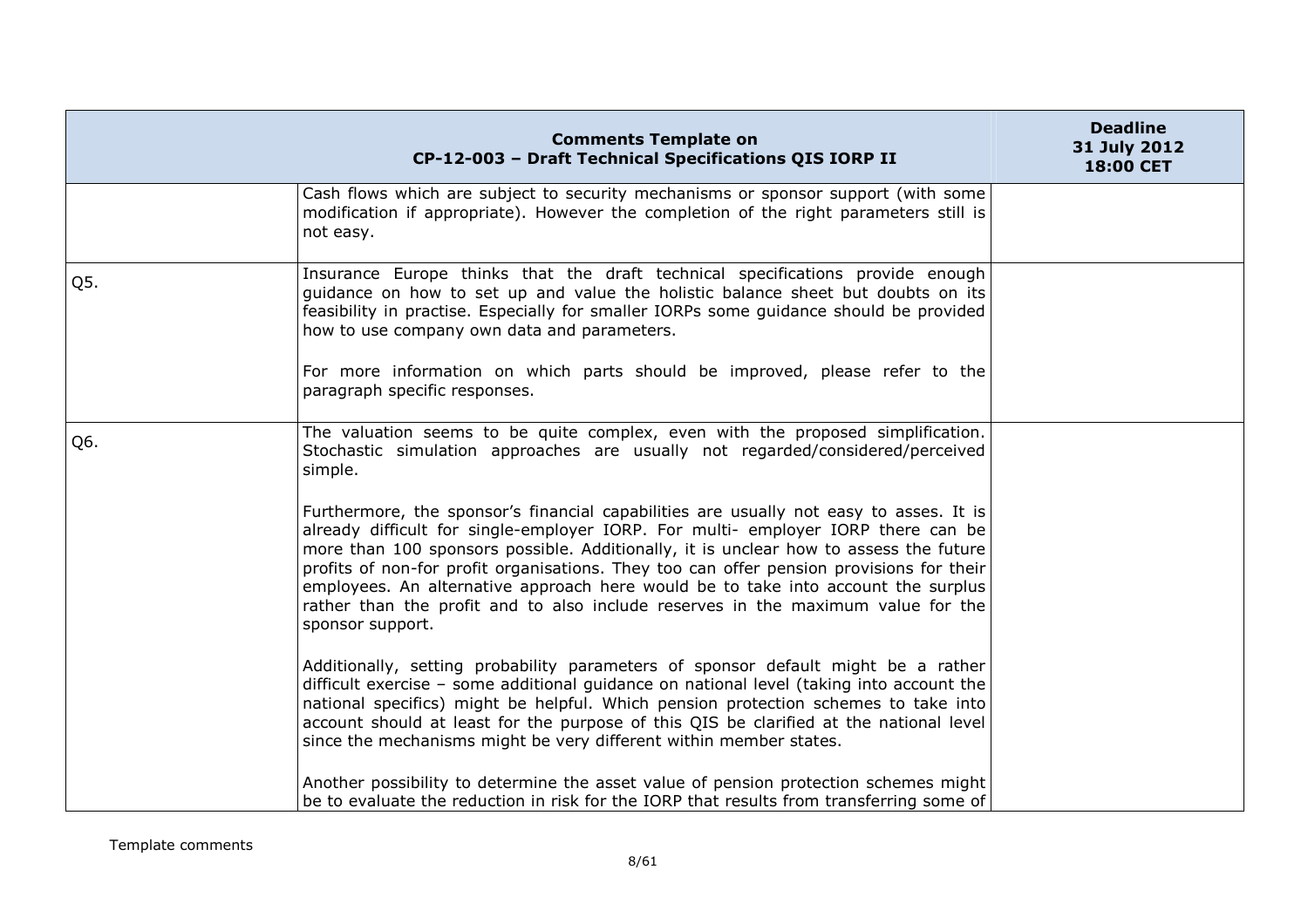|     | <b>Comments Template on</b><br>CP-12-003 - Draft Technical Specifications QIS IORP II                                                                                                                                                                                                                                                                                                                                                                                                                                                                                                                                         | <b>Deadline</b><br>31 July 2012<br>18:00 CET |
|-----|-------------------------------------------------------------------------------------------------------------------------------------------------------------------------------------------------------------------------------------------------------------------------------------------------------------------------------------------------------------------------------------------------------------------------------------------------------------------------------------------------------------------------------------------------------------------------------------------------------------------------------|----------------------------------------------|
|     | its obligations to the protection scheme (which could be modelled as a special form of<br>lapse).                                                                                                                                                                                                                                                                                                                                                                                                                                                                                                                             |                                              |
|     | Furthermore, we understand the need to value the different security mechanisms in<br>the context of the QIS. However, as a proposal we see more benefit in a top down<br>approach based on the level of sponsor support meaning that when the assets are<br>higher than the SCR/MCR requirements no additional calculations should be required.<br>Only in case the assets do not cover SCR/MCR requirements it should be checked what<br>the next protection mechanism is and its impact on the SCR/MCR ie sponsor support,<br>benefit reduction, pension protection schemes,  This could avoid unnecessary<br>calculations. |                                              |
|     | Finally, Insurance Europe stresses that the sponsor covenant should be taken into<br>account only if the sponsor covenant is legally enforceable. However, for purpose of<br>the QIS, it might be useful for further discussions to also assess the effect of the<br>sponsor covenant when it would not be legally enforceable.                                                                                                                                                                                                                                                                                               |                                              |
| Q7. | Insurance Europe believes that since longevity risk is one of the main risks for IORPs,<br>the use of up-to-date generational mortality tables and not of static mortality tables is<br>extremely important.                                                                                                                                                                                                                                                                                                                                                                                                                  |                                              |
|     | Currently many IORPs and supervisors use static mortality tables that are only<br>reviewed after certain years and reflect the past experience of the period in which the<br>data were collected. When using static tables, the life expectancy is the same at any<br>given age no matter when the individual was born.                                                                                                                                                                                                                                                                                                       |                                              |
|     | Generational mortality tables calculate mortality based on the year of birth for each<br>individual, allowing for expected future improvements in mortality. As such, the future<br>development of life expectancy throughout one's life is systematically included in the<br>calculation of the present value of the calculations. On the other hand, generational<br>tables will allow for the fact that those that will reach a certain age later, will be<br>expected to live longer. However, it should be remarked that in most cases trend                                                                             |                                              |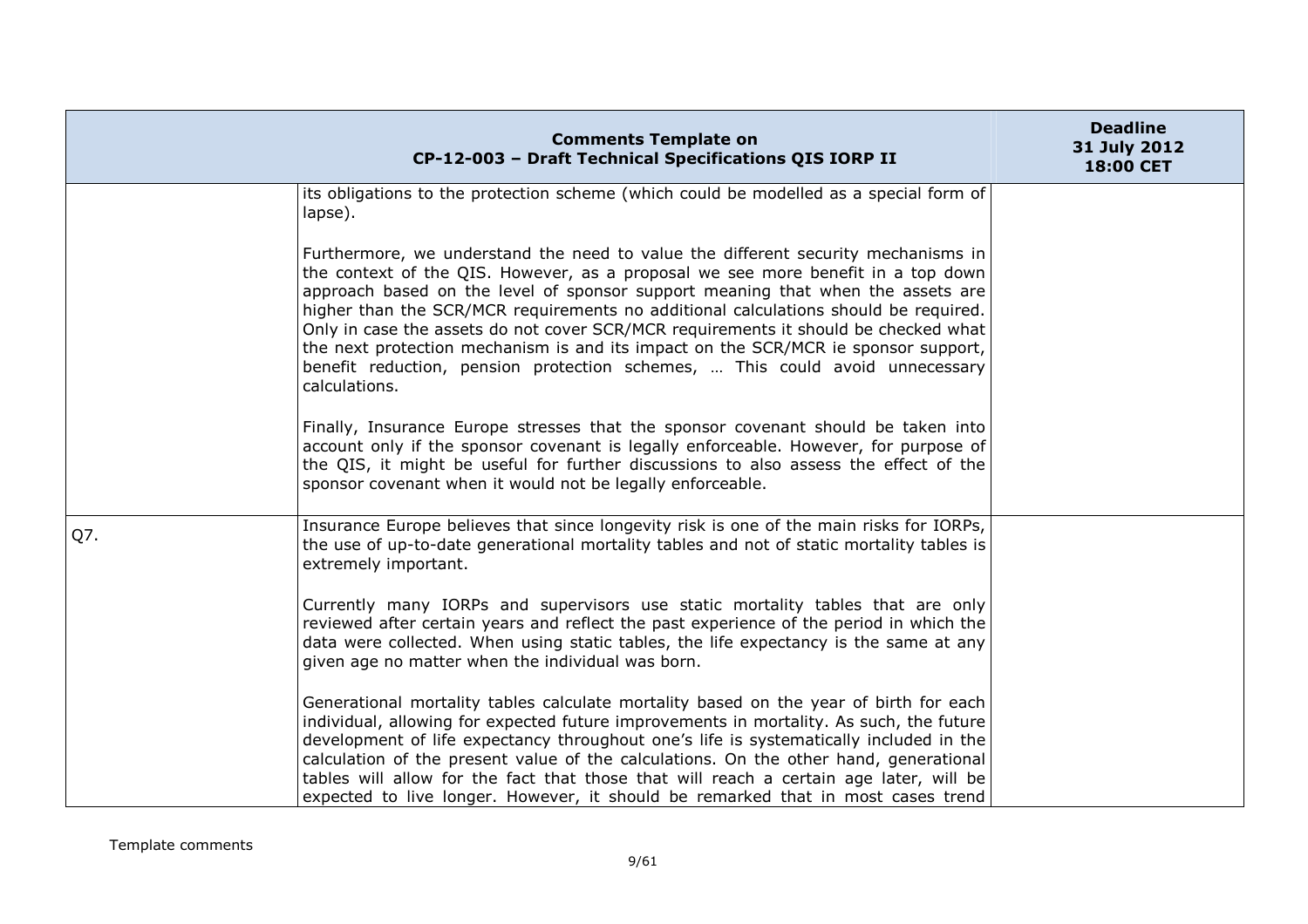|     | <b>Comments Template on</b><br>CP-12-003 - Draft Technical Specifications QIS IORP II                                                                                                                                                                                                                                                                                                                                                                | <b>Deadline</b><br>31 July 2012<br>18:00 CET |
|-----|------------------------------------------------------------------------------------------------------------------------------------------------------------------------------------------------------------------------------------------------------------------------------------------------------------------------------------------------------------------------------------------------------------------------------------------------------|----------------------------------------------|
|     | information is usually not be on special portfolio information of the single IORP or<br>insurer but on information derived from (national) population data.                                                                                                                                                                                                                                                                                          |                                              |
|     | Some insurers and IORPs already use such generational mortality tables. It should be<br>required for this QIS as well.                                                                                                                                                                                                                                                                                                                               |                                              |
|     | Insurance Europe also wants to stress that the most appropriate tables should be<br>used, these are not necessarily the most recent ones available.                                                                                                                                                                                                                                                                                                  |                                              |
| Q8. | Insurance Europe believes that the section 2.4 was clear in its description of the<br>calculation of the best estimate and how the projection of these cash flows will be<br>made. However, it should be made clear from the beginning of this section that<br>surplus funds as exempt by Solvency II are not included in the discussions on how to<br>value technical provisions; as such funds should be treated as assets and not<br>liabilities. |                                              |
|     | In addition, Insurance Europe has its doubts on the feasibility and practical<br>implementation if no additional information would be provided to those IORPs<br>participating in the QIS.                                                                                                                                                                                                                                                           |                                              |
|     | For example for Germany, there are still some questions under discussion. For<br>example on how to include some indexation mechanisms in the pay-out phase<br>required by German law Betriebsrentengesetz.                                                                                                                                                                                                                                           |                                              |
|     | A simpler and more general concept of benefits might be easier to handle than the<br>different kinds of benefits defined in the technical specifications. For the QIS, however,<br>testing the different concepts might be reasonable but causes some effort. Based on<br>the principle of proportionality, a general concept could be developed.                                                                                                    |                                              |
| Q9. | Insurance Europe agrees that the reduction of benefits should be taken into account in<br>the QIS. However, it should be a contractual ability to reduce claims levels.                                                                                                                                                                                                                                                                              |                                              |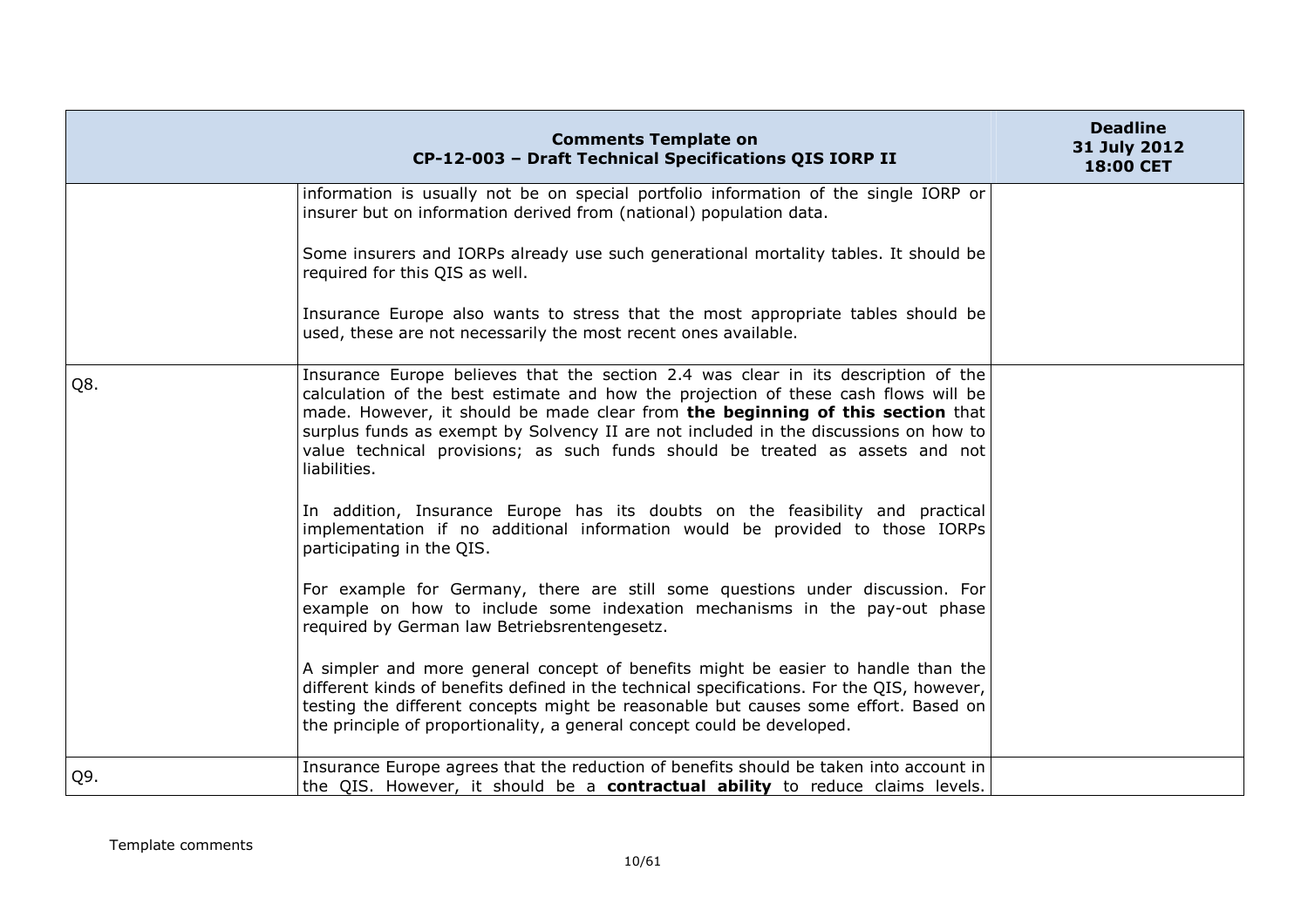|      | <b>Comments Template on</b><br>CP-12-003 - Draft Technical Specifications QIS IORP II                                                                                                                                                                                                                                                                                                                                                                                                                                                                                                                                                                                                                                                                                                                                                                                                                                     | <b>Deadline</b><br>31 July 2012<br>18:00 CET |
|------|---------------------------------------------------------------------------------------------------------------------------------------------------------------------------------------------------------------------------------------------------------------------------------------------------------------------------------------------------------------------------------------------------------------------------------------------------------------------------------------------------------------------------------------------------------------------------------------------------------------------------------------------------------------------------------------------------------------------------------------------------------------------------------------------------------------------------------------------------------------------------------------------------------------------------|----------------------------------------------|
|      | However, for purpose of the QIS, it might be useful for further discussions to also<br>assess the effect of a benefit reduction when it would not be a contractual ability.<br>Additionally, although outside the scope of the QIS, Insurance Europe wants to stress<br>that this feature of IORPs should be appropriately communicated to the employee.                                                                                                                                                                                                                                                                                                                                                                                                                                                                                                                                                                  |                                              |
|      | Furthermore, this ability should be not shown as a reduction in the liabilities but as an<br>additional asset in the HBS. This automatically leads to more transparency.<br>Additionally the possibility of reduction of the benefits is not independent of additional<br>sponsors support or other protection mechanisms. It could be a Pro and not a Con to<br>deal it as an asset. Otherwise you have to model the interdependencies of the liability<br>reduction and the other protection mechanisms very carefully (define what comes<br>first: reduction of claims or sponsor support). E.g. in Germany there are court<br>decisions that if the IORP reduces its pension payments (which is allowed) the sponsor<br>has to fill this gap. If you just reduce the liabilities you have to shorten the asset of<br>sponsors support in an appropriate way, so you have to calculate the reduction<br>amount anyway. |                                              |
|      | We think if there are no interdependencies, i.e. the IORP can reduce its obligation<br>without any effect to the sponsor or the pension protection mechanisms, it might be<br>reasonable to have a reduction in liabilities. But even there - for the purpose of this<br>QIS - a quantification would be beneficial (and could be shown as an asset)                                                                                                                                                                                                                                                                                                                                                                                                                                                                                                                                                                      |                                              |
|      | With respect to the solvency capital requirements it should not matter whether to<br>show this reduction as an asset or to reduce the liabilities - from the point of<br>transparency we believe it might be better to show it as an asset in the HBS in this<br>QIS.                                                                                                                                                                                                                                                                                                                                                                                                                                                                                                                                                                                                                                                     |                                              |
|      | However, although outside the scope of the QIS, Insurance Europe wants to stress<br>that this feature of IORPs should be appropriately communicated to the employee.                                                                                                                                                                                                                                                                                                                                                                                                                                                                                                                                                                                                                                                                                                                                                      |                                              |
| Q10. | Insurance Europe agrees with the principle of a market consistent valuation basis but<br>we are in doubt about the feasibility of calculations. The valuation seems to be quite                                                                                                                                                                                                                                                                                                                                                                                                                                                                                                                                                                                                                                                                                                                                           |                                              |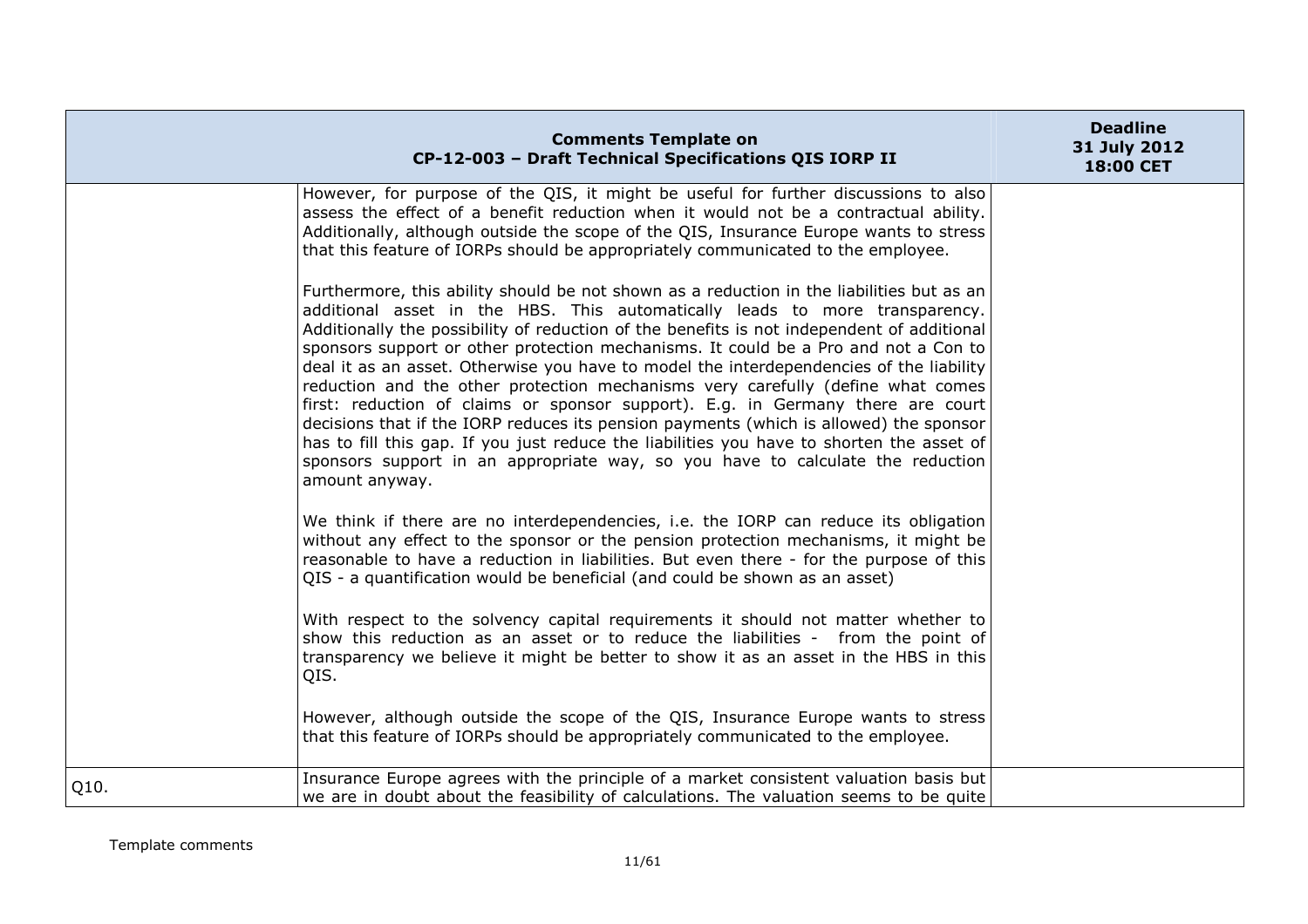|      | <b>Comments Template on</b><br>CP-12-003 - Draft Technical Specifications QIS IORP II                                                                                                                                                                                                                                                                                                                                                                                                                                                                                                                                                                                                                                                                                                                                                       | <b>Deadline</b><br>31 July 2012<br>18:00 CET |
|------|---------------------------------------------------------------------------------------------------------------------------------------------------------------------------------------------------------------------------------------------------------------------------------------------------------------------------------------------------------------------------------------------------------------------------------------------------------------------------------------------------------------------------------------------------------------------------------------------------------------------------------------------------------------------------------------------------------------------------------------------------------------------------------------------------------------------------------------------|----------------------------------------------|
|      | complex.                                                                                                                                                                                                                                                                                                                                                                                                                                                                                                                                                                                                                                                                                                                                                                                                                                    |                                              |
|      | Firstly, Insurance Europe questions how to achieve realistic assumptions about future<br>gains of the sponsor and how this could be checked by the supervisors. It is already<br>difficult only for single-employer IORPs. For multi- employer IORP (which sometimes<br>have more than 100 or even 1000 of sponsors) it seems to be impossible without<br>further guidance and simplifications.                                                                                                                                                                                                                                                                                                                                                                                                                                             |                                              |
|      | Secondly, in the current approach pension protection schemes are used to back the<br>sponsor's financial capabilities. It might be more appropriate to include all protection<br>mechanisms where parts of the obligations of the IORP are transferred to another<br>protection vehicle. In the spirit of the Holistic Balance Sheet such a wider<br>interpretation should be taken (and specified on national level). At least for the<br>purpose of this QIS, this should be detailed on national level, taking into account the<br>economic reality of the pension protection schemes.<br>Thirdly, setting of probability parameters of sponsor default might be a rather difficult<br>exercise - some additional guidance on national level (taking into account the national                                                           |                                              |
|      | specifics) might be helpful.                                                                                                                                                                                                                                                                                                                                                                                                                                                                                                                                                                                                                                                                                                                                                                                                                |                                              |
| Q11. | Valuation of components beyond the sphere of the IORP itself is a big challenge for<br>IORPs. Data and parameters from sponsors and pension protection schemes might not<br>be publicly available and the IORP should not have the responsibility for completing<br>these missing figures. Therefore EIOPA has to fill these gaps or to delegate the<br>discussion about the completion of these figures to the national supervisors. The QIS'<br>results should give further insight where IORPs have lack of information and will need<br>more guidance and specifications on methods and parameters. The outcome of the<br>QIS should be carefully taken into account by EIOPA regarding its final advice.<br>Furthermore, one QIS might not be sufficient to find the right answers. Therefore<br>additional testing might be required. |                                              |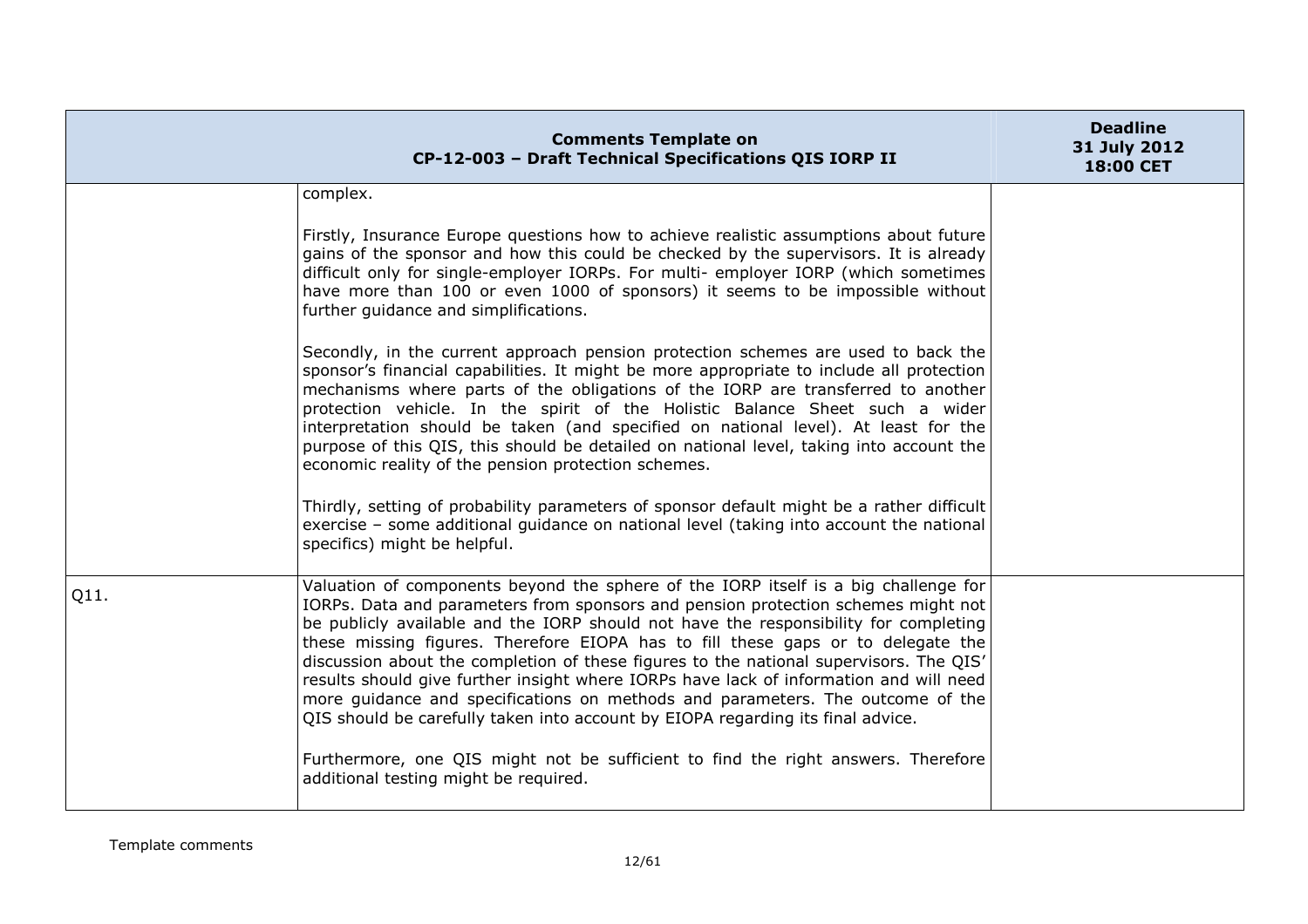|      | <b>Comments Template on</b><br>CP-12-003 - Draft Technical Specifications QIS IORP II                                                                                                                                                                                                                                                                                                                                                                                                                               | <b>Deadline</b><br>31 July 2012<br>18:00 CET |
|------|---------------------------------------------------------------------------------------------------------------------------------------------------------------------------------------------------------------------------------------------------------------------------------------------------------------------------------------------------------------------------------------------------------------------------------------------------------------------------------------------------------------------|----------------------------------------------|
| Q12. | Insurance Europe agrees with the principle to value a maximum value of sponsor<br>support. In theory the suggested methodology seems reasonable. Unfortunately, the<br>needed information is in general not easy to asses and - in case of many sponsors -<br>to aggregate. Especially for multi-employer IORP it seems impossible to get all<br>necessary information.                                                                                                                                             |                                              |
|      | For a multi-employer IORP there might be also a lot of unrated employers. To set all<br>them to a default rating of CCC might not be appropriate. However an individual<br>explanation why another classification is reasonable might be not feasible. It should be<br>also possible for valuating on a portfolio of sponsors.                                                                                                                                                                                      |                                              |
| Q13. | Insurance Europe strongly welcomes this approach as it considers it most appropriate<br>and important that the specific features addressing the liabilities with a long-term<br>nature - will be appropriately tested. This could also help to assess the adequacy if the<br>latest proposals for long term quarantee products as under discussion in Solvency II.<br>However, it is very important that solutions are applied both to pension funds and<br>insurers providing products with a long term guarantee. |                                              |
|      | The Commission, Council and European Parliament are currently discussing the issues<br>for insurers providing long-term quarantees in the context of the Omnibus II Directive.<br>The outcomes of these discussions should be the basis in the final technical<br>specifications of the QIS.                                                                                                                                                                                                                        |                                              |
| Q14. | Insurance Europe believes that the proposed way to derive a level B discount rate is<br>not suitable to calculate an appropriate value for the technical provisions. It would be<br>contrary to the basic valuation principles mentioned in section 2.3 and in EIOPA's<br>answer to the Call for Advice. Especially, the principle of a market-consistent valuation<br>is not fulfilled.                                                                                                                            |                                              |
|      | Insurance Europe believes that alternatives to the market consistent valuation should<br>be discussed and developed within the Solvency II framework. Insurers providing                                                                                                                                                                                                                                                                                                                                            |                                              |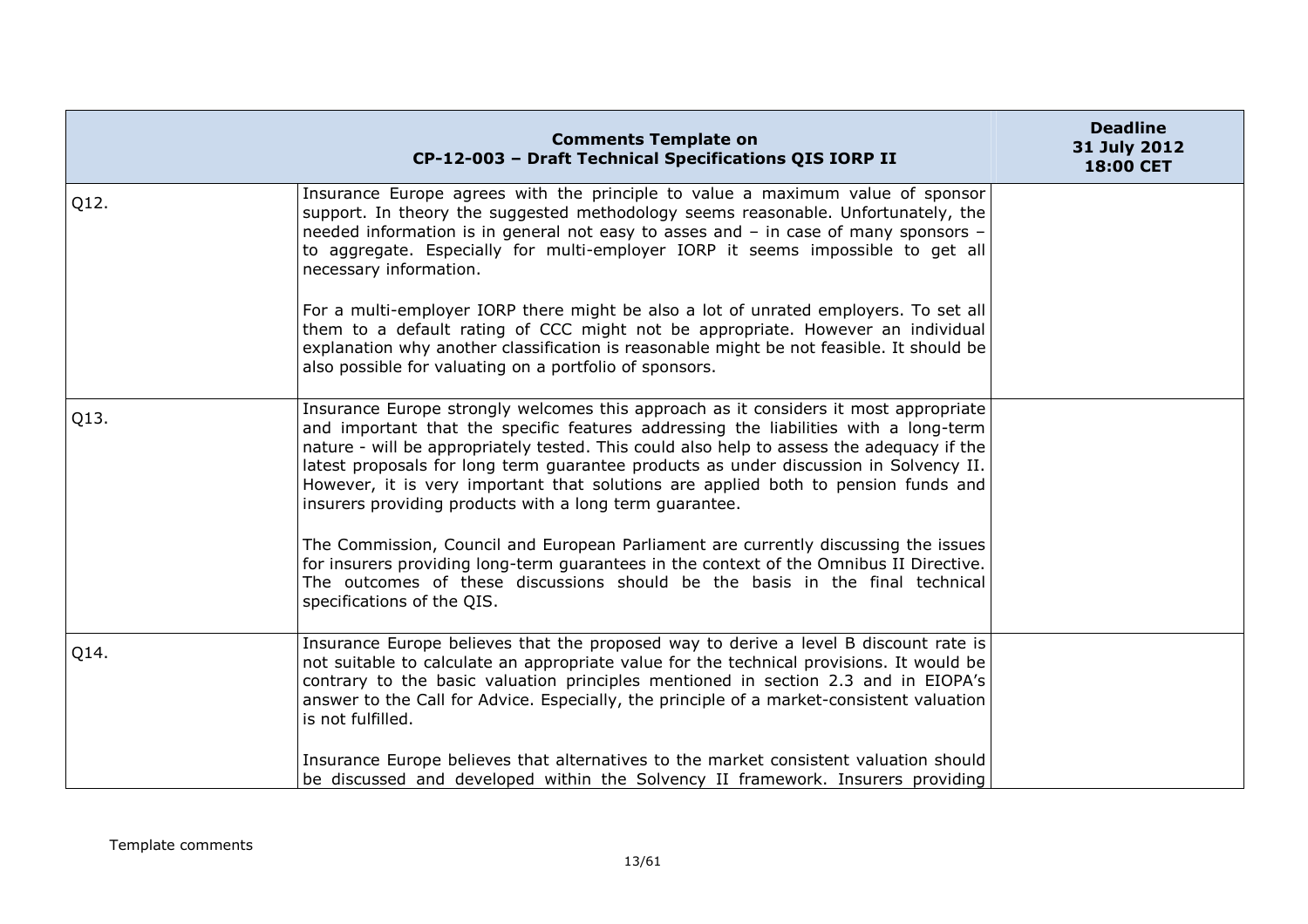|      | <b>Comments Template on</b><br>CP-12-003 - Draft Technical Specifications QIS IORP II                                                                                                                                                                                                                                                                                                                         | <b>Deadline</b><br>31 July 2012<br>18:00 CET |
|------|---------------------------------------------------------------------------------------------------------------------------------------------------------------------------------------------------------------------------------------------------------------------------------------------------------------------------------------------------------------------------------------------------------------|----------------------------------------------|
|      | long-term guarantees face the same difficulties as IORPs.                                                                                                                                                                                                                                                                                                                                                     |                                              |
| Q15. | The future inflation assumption used in the calculations should be consistent with the<br>target inflation for each currency's central bank. These assumptions cannot be the<br>same for all member states. It should allow for the national trends in salary increases<br>and inflation.                                                                                                                     |                                              |
|      | Insurance Europe believes that the salary increases should reflect the expected salary<br>increases of a company. It is also unclear whether the salary increase is already taken<br>into account the expected inflation or is coming on top of it.                                                                                                                                                           |                                              |
|      | Furthermore, equalising the expected salary increases for the whole Eurozone does<br>not seem to be appropriate or consistent in a prudent framework. For example in<br>Belgium, the long term salary increase rate is similar to the expected inflation rate due<br>to its salary indexation mechanism. It should be also clarified whether and how a<br>career has to be included into the salary increase. |                                              |
|      | Insurance Europe would therefore consider an adjustment for inflation implied by<br>financial markets as reasonable.                                                                                                                                                                                                                                                                                          |                                              |
| Q16. | A first impression is that the general principles seems reasonable and are building on<br>Solvency II principles. However, it is difficult to assess whether the principles would be<br>appropriate for IORPs since it is not defined what would be a result of breach of the<br>SCR and the MCR.                                                                                                             |                                              |
| Q17. | IORPs and insurers providing occupational pension business face similar risks.<br>Therefore similar risks should be considered in the calculation of the SCR.                                                                                                                                                                                                                                                 |                                              |
| Q18. | Theoretically the proposals might be a good starting point to take into account the loss<br>absorbing capacity of different security mechanisms. However, from a practical point                                                                                                                                                                                                                              |                                              |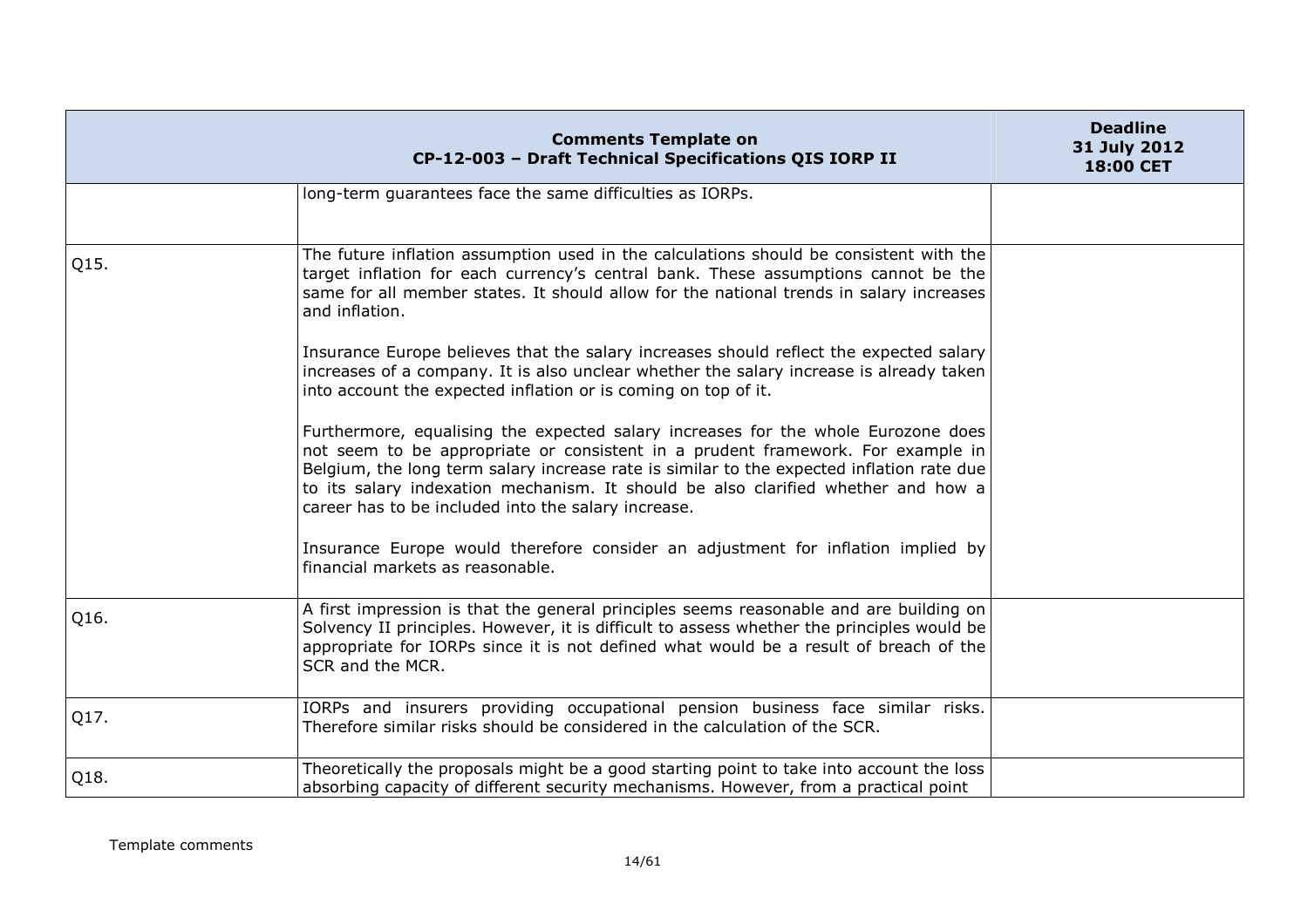|        | <b>Comments Template on</b><br>CP-12-003 - Draft Technical Specifications QIS IORP II                                                                                                                                                                     | <b>Deadline</b><br>31 July 2012<br>18:00 CET |
|--------|-----------------------------------------------------------------------------------------------------------------------------------------------------------------------------------------------------------------------------------------------------------|----------------------------------------------|
|        | of view it is quite unclear how to do the evaluations. Therefore more guidance and<br>pre-settings are required.                                                                                                                                          |                                              |
| Q19.   | It should be tested in the QIS. The outcome of the QIS should be carefully taken into<br>account by EIOPA regarding the final advice                                                                                                                      |                                              |
| Q20.   | It should be tested in the QIS. The outcome of the QIS should be carefully taken into<br>account by EIOPA regarding the final advice                                                                                                                      |                                              |
| Q21.   | It should be tested in the QIS. The outcome of the QIS should be carefully taken into<br>account by EIOPA regarding the final advice                                                                                                                      |                                              |
| Q22.   | It should be tested in the QIS. The outcome of the QIS should be carefully taken into<br>account by EIOPA regarding the final advice                                                                                                                      |                                              |
| Q23.   | It should be tested in the QIS. The outcome of the QIS should be carefully taken into<br>account by EIOPA regarding the final advice                                                                                                                      |                                              |
| I.1.1. |                                                                                                                                                                                                                                                           |                                              |
| I.1.2. |                                                                                                                                                                                                                                                           |                                              |
| I.1.3. |                                                                                                                                                                                                                                                           |                                              |
| I.1.4. |                                                                                                                                                                                                                                                           |                                              |
| I.1.5. |                                                                                                                                                                                                                                                           |                                              |
| I.2.1. |                                                                                                                                                                                                                                                           |                                              |
| I.2.2. |                                                                                                                                                                                                                                                           |                                              |
| I.2.3. | Insurance Europe wants to stress that in some member states, occupational pensions<br>are also often provided by insurance undertakings. It should be reminded here that<br>occupational pensions are the benefits provided by a pension scheme, and that |                                              |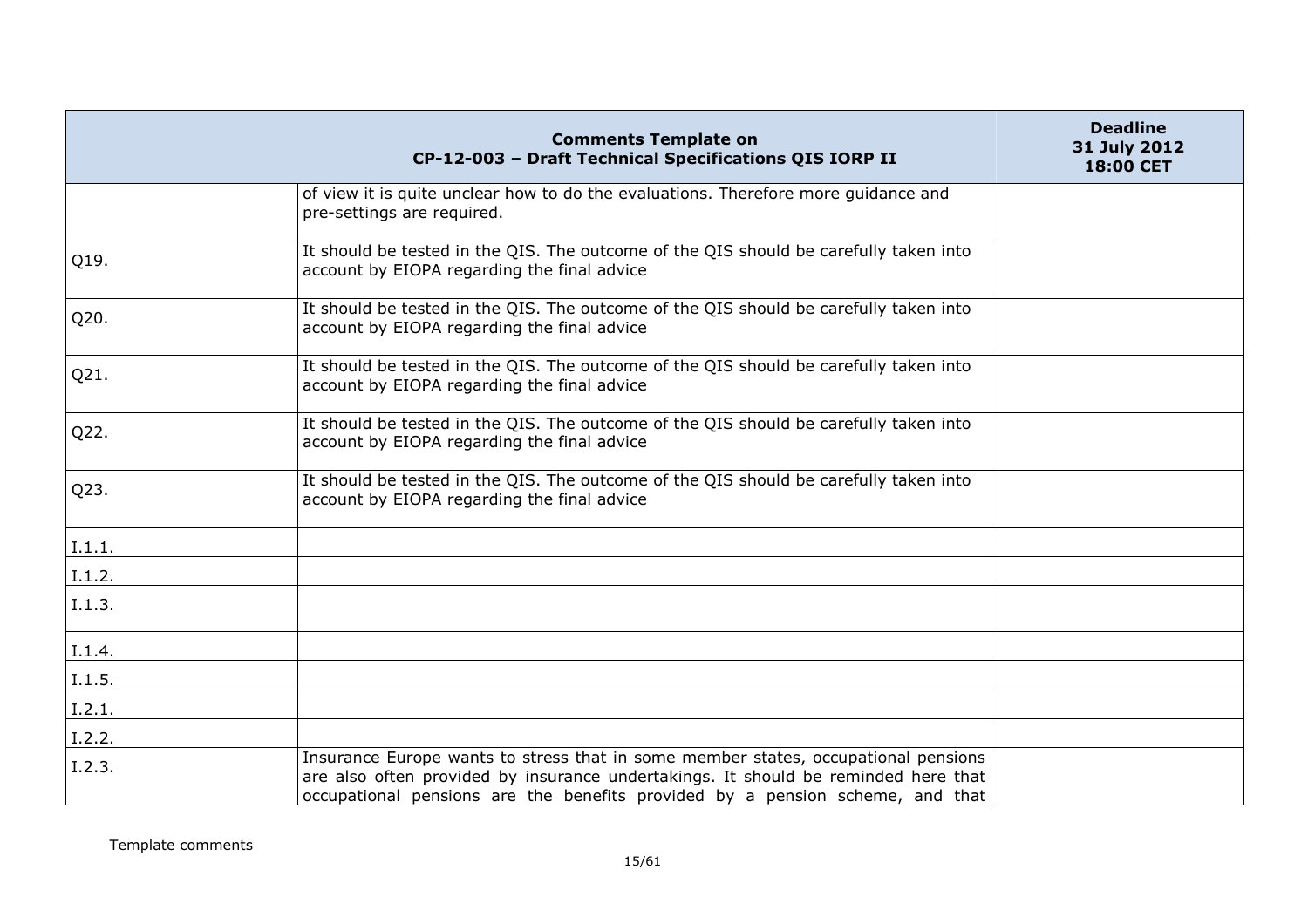|        | <b>Comments Template on</b><br>CP-12-003 - Draft Technical Specifications QIS IORP II                                                                                                                                                                                                                                | <b>Deadline</b><br>31 July 2012<br>18:00 CET |
|--------|----------------------------------------------------------------------------------------------------------------------------------------------------------------------------------------------------------------------------------------------------------------------------------------------------------------------|----------------------------------------------|
|        | insurance companies and pension funds, including IORPs, are the providers of these<br>schemes. Therefore, it makes no sense to emphasise that occupational pensions and<br>insurance companies are not identical. Insurance Europe therefore suggests redrafting<br>the sentence as follows:                         |                                              |
|        | EIOPA's advice emphasises that <b>pension funds</b> occupational pension and insurance<br>companies are not identical and that the economically significant differences will<br>sometimes merit different approaches.                                                                                                |                                              |
| I.2.4. |                                                                                                                                                                                                                                                                                                                      |                                              |
| I.2.5. |                                                                                                                                                                                                                                                                                                                      |                                              |
| I.2.6. |                                                                                                                                                                                                                                                                                                                      |                                              |
| I.3.1. |                                                                                                                                                                                                                                                                                                                      |                                              |
| I.3.2. |                                                                                                                                                                                                                                                                                                                      |                                              |
| I.4.1. |                                                                                                                                                                                                                                                                                                                      |                                              |
| I.4.2. | Insurance Europe wishes to emphasise that all issues considered to be of a political<br>nature should be addressed at level 1.                                                                                                                                                                                       |                                              |
| I.4.3. | In correspondence with the Insurance Europe remark on I.4.2, Insurance Europe<br>believes that any area that is considered political should be solved at level 1, even if<br>they would normally be specified in level 2 implementing measures.                                                                      |                                              |
| I.4.4. | Insurance Europe believes that the adoption of simplifications should not depend on<br>the nature of the pension system, but should be a combination of the nature, the scale<br>and the complexity of the risks of these pension systems as EIOPA correctly indicated<br>in the topic on proportionality (PRO.3.14) |                                              |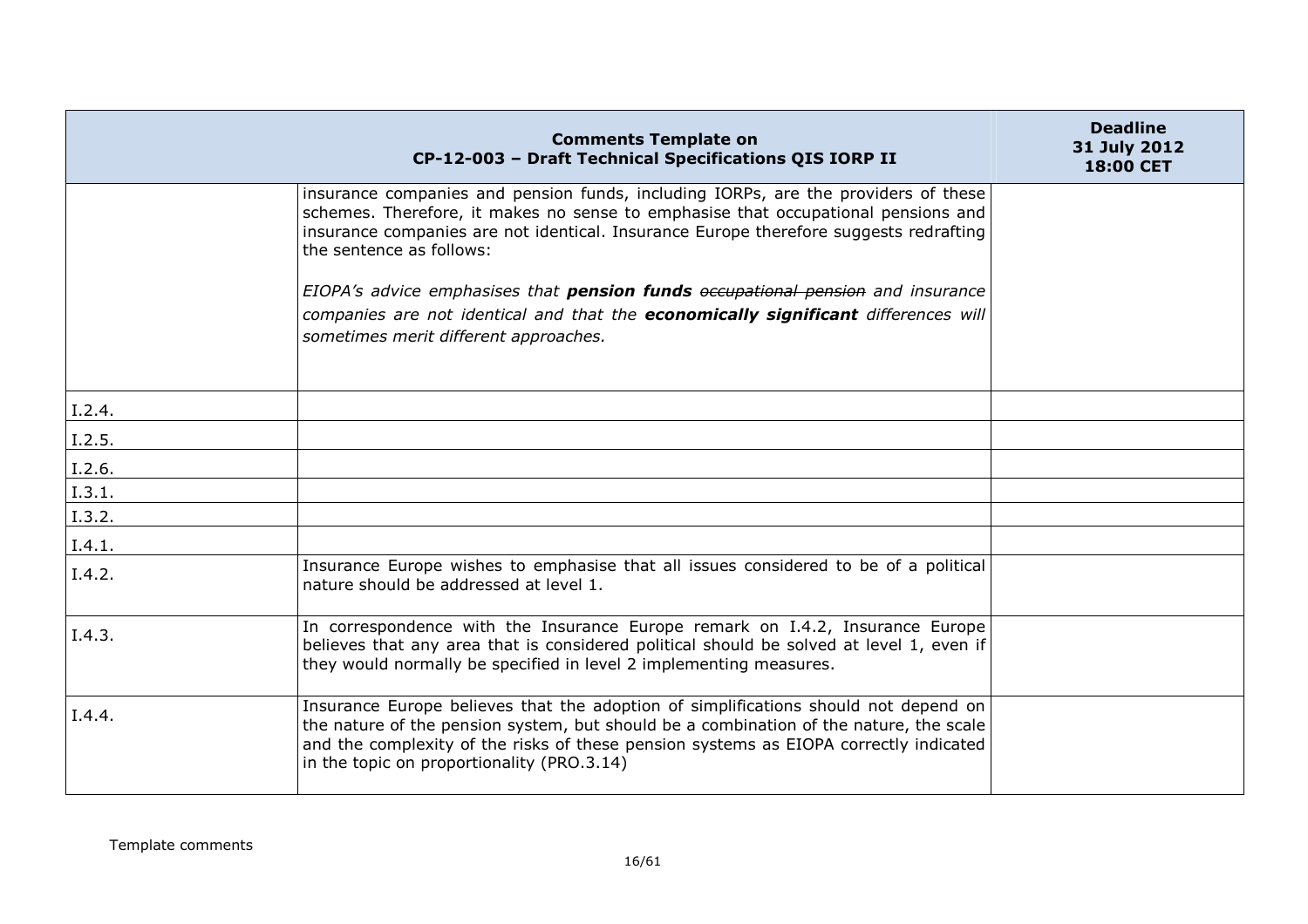|         | <b>Comments Template on</b><br>CP-12-003 - Draft Technical Specifications QIS IORP II                                                                                                                                                                                                                                                                                                                                         | <b>Deadline</b><br>31 July 2012<br>18:00 CET |
|---------|-------------------------------------------------------------------------------------------------------------------------------------------------------------------------------------------------------------------------------------------------------------------------------------------------------------------------------------------------------------------------------------------------------------------------------|----------------------------------------------|
| I.4.5.  | Insurance Europe understands that the draft specifications in this document have been<br>developed by making use of the latest technical specifications for Solvency II.<br>However, in some cases the draft does not uses the latest draft implementing<br>measures for Solvency II. I as at 31.10.2011.                                                                                                                     |                                              |
|         | Additionally, given the on-going discussions on Solvency II at Council and European<br>Parliament, Insurance Europe would suggest including the latest specifications,<br>especially, since the changes proposed to the Solvency II framework directive might<br>have a big impact on products offering long term guarantees, including occupational<br>pension products. This has also been indicated in I.5.6 and HBS.8.14. |                                              |
| I.4.6.  |                                                                                                                                                                                                                                                                                                                                                                                                                               |                                              |
| I.4.7.  |                                                                                                                                                                                                                                                                                                                                                                                                                               |                                              |
|         | Insurance Europe agrees with EIOPA that the value of the adjustment and security<br>mechanisms will depend on the IORPs' actual funding level.                                                                                                                                                                                                                                                                                |                                              |
| I.4.8.  |                                                                                                                                                                                                                                                                                                                                                                                                                               |                                              |
| I.4.9.  |                                                                                                                                                                                                                                                                                                                                                                                                                               |                                              |
| I.4.10. |                                                                                                                                                                                                                                                                                                                                                                                                                               |                                              |
| I.4.11. |                                                                                                                                                                                                                                                                                                                                                                                                                               |                                              |
| I.4.12. |                                                                                                                                                                                                                                                                                                                                                                                                                               |                                              |
| I.4.13. |                                                                                                                                                                                                                                                                                                                                                                                                                               |                                              |
| I.4.14. |                                                                                                                                                                                                                                                                                                                                                                                                                               |                                              |
| I.4.15. |                                                                                                                                                                                                                                                                                                                                                                                                                               |                                              |
| I.4.16. |                                                                                                                                                                                                                                                                                                                                                                                                                               |                                              |
| I.4.17. |                                                                                                                                                                                                                                                                                                                                                                                                                               |                                              |
| I.4.18. |                                                                                                                                                                                                                                                                                                                                                                                                                               |                                              |
| I.4.19. |                                                                                                                                                                                                                                                                                                                                                                                                                               |                                              |
| I.4.20. |                                                                                                                                                                                                                                                                                                                                                                                                                               |                                              |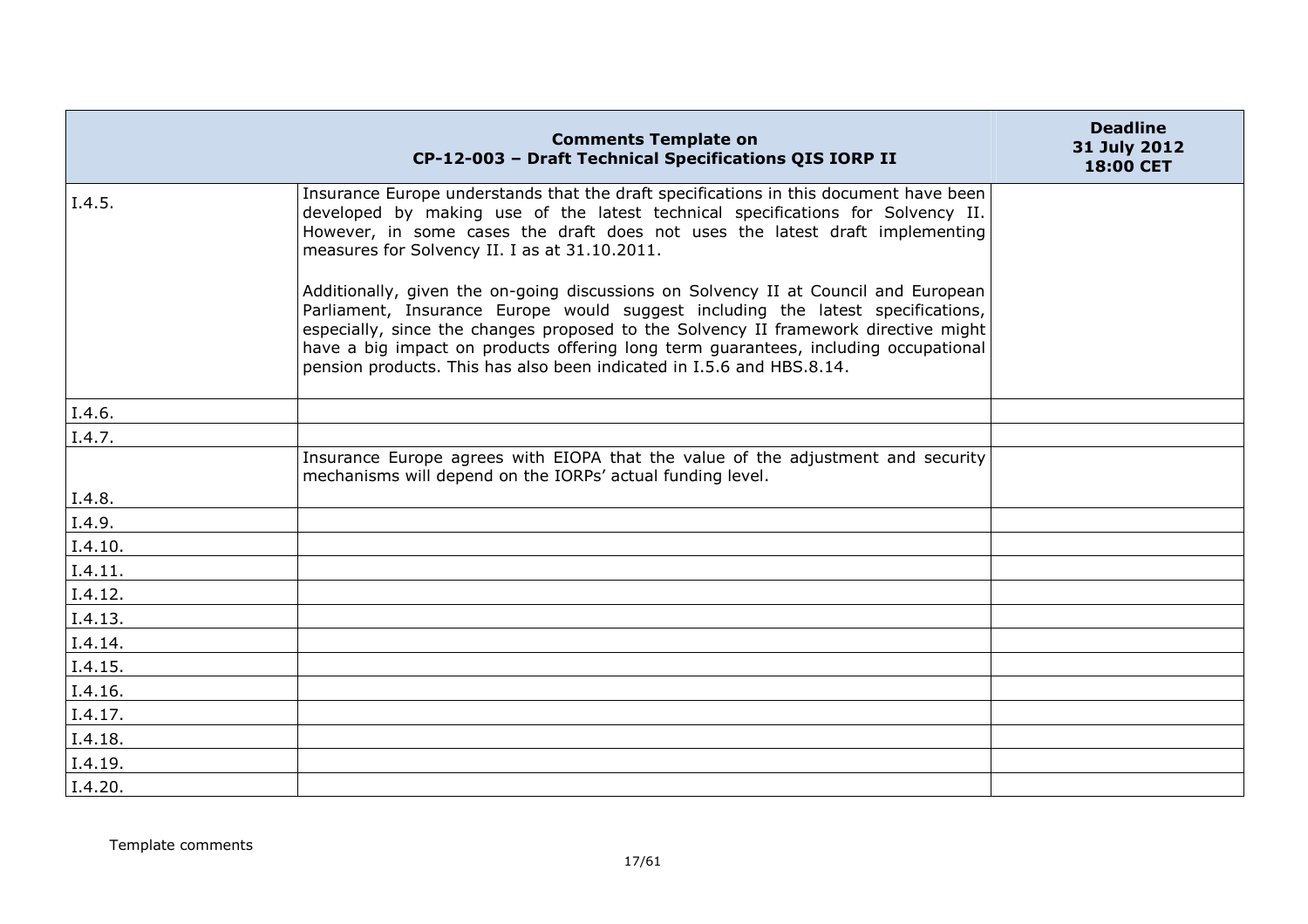|                | <b>Comments Template on</b><br>CP-12-003 - Draft Technical Specifications QIS IORP II                                                                                                                                                                                                     | <b>Deadline</b><br>31 July 2012<br>18:00 CET |
|----------------|-------------------------------------------------------------------------------------------------------------------------------------------------------------------------------------------------------------------------------------------------------------------------------------------|----------------------------------------------|
| I.4.21.        |                                                                                                                                                                                                                                                                                           |                                              |
| I.4.22.        |                                                                                                                                                                                                                                                                                           |                                              |
| I.5.1.         |                                                                                                                                                                                                                                                                                           |                                              |
| I.5.2.         |                                                                                                                                                                                                                                                                                           |                                              |
| I.5.3.         |                                                                                                                                                                                                                                                                                           |                                              |
| I.5.4.         |                                                                                                                                                                                                                                                                                           |                                              |
| I.5.5.         |                                                                                                                                                                                                                                                                                           |                                              |
| I.5.6.         |                                                                                                                                                                                                                                                                                           |                                              |
| $\vert$ I.5.7. |                                                                                                                                                                                                                                                                                           |                                              |
| I.5.8.         |                                                                                                                                                                                                                                                                                           |                                              |
| I.6.1.         |                                                                                                                                                                                                                                                                                           |                                              |
| I.6.2.         |                                                                                                                                                                                                                                                                                           |                                              |
| I.6.3.         |                                                                                                                                                                                                                                                                                           |                                              |
| I.7.1.         |                                                                                                                                                                                                                                                                                           |                                              |
| I.7.2.         |                                                                                                                                                                                                                                                                                           |                                              |
| I.7.3.         |                                                                                                                                                                                                                                                                                           |                                              |
| I.7.4.         |                                                                                                                                                                                                                                                                                           |                                              |
| I.7.5.         |                                                                                                                                                                                                                                                                                           |                                              |
| I.8.1.         |                                                                                                                                                                                                                                                                                           |                                              |
| I.8.2.         | Insurance Europe wishes to stress the importance of drawing the correct conclusions<br>from the results. Further testing may be needed to ensure new concepts like the<br>sponsor covenant and pension protection scheme are accurately reflecting the<br>economic reality faced by IORPs |                                              |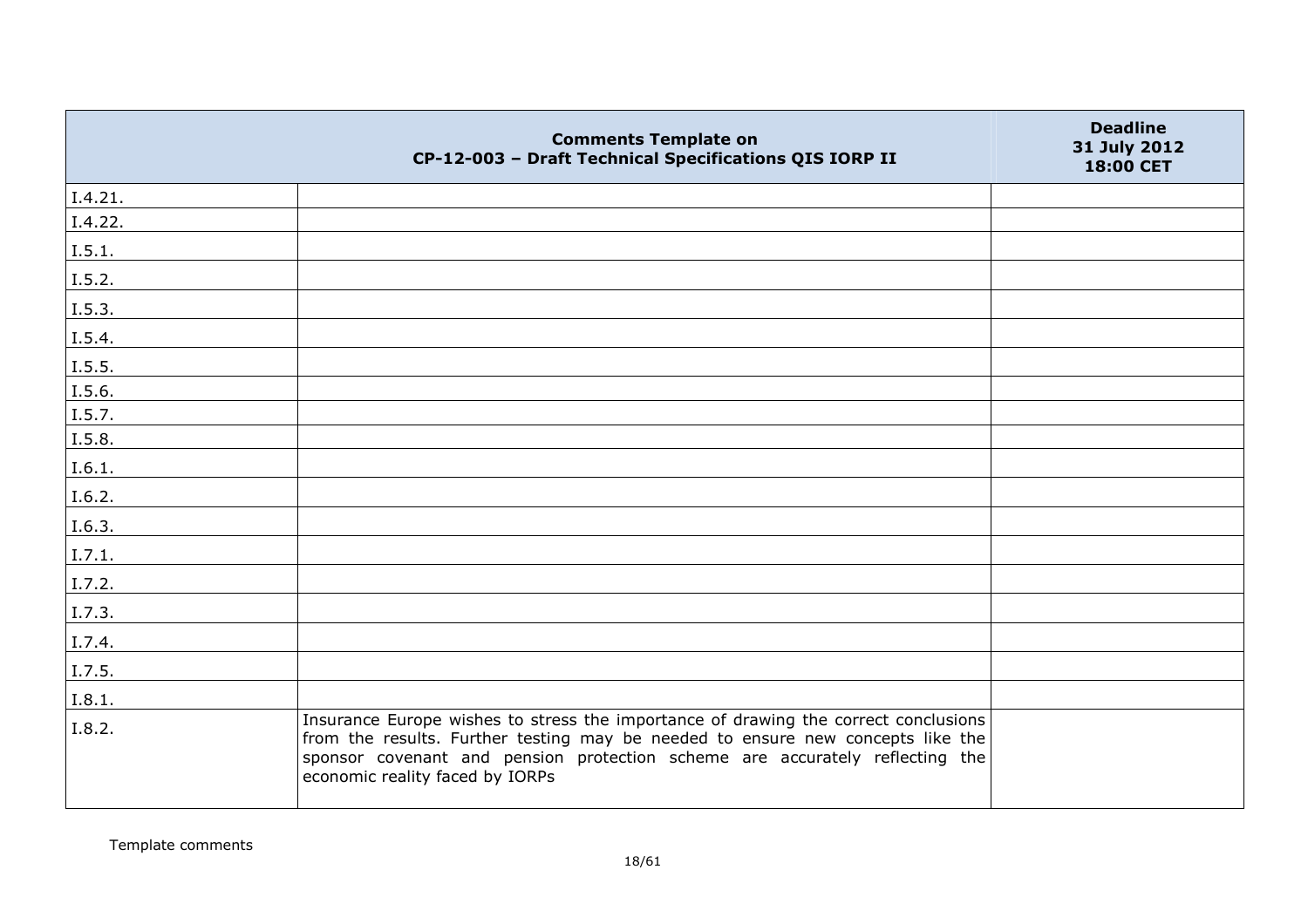|          | <b>Comments Template on</b><br>CP-12-003 - Draft Technical Specifications QIS IORP II                                                                                                                                                                                                                                                                                                                                                                                                                                                                                                                                                                                                               | <b>Deadline</b><br>31 July 2012<br>18:00 CET |
|----------|-----------------------------------------------------------------------------------------------------------------------------------------------------------------------------------------------------------------------------------------------------------------------------------------------------------------------------------------------------------------------------------------------------------------------------------------------------------------------------------------------------------------------------------------------------------------------------------------------------------------------------------------------------------------------------------------------------|----------------------------------------------|
|          |                                                                                                                                                                                                                                                                                                                                                                                                                                                                                                                                                                                                                                                                                                     |                                              |
| I.8.3.   |                                                                                                                                                                                                                                                                                                                                                                                                                                                                                                                                                                                                                                                                                                     |                                              |
| I.8.4.   |                                                                                                                                                                                                                                                                                                                                                                                                                                                                                                                                                                                                                                                                                                     |                                              |
| I.8.5.   |                                                                                                                                                                                                                                                                                                                                                                                                                                                                                                                                                                                                                                                                                                     |                                              |
| I.8.6.   |                                                                                                                                                                                                                                                                                                                                                                                                                                                                                                                                                                                                                                                                                                     |                                              |
| I.9.1.   |                                                                                                                                                                                                                                                                                                                                                                                                                                                                                                                                                                                                                                                                                                     |                                              |
| I.9.2.   |                                                                                                                                                                                                                                                                                                                                                                                                                                                                                                                                                                                                                                                                                                     |                                              |
| I.9.3.   |                                                                                                                                                                                                                                                                                                                                                                                                                                                                                                                                                                                                                                                                                                     |                                              |
| I.10.1.  |                                                                                                                                                                                                                                                                                                                                                                                                                                                                                                                                                                                                                                                                                                     |                                              |
| I.10.2.  |                                                                                                                                                                                                                                                                                                                                                                                                                                                                                                                                                                                                                                                                                                     |                                              |
| I.10.3.  |                                                                                                                                                                                                                                                                                                                                                                                                                                                                                                                                                                                                                                                                                                     |                                              |
| I.10.4   | Insurance Europe understands the extremely short consultation period set by EIOPA is<br>a consequence of the ambitious calendar of the Commission for the review of the IORP<br>Directive. Insurance Europe wishes to highlight however that the consultation period<br>does not allow for a thorough assessment of the extremely complex issues being<br>discussed. Therefore, Insurance Europe believes that there should be an on-going<br>discussion on the capital requirements and the valuation of the security mechanisms<br>and adjustment mechanisms of IORPs. Furthermore, there should be additional time<br>for additional testing if the results of the QIS would show its necessity. |                                              |
| I.11.1   |                                                                                                                                                                                                                                                                                                                                                                                                                                                                                                                                                                                                                                                                                                     |                                              |
| HBS.1.1. |                                                                                                                                                                                                                                                                                                                                                                                                                                                                                                                                                                                                                                                                                                     |                                              |
| HBS.2.1. |                                                                                                                                                                                                                                                                                                                                                                                                                                                                                                                                                                                                                                                                                                     |                                              |
| HBS.2.2. |                                                                                                                                                                                                                                                                                                                                                                                                                                                                                                                                                                                                                                                                                                     |                                              |
| HBS.2.3. |                                                                                                                                                                                                                                                                                                                                                                                                                                                                                                                                                                                                                                                                                                     |                                              |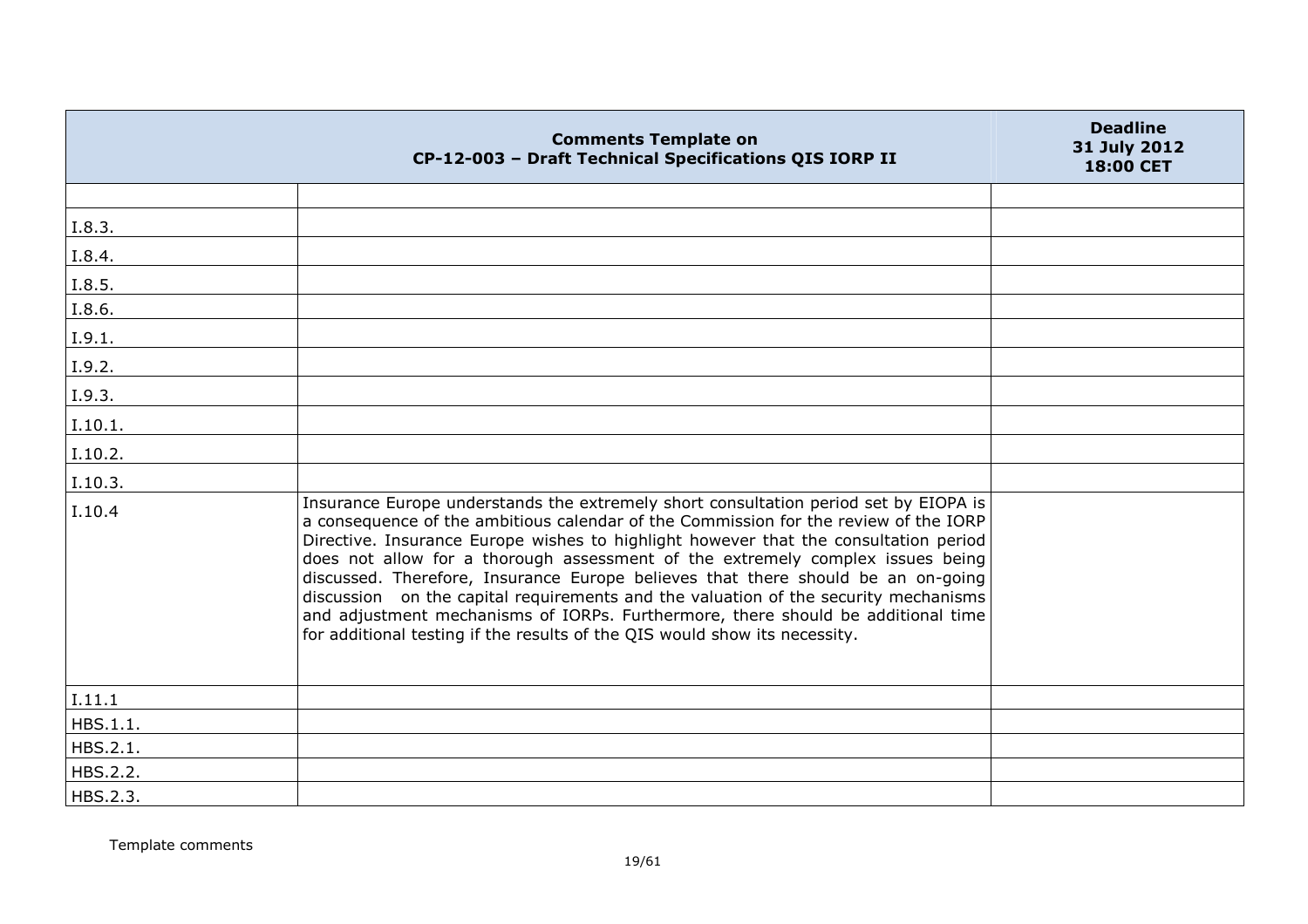|          | <b>Comments Template on</b><br>CP-12-003 - Draft Technical Specifications QIS IORP II                                                                                                                                                                                                                                                                                                                                                                                                | <b>Deadline</b><br>31 July 2012<br><b>18:00 CET</b> |
|----------|--------------------------------------------------------------------------------------------------------------------------------------------------------------------------------------------------------------------------------------------------------------------------------------------------------------------------------------------------------------------------------------------------------------------------------------------------------------------------------------|-----------------------------------------------------|
| HBS.2.4. |                                                                                                                                                                                                                                                                                                                                                                                                                                                                                      |                                                     |
| HBS.2.5. |                                                                                                                                                                                                                                                                                                                                                                                                                                                                                      |                                                     |
| HBS.2.6. |                                                                                                                                                                                                                                                                                                                                                                                                                                                                                      |                                                     |
| HBS.2.7. |                                                                                                                                                                                                                                                                                                                                                                                                                                                                                      |                                                     |
|          | It is difficult to assess what are hybrids without a clear definition of "defined benefits".<br>In some markets a defined contribution scheme with a minimum guarantee could be<br>considered a "defined benefit scheme" while in other markets it could considered as a<br>"hybrid". Therefore, Insurance Europe believes that to achieve consistency between<br>the different markets, a definition of what EIOPA assesses to be a "defined benefit"<br>scheme should be included. |                                                     |
| HBS.2.8. |                                                                                                                                                                                                                                                                                                                                                                                                                                                                                      |                                                     |
|          | Insurance Europe stresses that best estimate should be calculated in a transparent<br>manner and in such a way as to ensure that the calculation method and the results<br>that derive from it can be reviewed by EIOPA. This seems to be easiest when showing<br>all the economically significant particularities of IORPs as assets in the HBS.                                                                                                                                    |                                                     |
| HBS.3.1. |                                                                                                                                                                                                                                                                                                                                                                                                                                                                                      |                                                     |
| HBS.3.2. |                                                                                                                                                                                                                                                                                                                                                                                                                                                                                      |                                                     |
| HBS.3.3. |                                                                                                                                                                                                                                                                                                                                                                                                                                                                                      |                                                     |
| HBS.3.4. |                                                                                                                                                                                                                                                                                                                                                                                                                                                                                      |                                                     |
| HBS.3.5. |                                                                                                                                                                                                                                                                                                                                                                                                                                                                                      |                                                     |
| HBS.3.6. |                                                                                                                                                                                                                                                                                                                                                                                                                                                                                      |                                                     |
|          | IORPs might use life insurance contracts as investments. It should be clarified that<br>these investments should be treated as normal assets with an appropriate rating. (See<br>also HBS 7.1)                                                                                                                                                                                                                                                                                       |                                                     |
| HBS.3.7. |                                                                                                                                                                                                                                                                                                                                                                                                                                                                                      |                                                     |
| HBS.3.8. |                                                                                                                                                                                                                                                                                                                                                                                                                                                                                      |                                                     |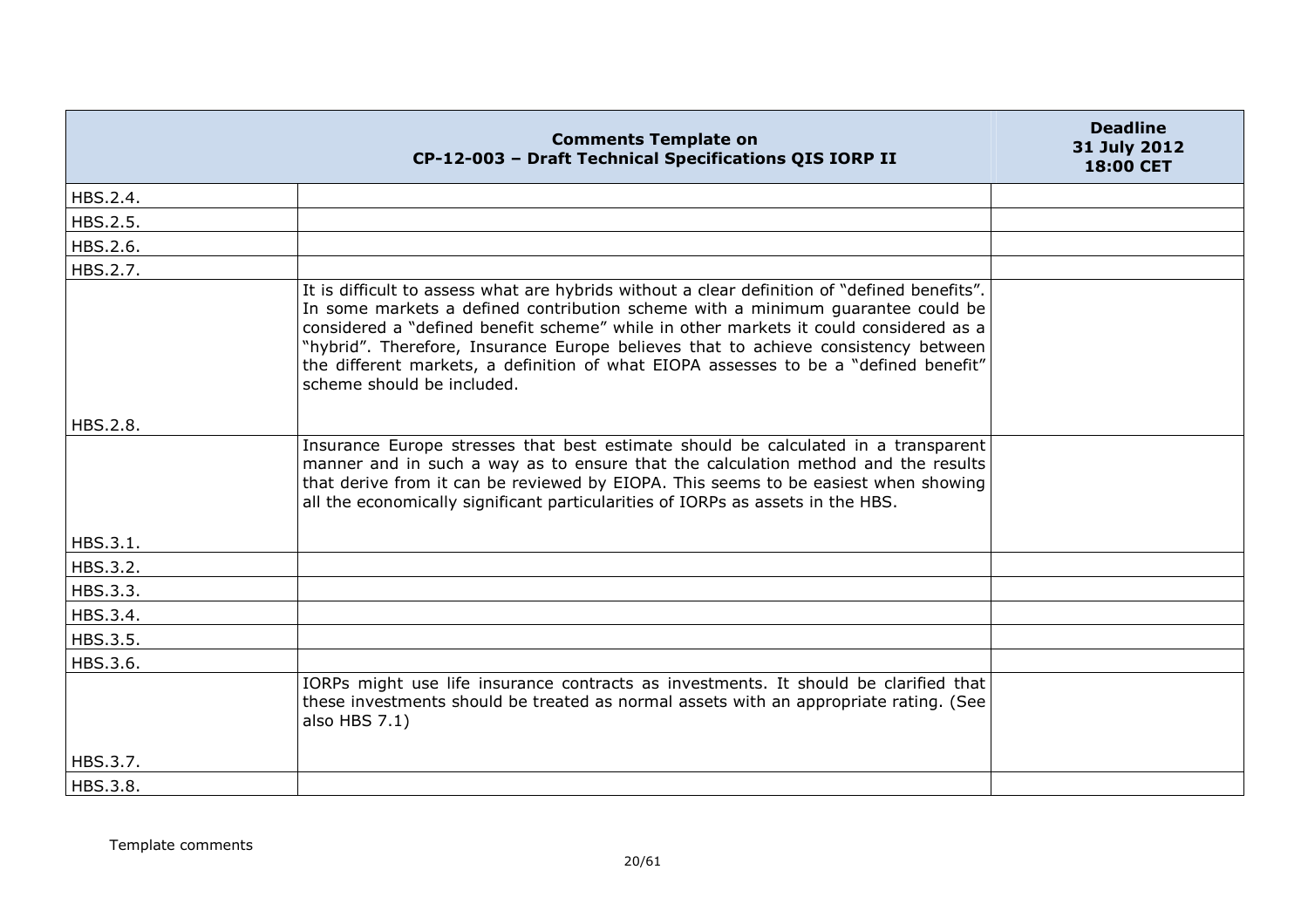|           | <b>Comments Template on</b><br>CP-12-003 - Draft Technical Specifications QIS IORP II           | <b>Deadline</b><br>31 July 2012<br>18:00 CET |
|-----------|-------------------------------------------------------------------------------------------------|----------------------------------------------|
| HBS.3.9.  |                                                                                                 |                                              |
| HBS.3.10. |                                                                                                 |                                              |
| HBS.3.11. |                                                                                                 |                                              |
| HBS.3.12. |                                                                                                 |                                              |
| HBS.3.13. |                                                                                                 |                                              |
| HBS.3.14. |                                                                                                 |                                              |
| HBS.3.15. |                                                                                                 |                                              |
| HBS.3.16. |                                                                                                 |                                              |
| HBS.3.17. |                                                                                                 |                                              |
| HBS.3.18. |                                                                                                 |                                              |
| HBS.3.19. |                                                                                                 |                                              |
| HBS.3.20. |                                                                                                 |                                              |
| HBS.3.21. |                                                                                                 |                                              |
|           | HBS.3.22 - 3.28: More clarification is necessary about which management actions to<br>consider. |                                              |
| HBS.3.22. |                                                                                                 |                                              |
| HBS.3.23. |                                                                                                 |                                              |
| HBS.3.24. |                                                                                                 |                                              |
| HBS.3.25. |                                                                                                 |                                              |
| HBS.3.26. |                                                                                                 |                                              |
| HBS.3.27. |                                                                                                 |                                              |
| HBS.3.28. |                                                                                                 |                                              |
| HBS.3.29. |                                                                                                 |                                              |
| HBS.4.1.  |                                                                                                 |                                              |
| HBS.4.2.  |                                                                                                 |                                              |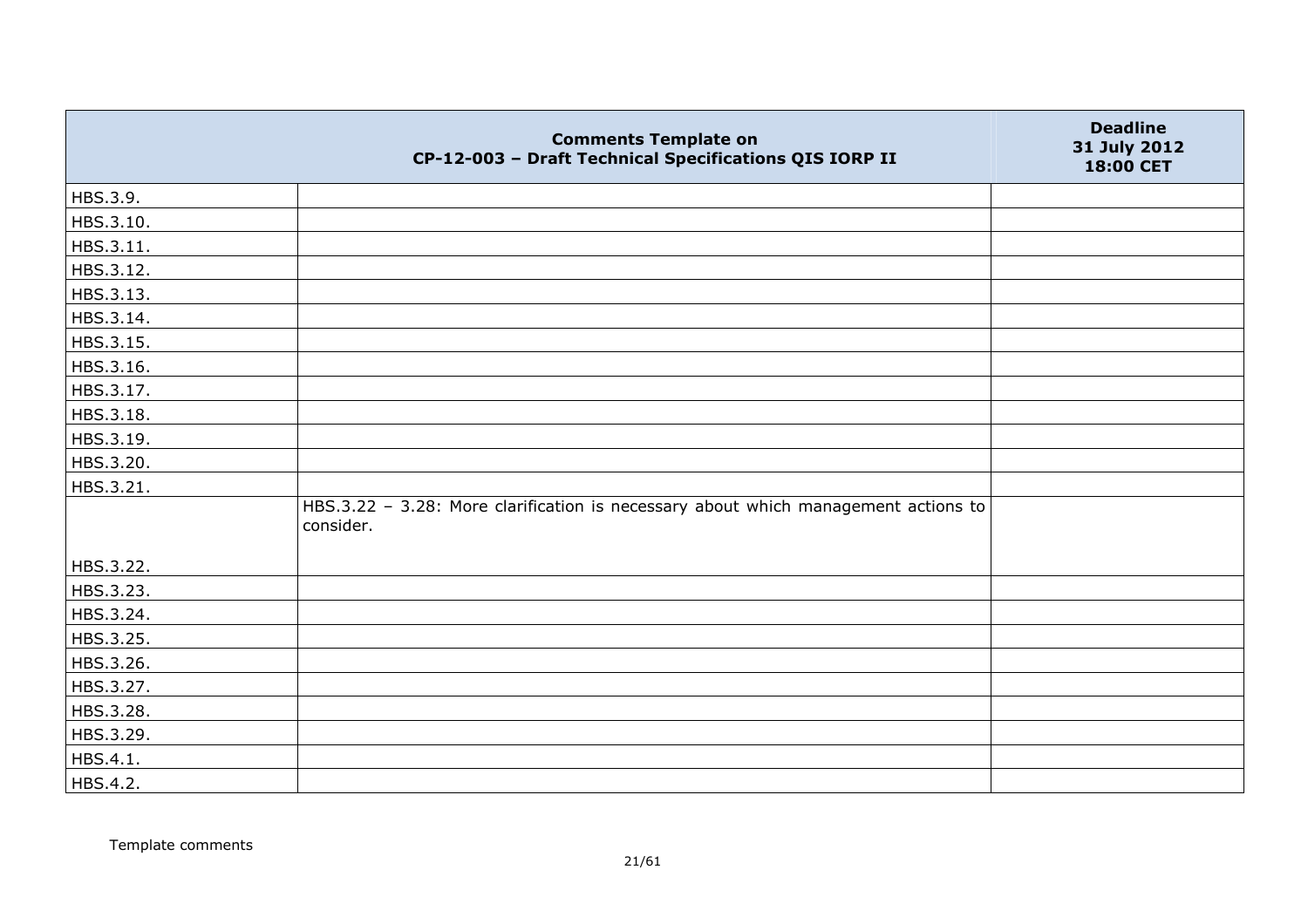|           | <b>Comments Template on</b><br>CP-12-003 - Draft Technical Specifications QIS IORP II                                                                                                                                                                       | <b>Deadline</b><br>31 July 2012<br>18:00 CET |
|-----------|-------------------------------------------------------------------------------------------------------------------------------------------------------------------------------------------------------------------------------------------------------------|----------------------------------------------|
| HBS.4.3.  |                                                                                                                                                                                                                                                             |                                              |
| HBS.4.4.  |                                                                                                                                                                                                                                                             |                                              |
| HBS.4.5.  |                                                                                                                                                                                                                                                             |                                              |
| HBS.4.6.  |                                                                                                                                                                                                                                                             |                                              |
| HBS.4.7.  |                                                                                                                                                                                                                                                             |                                              |
| HBS.4.8.  | Insurance Europe suggests EIOPA to provide advice on which future cash flows to take<br>into account. This should be consistent with the approach taken in Solvency II for<br>group insurance contracts.                                                    |                                              |
|           | Insurance Europe suggests EIOPA to provide advice on which future cash flows to take<br>into account. This should be consistent with the approach taken in Solvency II for<br>group insurance contracts. HBS 4.12                                           |                                              |
| HBS.4.9.  | Clarification about "possibility" (footnote 4) is necessary.                                                                                                                                                                                                |                                              |
| HBS.4.10. |                                                                                                                                                                                                                                                             |                                              |
| HBS.4.11. |                                                                                                                                                                                                                                                             |                                              |
| HBS.4.12. |                                                                                                                                                                                                                                                             |                                              |
| HBS.4.13. |                                                                                                                                                                                                                                                             |                                              |
| HBS.4.14. |                                                                                                                                                                                                                                                             |                                              |
| HBS.4.15. |                                                                                                                                                                                                                                                             |                                              |
|           | As indicated in its comments on HBS.4.8 & HBS.4.9, Insurance Europe suggests EIOPA<br>to provide advice on which future cash flows to take into account. This should be<br>consistent with the approach taken in Solvency II for group insurance contracts. |                                              |
| HBS.4.16. |                                                                                                                                                                                                                                                             |                                              |
| HBS.4.17. |                                                                                                                                                                                                                                                             |                                              |
| HBS.4.18. |                                                                                                                                                                                                                                                             |                                              |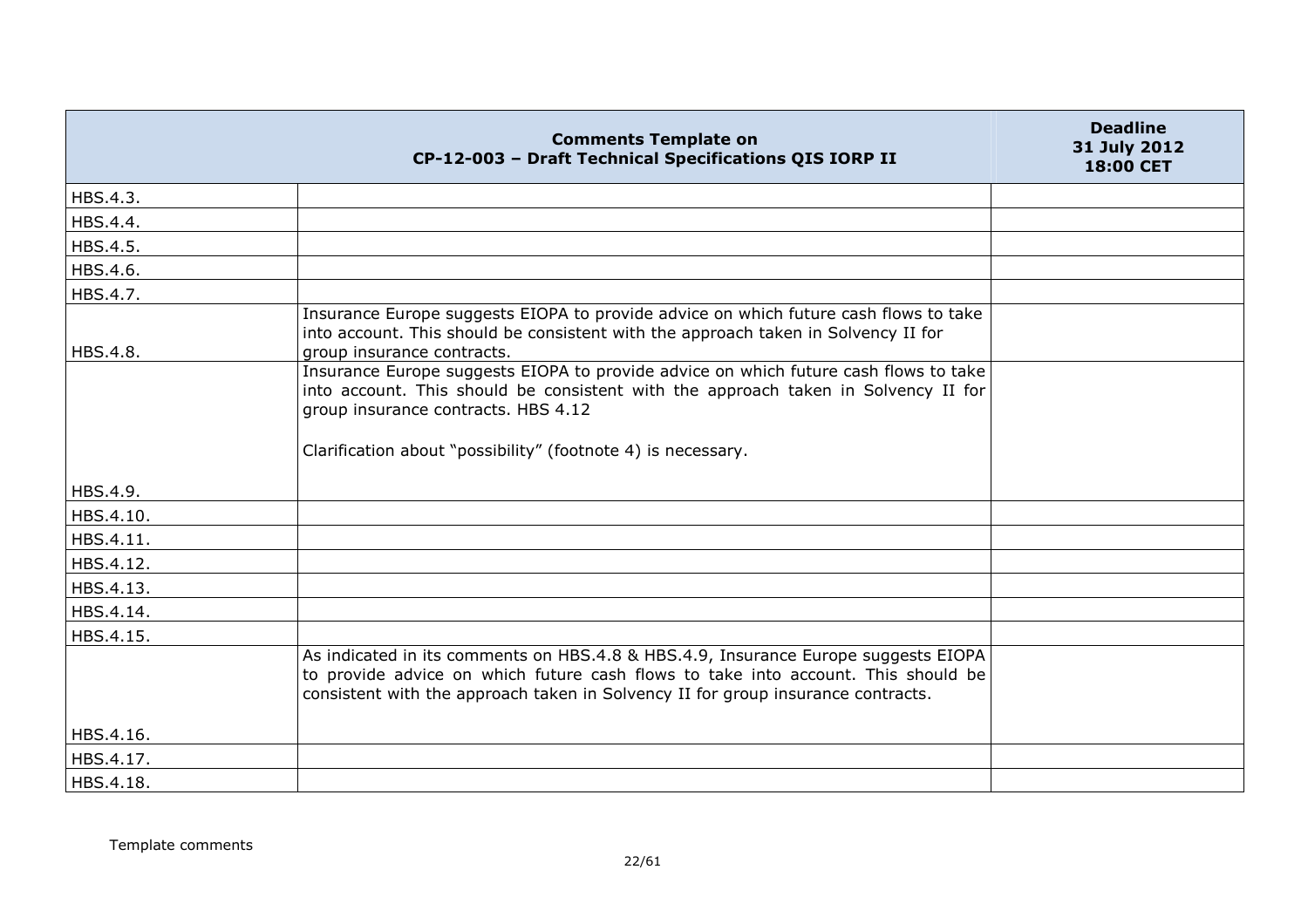|           | <b>Comments Template on</b><br>CP-12-003 - Draft Technical Specifications QIS IORP II                                                                                                                                                                                                                                                                                                                                                                                                                                                                                                                                                                                                                                                             | <b>Deadline</b><br>31 July 2012<br>18:00 CET |
|-----------|---------------------------------------------------------------------------------------------------------------------------------------------------------------------------------------------------------------------------------------------------------------------------------------------------------------------------------------------------------------------------------------------------------------------------------------------------------------------------------------------------------------------------------------------------------------------------------------------------------------------------------------------------------------------------------------------------------------------------------------------------|----------------------------------------------|
| HBS.4.19. |                                                                                                                                                                                                                                                                                                                                                                                                                                                                                                                                                                                                                                                                                                                                                   |                                              |
| HBS.4.20. |                                                                                                                                                                                                                                                                                                                                                                                                                                                                                                                                                                                                                                                                                                                                                   |                                              |
| HBS.4.21. |                                                                                                                                                                                                                                                                                                                                                                                                                                                                                                                                                                                                                                                                                                                                                   |                                              |
| HBS.4.22. |                                                                                                                                                                                                                                                                                                                                                                                                                                                                                                                                                                                                                                                                                                                                                   |                                              |
|           | This comment covers HBS 4.23 to HBS 4.44: On discretionary and conditional benefits<br>it should be made clear from the beginning of this section that surplus funds as<br>exempt by Solvency II are not included in the discussions on how to value technical<br>provisions, as such funds should be treated as assets and not liabilities. See in<br>particular HBS 4.44 on valuation, a similar statement should be made earlier in the<br>section on benefits to avoid uncertainty.<br>Even when giving some explanations of the new definitions (unconditional benefits,<br>pure conditional benefits, pure discretionary benefit and mixed benefits) more<br>information or examples should be provided to avoid different interpretations. |                                              |
| HBS.4.23. |                                                                                                                                                                                                                                                                                                                                                                                                                                                                                                                                                                                                                                                                                                                                                   |                                              |
| HBS.4.24. |                                                                                                                                                                                                                                                                                                                                                                                                                                                                                                                                                                                                                                                                                                                                                   |                                              |
| HBS.4.25. |                                                                                                                                                                                                                                                                                                                                                                                                                                                                                                                                                                                                                                                                                                                                                   |                                              |
| HBS.4.26. |                                                                                                                                                                                                                                                                                                                                                                                                                                                                                                                                                                                                                                                                                                                                                   |                                              |
| HBS.4.27. |                                                                                                                                                                                                                                                                                                                                                                                                                                                                                                                                                                                                                                                                                                                                                   |                                              |
| HBS.4.28. |                                                                                                                                                                                                                                                                                                                                                                                                                                                                                                                                                                                                                                                                                                                                                   |                                              |
| HBS.4.29. | Insurance Europe agrees that a benefit can only be characterised as a conditional<br>benefit if members and beneficiaries have a legally enforceable expectation about the<br>granting of the benefits along the lines of the (specified or perceived) policy.                                                                                                                                                                                                                                                                                                                                                                                                                                                                                    |                                              |
|           | If mixed benefits would be considered as discretionary Insurance Europe believes that                                                                                                                                                                                                                                                                                                                                                                                                                                                                                                                                                                                                                                                             |                                              |
| HBS.4.30. | they should be taken into account in the technical provision on the basis of their<br>conditional part and the expected managerial actions should be taken into account for                                                                                                                                                                                                                                                                                                                                                                                                                                                                                                                                                                       |                                              |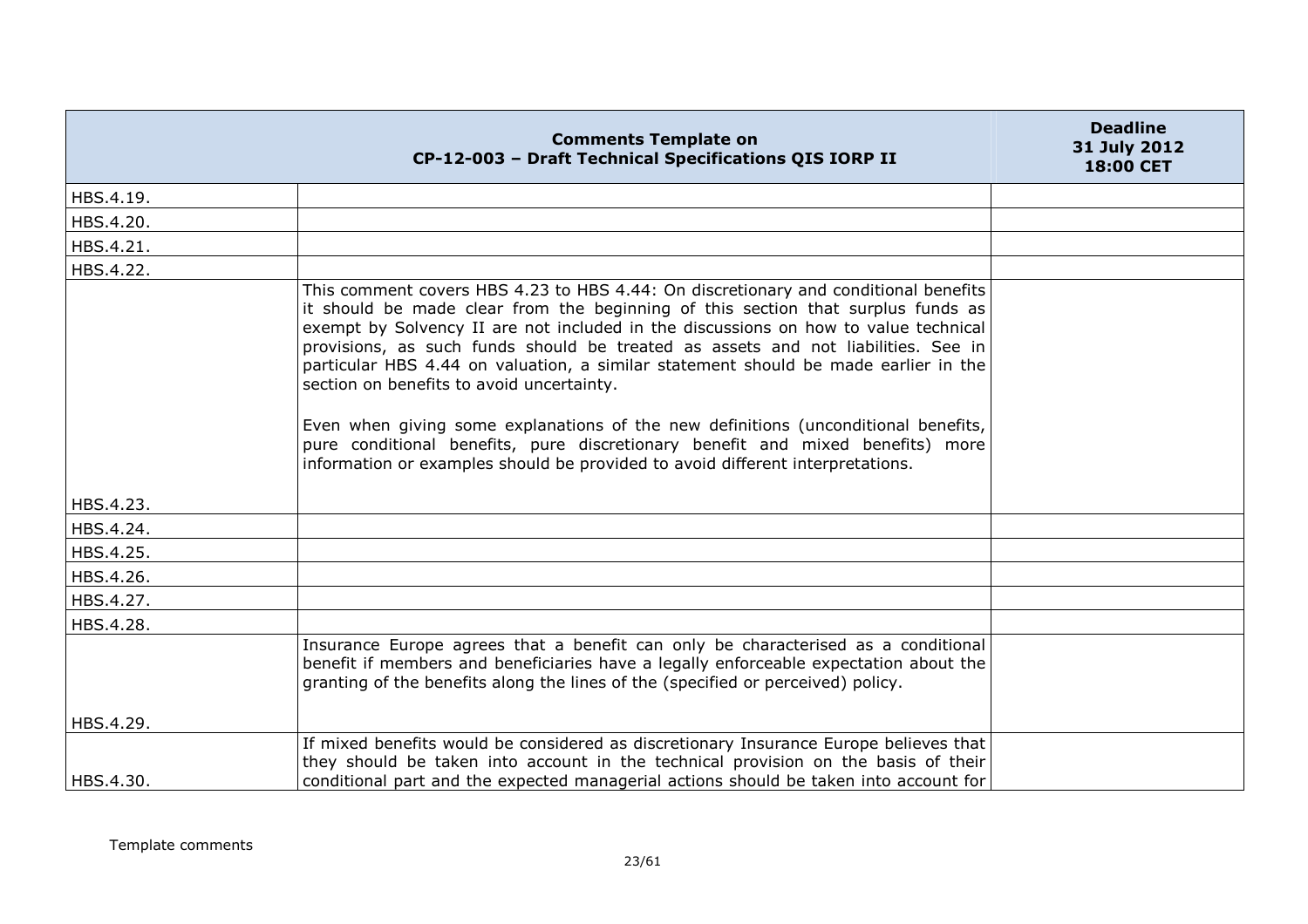|           | <b>Comments Template on</b><br>CP-12-003 - Draft Technical Specifications QIS IORP II                                                                                                                                                                                                                                                                                                                                                                                       | <b>Deadline</b><br>31 July 2012<br>18:00 CET |
|-----------|-----------------------------------------------------------------------------------------------------------------------------------------------------------------------------------------------------------------------------------------------------------------------------------------------------------------------------------------------------------------------------------------------------------------------------------------------------------------------------|----------------------------------------------|
|           | the discretionary part.                                                                                                                                                                                                                                                                                                                                                                                                                                                     |                                              |
|           |                                                                                                                                                                                                                                                                                                                                                                                                                                                                             |                                              |
| HBS.4.31. |                                                                                                                                                                                                                                                                                                                                                                                                                                                                             |                                              |
|           | In line with HBS.3.22 where future management actions should be taken into account,<br>Insurance Europe believes that discretionary benefits should be treated similarly.                                                                                                                                                                                                                                                                                                   |                                              |
| HBS.4.32. |                                                                                                                                                                                                                                                                                                                                                                                                                                                                             |                                              |
| HBS.4.33. |                                                                                                                                                                                                                                                                                                                                                                                                                                                                             |                                              |
|           | Insurance Europe believes that in case discretionary benefits would be excluded from<br>the technical provisions or even mixed benefits, there is a chance that many providers<br>will add a discretionary element or change their pension scheme to avoid the inclusion<br>of them in the calculations of the technical provisions. Insurance Europe would<br>therefore suggest to EIOPA to also assess the qualitative impact of the three options<br>specified by EIOPA. |                                              |
|           | For the purpose of the QIS, Insurance Europe suggests to take option 1. The value of<br>the liabilities under the options 2 and 3 should be calculated separately and shown as<br>potential assets in the HBS. Based on the QIS' results, this will make further<br>discussion easier on which option to include in the revised directive (or to delegate it<br>to national discretion depending on national social and labour law).                                        |                                              |
| HBS.4.34. |                                                                                                                                                                                                                                                                                                                                                                                                                                                                             |                                              |
| HBS.4.35. |                                                                                                                                                                                                                                                                                                                                                                                                                                                                             |                                              |
| HBS.4.36. |                                                                                                                                                                                                                                                                                                                                                                                                                                                                             |                                              |
| HBS.4.37. |                                                                                                                                                                                                                                                                                                                                                                                                                                                                             |                                              |
|           | The incorporation of stochastic elements of non-financial risk-drivers in an exhaustive<br>way is too extensive and not practicable.                                                                                                                                                                                                                                                                                                                                        |                                              |
| HBS.4.38. |                                                                                                                                                                                                                                                                                                                                                                                                                                                                             |                                              |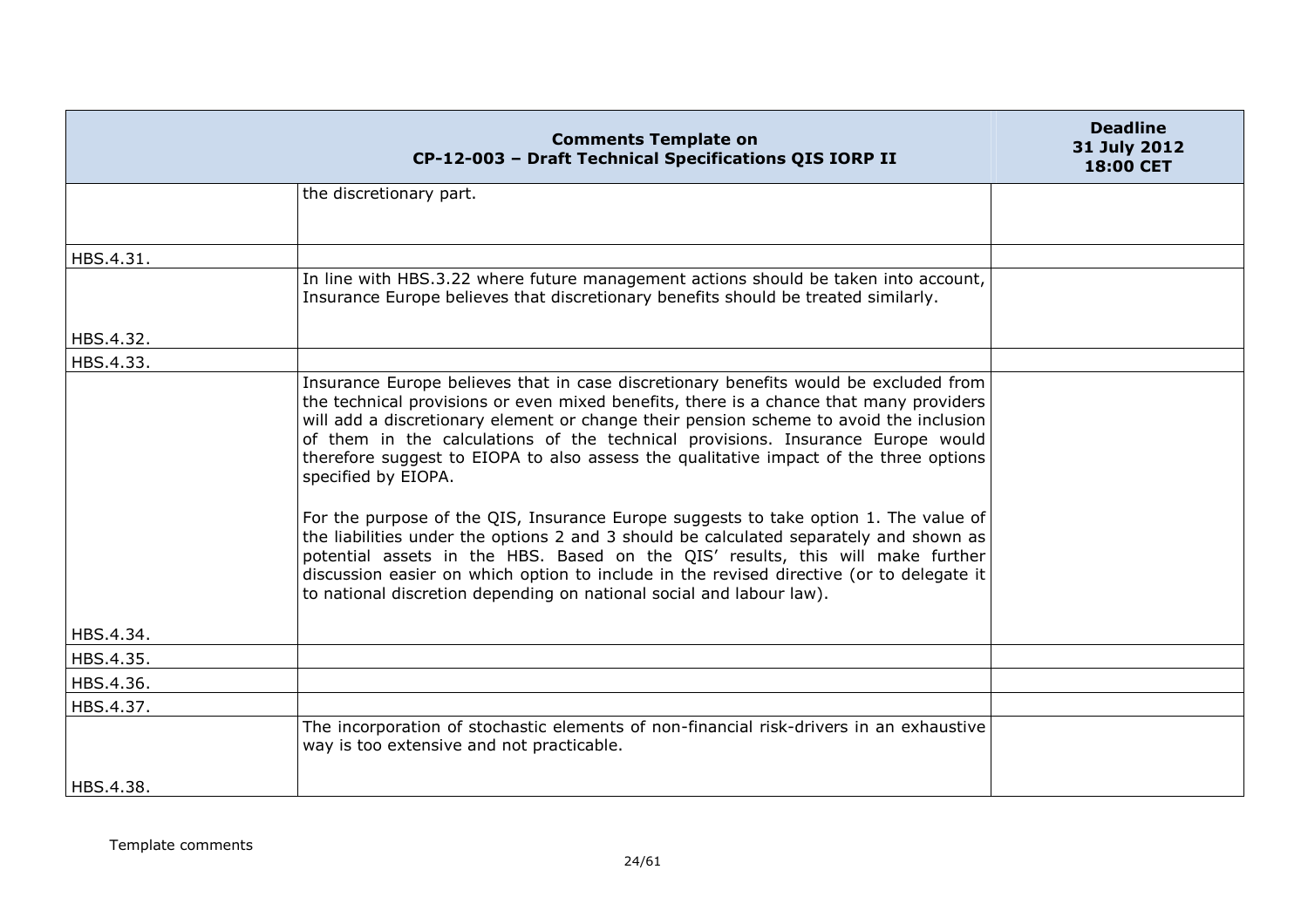|           | <b>Comments Template on</b><br>CP-12-003 - Draft Technical Specifications QIS IORP II                                                                                                                                                                                                                                              | <b>Deadline</b><br>31 July 2012<br>18:00 CET |
|-----------|------------------------------------------------------------------------------------------------------------------------------------------------------------------------------------------------------------------------------------------------------------------------------------------------------------------------------------|----------------------------------------------|
| HBS.4.39. |                                                                                                                                                                                                                                                                                                                                    |                                              |
| HBS.4.40. |                                                                                                                                                                                                                                                                                                                                    |                                              |
| HBS.4.41. |                                                                                                                                                                                                                                                                                                                                    |                                              |
| HBS.4.42. |                                                                                                                                                                                                                                                                                                                                    |                                              |
| HBS.4.43. |                                                                                                                                                                                                                                                                                                                                    |                                              |
|           | See comment above on HBS 4.23.                                                                                                                                                                                                                                                                                                     |                                              |
| HBS.4.44. | Insurance Europe fully agrees that the loss absorbing capacity of pure conditional<br>benefits directly follows from the objective conditions applicable while the loss<br>absorbing capacity of pure discretionary benefits and mixed benefits is equal to their<br>value. This should also be reflected in the SCR calculations. |                                              |
| HBS.4.45. |                                                                                                                                                                                                                                                                                                                                    |                                              |
| HBS.4.46. |                                                                                                                                                                                                                                                                                                                                    |                                              |
| HBS.4.47. |                                                                                                                                                                                                                                                                                                                                    |                                              |
|           | Insurance Europe believes that the value of the option in a) should be between the<br>actual value of the pension protection scheme and the actual value of the sponsor<br>support including default risk.                                                                                                                         |                                              |
| HBS.4.48. |                                                                                                                                                                                                                                                                                                                                    |                                              |
|           | Insurance Europe believes that ex-post benefit reductions should be shown as an<br>additional asset and not as a liability reduction in the QIS.                                                                                                                                                                                   |                                              |
|           | Additionally more explanation and examples are appreciated.                                                                                                                                                                                                                                                                        |                                              |
| HBS.4.49. |                                                                                                                                                                                                                                                                                                                                    |                                              |
| HBS.4.50. | Insurance Europe sees no benefit in excluding ex post benefit reductions from the best<br>estimate calculations of the technical provisions. However, Insurance Europe agrees<br>that it is hard to assess the actual value of these benefit reductions. Therefore,                                                                |                                              |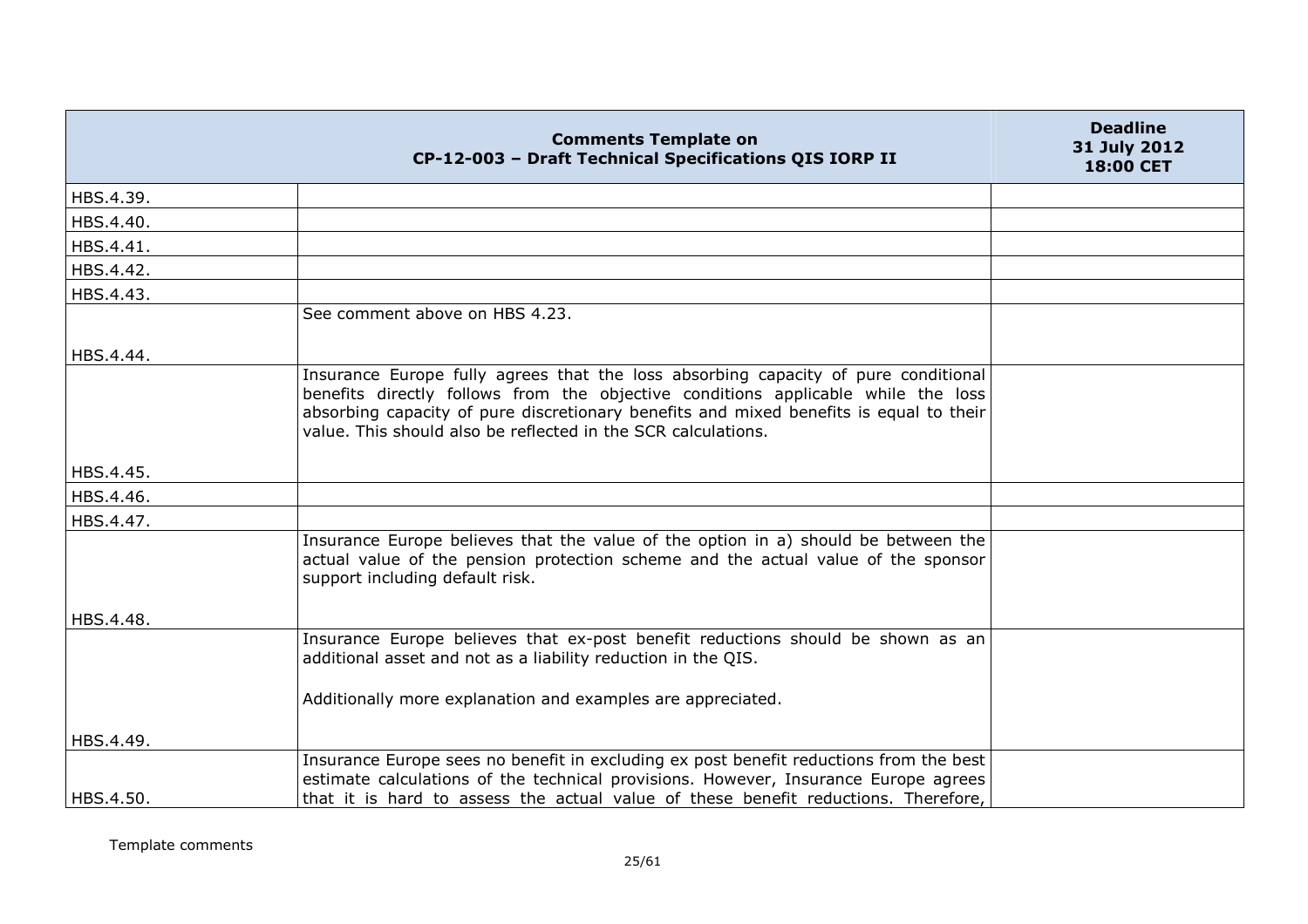|           | <b>Comments Template on</b><br>CP-12-003 - Draft Technical Specifications QIS IORP II                                                                                                                                                                            | <b>Deadline</b><br>31 July 2012<br>18:00 CET |
|-----------|------------------------------------------------------------------------------------------------------------------------------------------------------------------------------------------------------------------------------------------------------------------|----------------------------------------------|
|           | Insurance Europe would suggest including only those benefit reductions of the last<br>resort which are based on legally binding conditions. This would help assessing its<br>value.                                                                              |                                              |
| HBS.4.51. |                                                                                                                                                                                                                                                                  |                                              |
| HBS.4.52. |                                                                                                                                                                                                                                                                  |                                              |
| HBS.4.53. |                                                                                                                                                                                                                                                                  |                                              |
| HBS.4.54. |                                                                                                                                                                                                                                                                  |                                              |
| HBS.4.55. |                                                                                                                                                                                                                                                                  |                                              |
| HBS.4.56. |                                                                                                                                                                                                                                                                  |                                              |
| HBS.4.57. |                                                                                                                                                                                                                                                                  |                                              |
| HBS.4.58. |                                                                                                                                                                                                                                                                  |                                              |
| HBS.4.59. |                                                                                                                                                                                                                                                                  |                                              |
| HBS.4.60. |                                                                                                                                                                                                                                                                  |                                              |
| HBS.4.61. |                                                                                                                                                                                                                                                                  |                                              |
| HBS.5.1.  |                                                                                                                                                                                                                                                                  |                                              |
|           | Insurance Europe is wondering on what basis the percentage applied to the level A<br>best estimate technical provisions was determined at 8% as a proxy for the calculation<br>of the risk margin.                                                               |                                              |
| HBS.5.2.  |                                                                                                                                                                                                                                                                  |                                              |
| HBS.5.3.  |                                                                                                                                                                                                                                                                  |                                              |
| HBS.5.4.  |                                                                                                                                                                                                                                                                  |                                              |
| HBS.5.5.  |                                                                                                                                                                                                                                                                  |                                              |
| HBS.6.1.  | Valuation of components beyond the sphere of the IORP itself is a big challenge for<br>IORPs. Data and parameters from sponsors and pension protection schemes might not<br>be publicly available and the IORP should not have the responsibility for completing |                                              |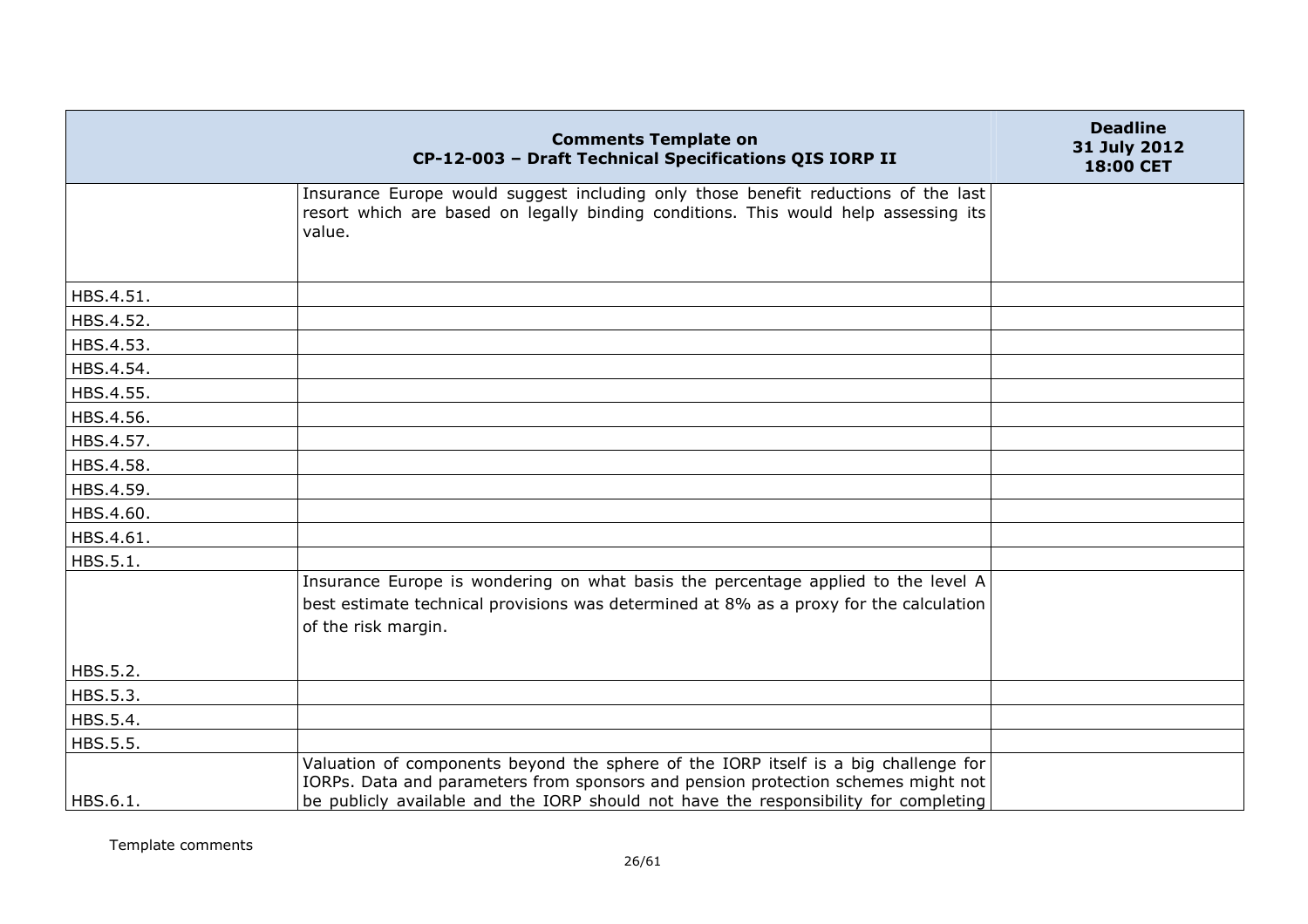|           | <b>Comments Template on</b><br>CP-12-003 - Draft Technical Specifications QIS IORP II                                                                                                                                                                                                                                                                                                                                                                                                  | <b>Deadline</b><br>31 July 2012<br>18:00 CET |
|-----------|----------------------------------------------------------------------------------------------------------------------------------------------------------------------------------------------------------------------------------------------------------------------------------------------------------------------------------------------------------------------------------------------------------------------------------------------------------------------------------------|----------------------------------------------|
|           | these missing figures. Therefore EIOPA has to fill these gaps or to delegate the<br>discussion about the completion of the figures to the national supervisors. The QIS'<br>results should give further insight where IORPs have lack of information and will need<br>more quidance and specifications on methods and parameters.                                                                                                                                                      |                                              |
|           | Furthermore, reporting data from the sponsor are usually local GAAP or IFRS figures.<br>However, they are not from an economic balance sheet which uses consistent interest<br>rates for valuation for solvency purposes. Ie there are no original data on cash-flows<br>or assets of the sponsor available that follow the valuation principles taken for the<br>IORPs. The proposed calculations would therefore require a revaluation which hardly<br>can be performed by the IORP. |                                              |
| HBS.6.2.  |                                                                                                                                                                                                                                                                                                                                                                                                                                                                                        |                                              |
| HBS.6.3.  |                                                                                                                                                                                                                                                                                                                                                                                                                                                                                        |                                              |
| HBS.6.4.  |                                                                                                                                                                                                                                                                                                                                                                                                                                                                                        |                                              |
|           | More explanations and examples on contingent assets of the sponsor would be<br>appreciated.                                                                                                                                                                                                                                                                                                                                                                                            |                                              |
| HBS.6.5.  |                                                                                                                                                                                                                                                                                                                                                                                                                                                                                        |                                              |
| HBS.6.6.  |                                                                                                                                                                                                                                                                                                                                                                                                                                                                                        |                                              |
| HBS.6.7.  |                                                                                                                                                                                                                                                                                                                                                                                                                                                                                        |                                              |
| HBS.6.8.  |                                                                                                                                                                                                                                                                                                                                                                                                                                                                                        |                                              |
| HBS.6.9.  |                                                                                                                                                                                                                                                                                                                                                                                                                                                                                        |                                              |
| HBS.6.10. |                                                                                                                                                                                                                                                                                                                                                                                                                                                                                        |                                              |
| HBS.6.11. |                                                                                                                                                                                                                                                                                                                                                                                                                                                                                        |                                              |
| HBS.6.12. |                                                                                                                                                                                                                                                                                                                                                                                                                                                                                        |                                              |
| HBS.6.13. |                                                                                                                                                                                                                                                                                                                                                                                                                                                                                        |                                              |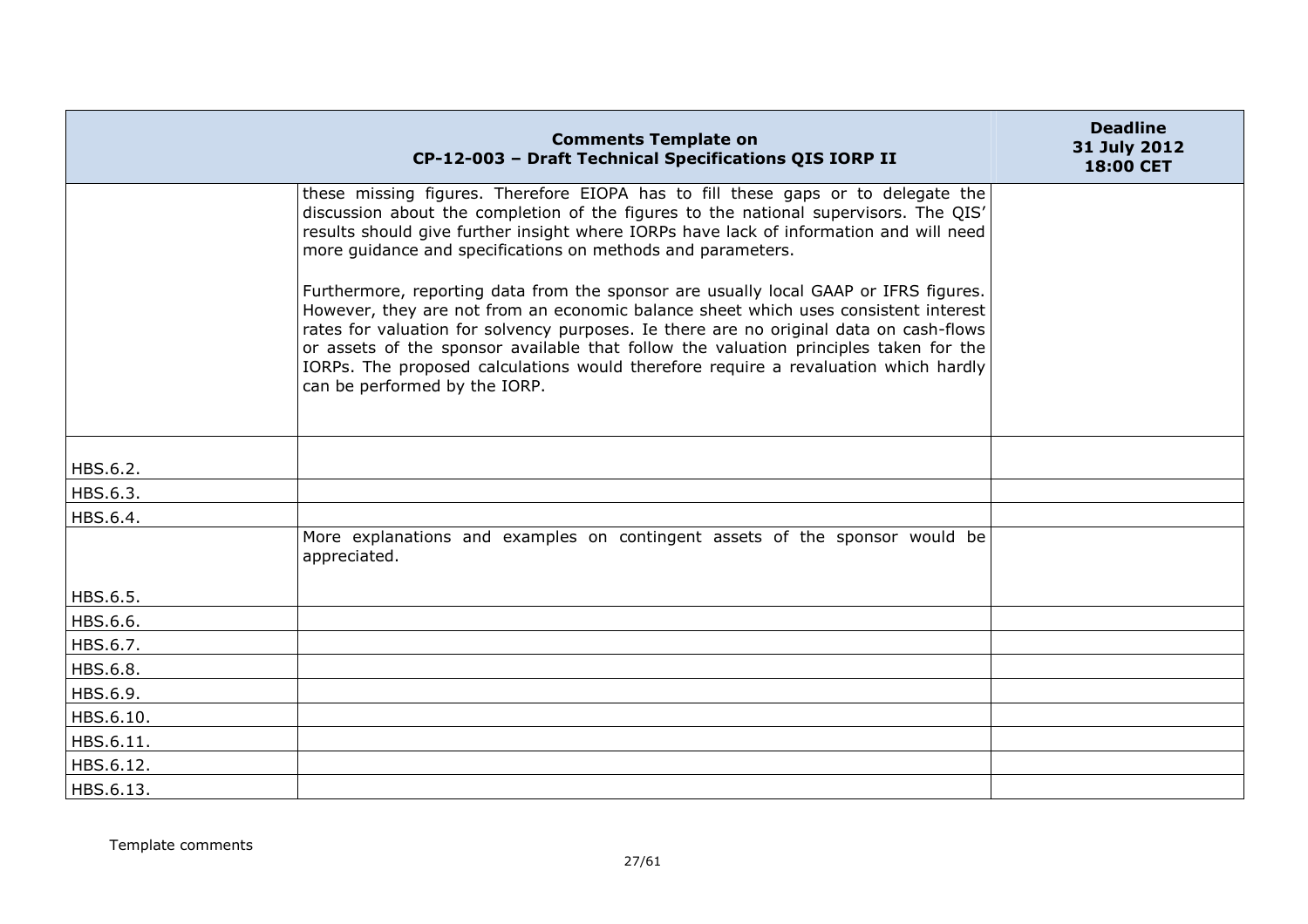|           | <b>Comments Template on</b><br>CP-12-003 - Draft Technical Specifications QIS IORP II                                                                                                                                                                                                                                                                                                 | <b>Deadline</b><br>31 July 2012<br><b>18:00 CET</b> |
|-----------|---------------------------------------------------------------------------------------------------------------------------------------------------------------------------------------------------------------------------------------------------------------------------------------------------------------------------------------------------------------------------------------|-----------------------------------------------------|
| HBS.6.14. |                                                                                                                                                                                                                                                                                                                                                                                       |                                                     |
| HBS.6.15. |                                                                                                                                                                                                                                                                                                                                                                                       |                                                     |
|           | The specification of reasons for deviation from the 4.175% probability of default<br>requires an individual assessment by the IORP. On the one hand this will require an<br>additional effort for the IORP and on the other hand the IORP will also be responsible<br>for the proof. Especially for multi-employer IORPs evaluation of employers' portfolios<br>is almost impossible. |                                                     |
|           | For the purpose of the QIS we therefore propose to provide a unique figure for the<br>probability of default. Alternatively a formula/tool which calculates the figure<br>depending on the number/size of the sponsors should be provided.                                                                                                                                            |                                                     |
|           | We expect that the default probability of a portfolio of many (unrated) employers is<br>not much different from the default probability of a good rated employer. Since ratings<br>can change in time this has to be taken into account when deriving a default<br>probability from the rating.                                                                                       |                                                     |
| HBS.6.16. |                                                                                                                                                                                                                                                                                                                                                                                       |                                                     |
| HBS.6.17. |                                                                                                                                                                                                                                                                                                                                                                                       |                                                     |
| HBS.6.18. |                                                                                                                                                                                                                                                                                                                                                                                       |                                                     |
| HBS.6.19. |                                                                                                                                                                                                                                                                                                                                                                                       |                                                     |
|           | It is unclear what is meant with "the IORP should perform the calculation as if it was<br>not limited in this way (the limit or the condition?) but the value should be reported as<br>relating to "limited conditional sponsor support".                                                                                                                                             |                                                     |
| HBS.6.20. |                                                                                                                                                                                                                                                                                                                                                                                       |                                                     |
| HBS.6.21. |                                                                                                                                                                                                                                                                                                                                                                                       |                                                     |
| HBS.6.22. |                                                                                                                                                                                                                                                                                                                                                                                       |                                                     |
| HBS.6.23. |                                                                                                                                                                                                                                                                                                                                                                                       |                                                     |
| HBS.6.24. | Usage of own valuation techniques of the IORP would lead to an additional burden for                                                                                                                                                                                                                                                                                                  |                                                     |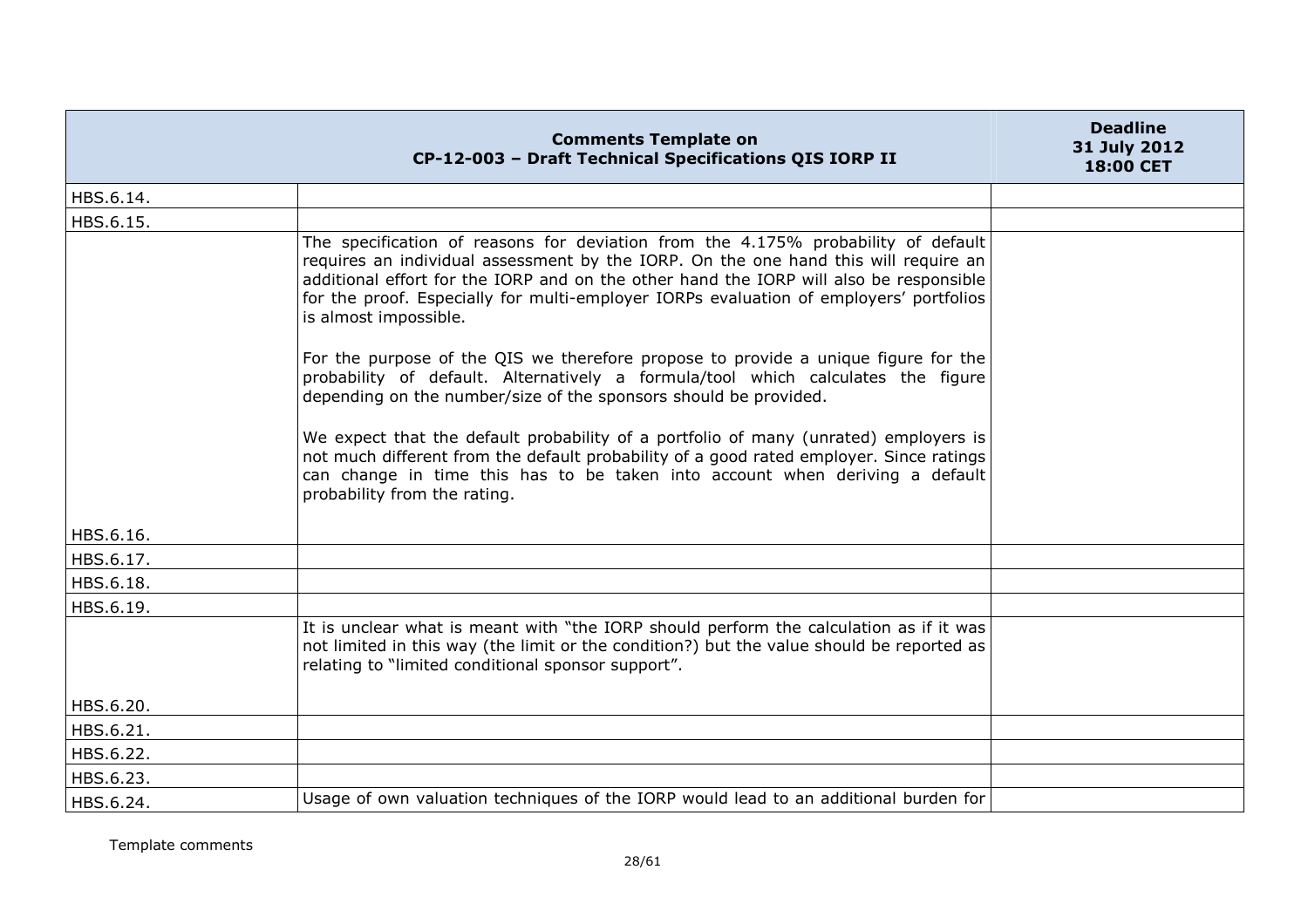|           | <b>Comments Template on</b><br>CP-12-003 - Draft Technical Specifications QIS IORP II                                                                                                                                                                                                                                                                                                                                                                                                               | <b>Deadline</b><br>31 July 2012<br>18:00 CET |
|-----------|-----------------------------------------------------------------------------------------------------------------------------------------------------------------------------------------------------------------------------------------------------------------------------------------------------------------------------------------------------------------------------------------------------------------------------------------------------------------------------------------------------|----------------------------------------------|
|           | the IORP and to arbitrariness. Alternative methods could be defined at national level<br>by the national supervisors, at least for the purpose of this QIS.                                                                                                                                                                                                                                                                                                                                         |                                              |
| HBS.6.25. |                                                                                                                                                                                                                                                                                                                                                                                                                                                                                                     |                                              |
| HBS.6.26. |                                                                                                                                                                                                                                                                                                                                                                                                                                                                                                     |                                              |
| HBS.6.27. |                                                                                                                                                                                                                                                                                                                                                                                                                                                                                                     |                                              |
|           | Insurance Europe questions how to achieve realistic assumptions about future gains of<br>the sponsor and how this could be checked by the supervisors. Furthermore, it is<br>unclear how to assess the future profits of non-for profit organisations. They too can<br>offer pension provisions for their employees.<br>An alternative approach here would be to take into account the surplus rather than the<br>profit and to also include reserves in the maximum value for the sponsor support. |                                              |
| HBS.6.28. |                                                                                                                                                                                                                                                                                                                                                                                                                                                                                                     |                                              |
|           | The calculation of the first component for the purpose of the maximum value of<br>sponsor support might not be possible as often sponsors don't have an economic<br>balance sheet. Therefore they cannot provide the economic excess of assets over<br>liabilities to the IORP.                                                                                                                                                                                                                     |                                              |
| HBS.6.29. |                                                                                                                                                                                                                                                                                                                                                                                                                                                                                                     |                                              |
| HBS.6.30. |                                                                                                                                                                                                                                                                                                                                                                                                                                                                                                     |                                              |
| HBS.6.31. |                                                                                                                                                                                                                                                                                                                                                                                                                                                                                                     |                                              |
| HBS.6.32. |                                                                                                                                                                                                                                                                                                                                                                                                                                                                                                     |                                              |
| HBS.6.33. |                                                                                                                                                                                                                                                                                                                                                                                                                                                                                                     |                                              |
| HBS.6.34. | Where the legal nature of the sponsor support means that the sponsor has the<br>opportunity to choose to no longer provide support, Insurance Europe believes that a<br>different simulation should be performed. In cases where the support of a sponsor<br>would be conditional, then the conditional elements should be taken into account. In                                                                                                                                                   |                                              |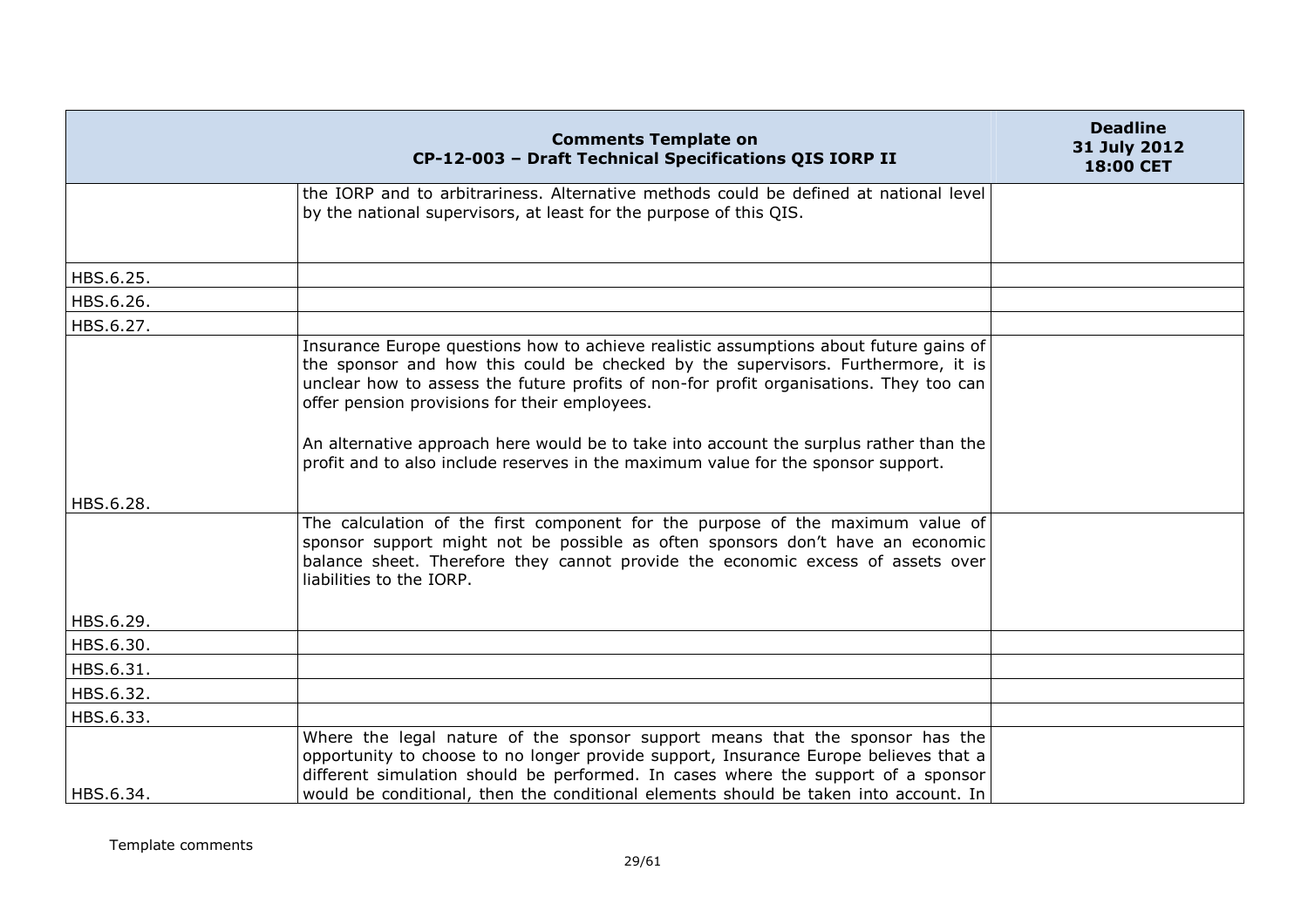|           | <b>Comments Template on</b><br>CP-12-003 - Draft Technical Specifications QIS IORP II                                                                                                                                                                                                                                                                                                                                                                               | <b>Deadline</b><br>31 July 2012<br>18:00 CET |
|-----------|---------------------------------------------------------------------------------------------------------------------------------------------------------------------------------------------------------------------------------------------------------------------------------------------------------------------------------------------------------------------------------------------------------------------------------------------------------------------|----------------------------------------------|
|           | case the support of the sponsor would not be legally binding and its commitments only<br>come from sponsor behaviour, then no amounts of sponsoring support should be<br>taken into account.                                                                                                                                                                                                                                                                        |                                              |
|           | Insurance Europe believes that this type of simplification does not work. It includes a<br>lot of arbitrariness as the IORP is the responsible for its reasoning. Moreover,<br>Insurance Europe believes that larger employers are not representative. For example,<br>a multi-employer IORP with 10 indexed big companies (all rated), 100 larger medium-<br>size companies (thereof 5 with a rating) and 200 medium crafts enterprises (no one<br>with a rating). |                                              |
|           | Insurance Europe believes that the results can only be grossed up for all employers in<br>case this could be demonstrated or objectively measured, rather than "seen as".                                                                                                                                                                                                                                                                                           |                                              |
| HBS.6.35. |                                                                                                                                                                                                                                                                                                                                                                                                                                                                     |                                              |
|           | Insurance Europe assesses this as a rather strong simplification. Especially, additional<br>guidance is required on how to calculate the expected net profits.                                                                                                                                                                                                                                                                                                      |                                              |
|           | Furthermore, Insurance Europe thinks that regarding the $EC_t$ (iii) for the future years,<br>the figure should be increased by inflation to year 'd' rather than year 't'.                                                                                                                                                                                                                                                                                         |                                              |
| HBS.6.36. |                                                                                                                                                                                                                                                                                                                                                                                                                                                                     |                                              |
| HBS.6.37. |                                                                                                                                                                                                                                                                                                                                                                                                                                                                     |                                              |
| HBS.6.38. |                                                                                                                                                                                                                                                                                                                                                                                                                                                                     |                                              |
| HBS.6.39. |                                                                                                                                                                                                                                                                                                                                                                                                                                                                     |                                              |
|           | Without the tool and further analysis and testing of the influence of the parameters,<br>no final comments on the quality of the results and the calibration can be made.                                                                                                                                                                                                                                                                                           |                                              |
| HBS.6.40. |                                                                                                                                                                                                                                                                                                                                                                                                                                                                     |                                              |
| HBS.6.41. |                                                                                                                                                                                                                                                                                                                                                                                                                                                                     |                                              |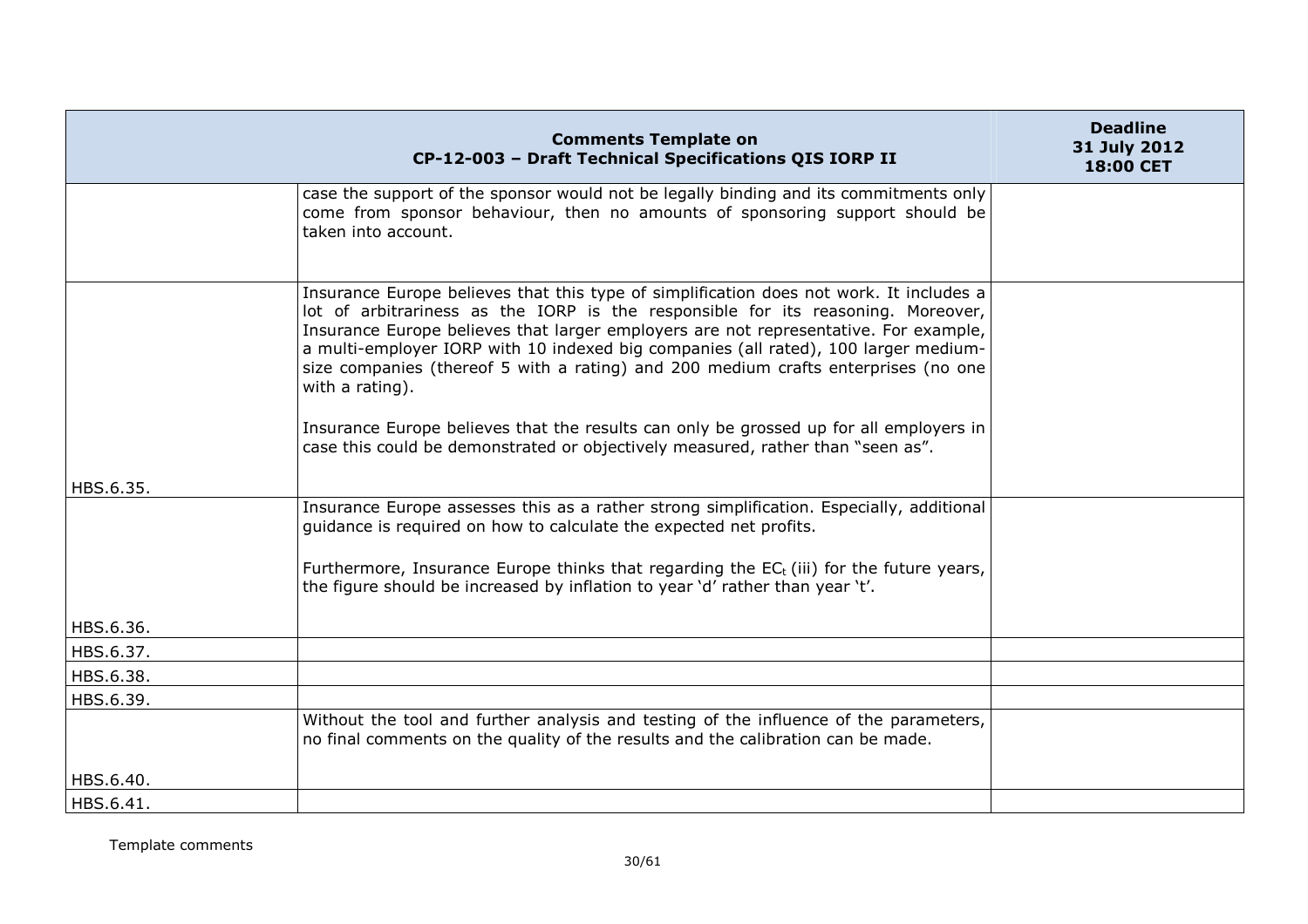|           | <b>Comments Template on</b><br>CP-12-003 - Draft Technical Specifications QIS IORP II                                                                                                                                                                                                                                                                                                                | <b>Deadline</b><br>31 July 2012<br>18:00 CET |
|-----------|------------------------------------------------------------------------------------------------------------------------------------------------------------------------------------------------------------------------------------------------------------------------------------------------------------------------------------------------------------------------------------------------------|----------------------------------------------|
|           | Regarding the relative standard deviation of assets, Insurance Europe believes that a<br>value of 30% is underestimating the actual deviation. As such Insurance Europe<br>believes that a sensitivity analysis is very important when assessing the results.                                                                                                                                        |                                              |
|           | It is unclear how to calculate the standard deviation from the technical provisions.<br>Therefore, Insurance Europe believes that a sensitivity analysis is very important<br>when assessing the results.                                                                                                                                                                                            |                                              |
| HBS.6.42. |                                                                                                                                                                                                                                                                                                                                                                                                      |                                              |
| HBS.6.43. |                                                                                                                                                                                                                                                                                                                                                                                                      |                                              |
| HBS.6.44. |                                                                                                                                                                                                                                                                                                                                                                                                      |                                              |
| HBS.6.45. |                                                                                                                                                                                                                                                                                                                                                                                                      |                                              |
| HBS.6.46. |                                                                                                                                                                                                                                                                                                                                                                                                      |                                              |
| HBS.6.47. |                                                                                                                                                                                                                                                                                                                                                                                                      |                                              |
|           | The individual setting of the recovery rate will be different from 50%. Furthermore,<br>arguments for this deviation require additional effort of the IORP. Moreover, it might<br>lead to arbitrariness of the results.<br>Without the tool and further analysis and testing of the influence of the parameters,<br>no final comments on the quality of the results and the calibration can be made. |                                              |
| HBS.6.48. |                                                                                                                                                                                                                                                                                                                                                                                                      |                                              |
| HBS.6.49. |                                                                                                                                                                                                                                                                                                                                                                                                      |                                              |
| HBS.6.50. |                                                                                                                                                                                                                                                                                                                                                                                                      |                                              |
| HBS.6.51. |                                                                                                                                                                                                                                                                                                                                                                                                      |                                              |
| HBS.6.52. |                                                                                                                                                                                                                                                                                                                                                                                                      |                                              |
| HBS.6.53. |                                                                                                                                                                                                                                                                                                                                                                                                      |                                              |
| HBS.6.54. |                                                                                                                                                                                                                                                                                                                                                                                                      |                                              |
| HBS.6.55. |                                                                                                                                                                                                                                                                                                                                                                                                      |                                              |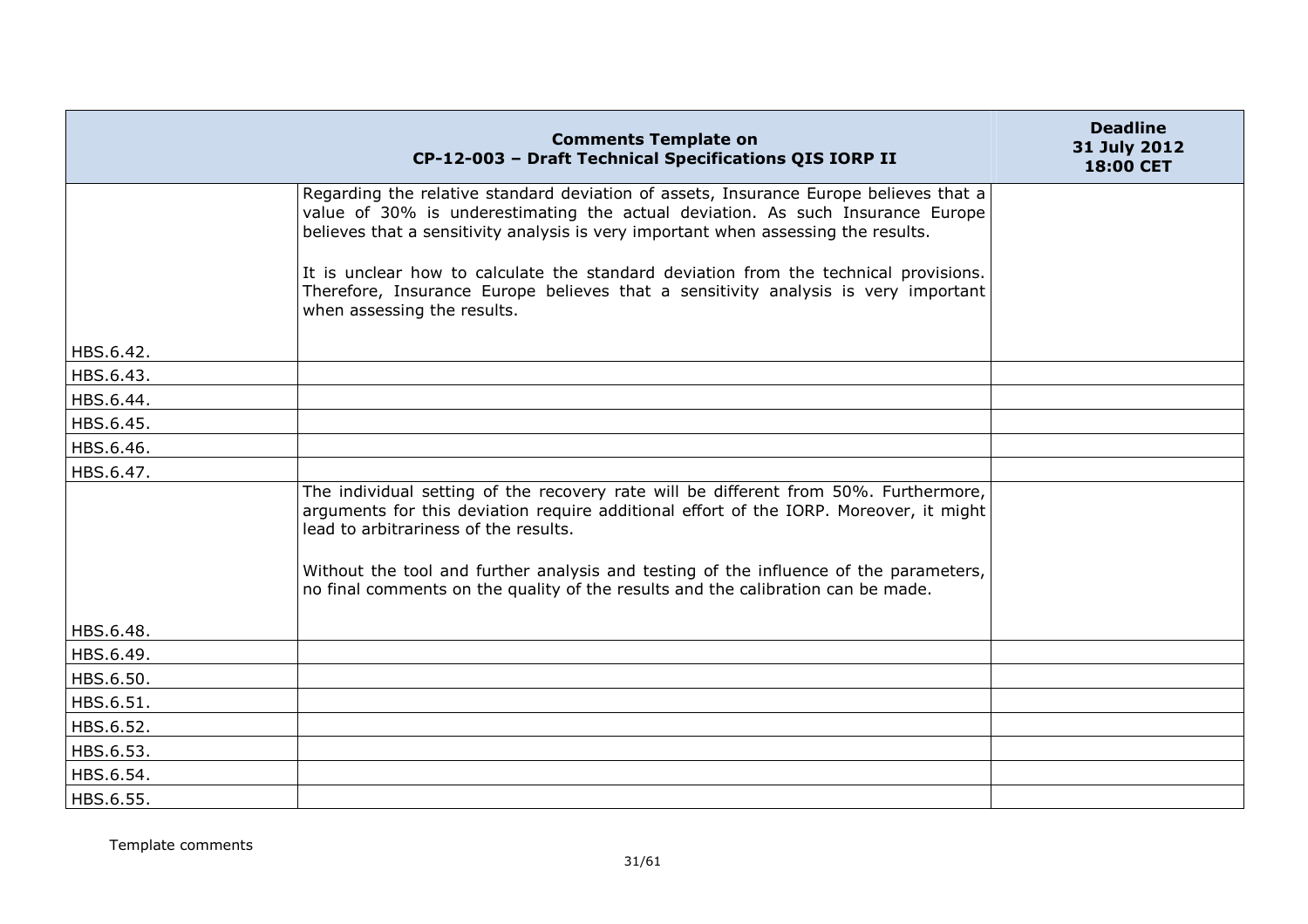|           | <b>Comments Template on</b><br>CP-12-003 - Draft Technical Specifications QIS IORP II                                                                                                                                                                                                                                                                                                                                                                                                                       | <b>Deadline</b><br>31 July 2012<br>18:00 CET |
|-----------|-------------------------------------------------------------------------------------------------------------------------------------------------------------------------------------------------------------------------------------------------------------------------------------------------------------------------------------------------------------------------------------------------------------------------------------------------------------------------------------------------------------|----------------------------------------------|
| HBS.6.56. |                                                                                                                                                                                                                                                                                                                                                                                                                                                                                                             |                                              |
| HBS.6.57. |                                                                                                                                                                                                                                                                                                                                                                                                                                                                                                             |                                              |
|           | Insurance Europe does not consider the valuation of the sponsor covenant as an<br>ancillary own fund risk based. Therefore, it should not be used.                                                                                                                                                                                                                                                                                                                                                          |                                              |
| HBS.6.58. |                                                                                                                                                                                                                                                                                                                                                                                                                                                                                                             |                                              |
| HBS.6.59. |                                                                                                                                                                                                                                                                                                                                                                                                                                                                                                             |                                              |
|           | The value of pension protection schemes has to be included as an asset on the holistic<br>balance sheet. As pension protection schemes are designed differently in the different<br>member states, at least for the purpose of this QIS, it should be detailed on national<br>level which pension protection mechanisms to include, reflecting the economic reality.                                                                                                                                        |                                              |
| HBS.6.60. |                                                                                                                                                                                                                                                                                                                                                                                                                                                                                                             |                                              |
| HBS.6.61. |                                                                                                                                                                                                                                                                                                                                                                                                                                                                                                             |                                              |
| HBS.6.62. |                                                                                                                                                                                                                                                                                                                                                                                                                                                                                                             |                                              |
| HBS.6.63. |                                                                                                                                                                                                                                                                                                                                                                                                                                                                                                             |                                              |
| HBS.6.64. |                                                                                                                                                                                                                                                                                                                                                                                                                                                                                                             |                                              |
|           | Insurance Europe wants to highlight that not all pension protection schemes are<br>similar, including those for insurance and IORPs. . Comparable pension protection<br>schemes should be treated in a comparable way in order to avoid an unlevel playing<br>field between different institutions providing occupational pensions. According to<br>Insurance Europe, at least for the purpose of this QIS, it should be detailed on<br>national discretion which pension protection mechanisms to include. |                                              |
| HBS.6.65. |                                                                                                                                                                                                                                                                                                                                                                                                                                                                                                             |                                              |
| HBS.6.66. |                                                                                                                                                                                                                                                                                                                                                                                                                                                                                                             |                                              |
| HBS.6.67. |                                                                                                                                                                                                                                                                                                                                                                                                                                                                                                             |                                              |
| HBS.6.68. | As indicated in HBS.6.65, Insurance Europe believes that there exist many different<br>types of pension protection schemes. Therefore, Insurance Europe believes that there<br>are more options to take into account of the valuation. For example, a pension<br>protection scheme can make a pay-out to an IORP before the sponsor actually defaults                                                                                                                                                       |                                              |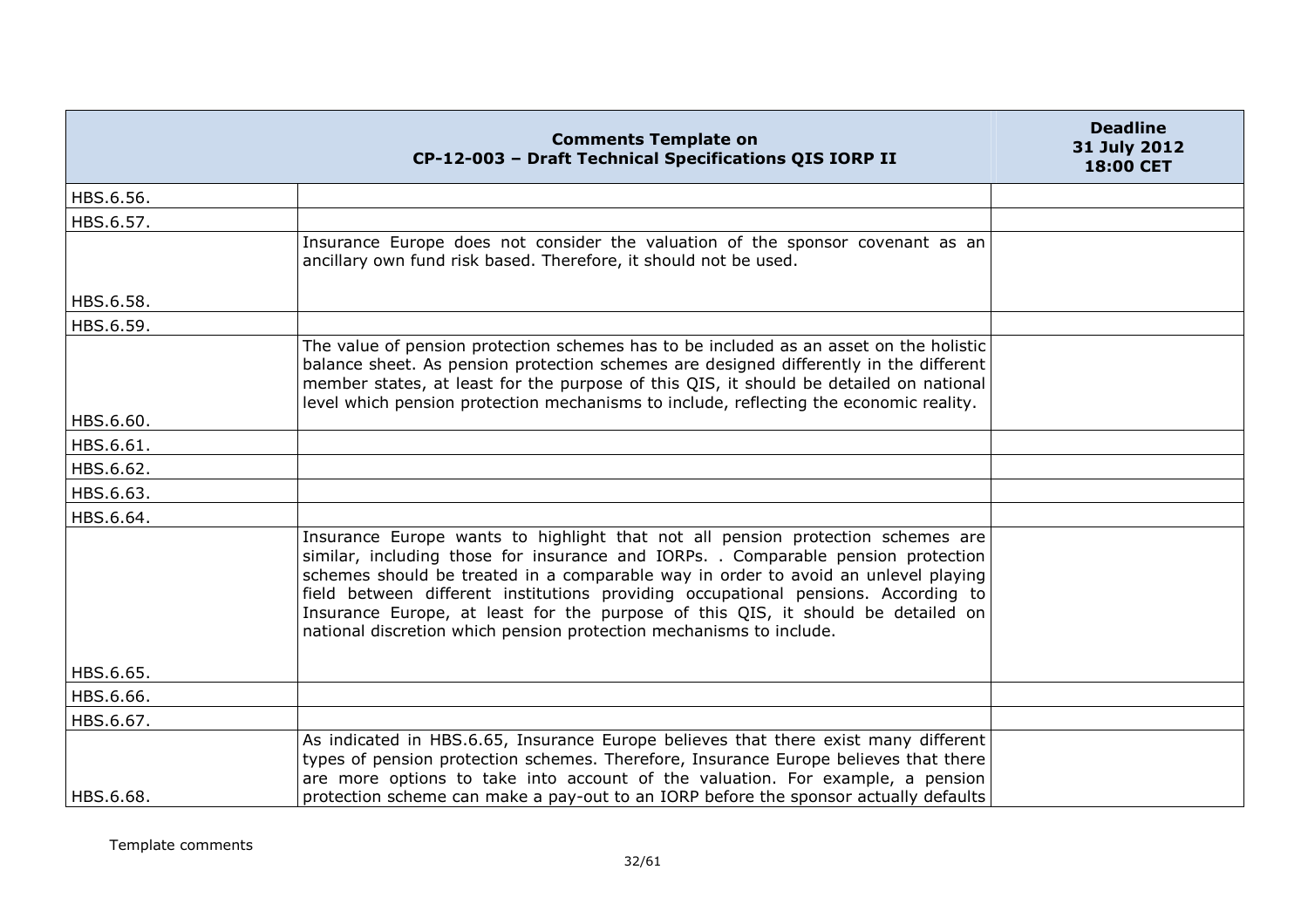|           | <b>Comments Template on</b><br>CP-12-003 - Draft Technical Specifications QIS IORP II                                                                                                                                                                                                                                                                                                                                                                                                                                                                                                                                                                                                                                                                                                                                                                                                                                                                                                                                                                                                                                                         | <b>Deadline</b><br>31 July 2012<br>18:00 CET |
|-----------|-----------------------------------------------------------------------------------------------------------------------------------------------------------------------------------------------------------------------------------------------------------------------------------------------------------------------------------------------------------------------------------------------------------------------------------------------------------------------------------------------------------------------------------------------------------------------------------------------------------------------------------------------------------------------------------------------------------------------------------------------------------------------------------------------------------------------------------------------------------------------------------------------------------------------------------------------------------------------------------------------------------------------------------------------------------------------------------------------------------------------------------------------|----------------------------------------------|
|           | or a reduction in the benefit provision based on the status of the pension protection<br>fund.                                                                                                                                                                                                                                                                                                                                                                                                                                                                                                                                                                                                                                                                                                                                                                                                                                                                                                                                                                                                                                                |                                              |
| HBS.6.69. |                                                                                                                                                                                                                                                                                                                                                                                                                                                                                                                                                                                                                                                                                                                                                                                                                                                                                                                                                                                                                                                                                                                                               |                                              |
| HBS.6.70. |                                                                                                                                                                                                                                                                                                                                                                                                                                                                                                                                                                                                                                                                                                                                                                                                                                                                                                                                                                                                                                                                                                                                               |                                              |
|           | Insurance Europe agrees that when the pension protection scheme would cover 100%<br>of the benefits and it is sufficiently strong, its value is equal to the funding gap that<br>would appear in the holistic balance sheet. However, Insurance Europe questions how<br>to objectively assess the strength of the pension protection scheme. Moreover, it<br>should also be defined what is understood under "sufficiently".<br>The gap closing ability of pension protection schemes should be restricted to the parts<br>of the IORP where the pension protection scheme is effective. For example, in some<br>member states pension protection schemes are limited to the maximum amount of<br>benefits, or some beneficiaries of the IORP are excluded due to special rules of labour<br>law. In that case it is most appropriate to separate the business in the parts where the<br>pension protection scheme is effective -and apply HBS 6.71 to that part.<br>The evaluation of the strength of a pension protection scheme however might be<br>different for the best estimate calculation and for the SCR calculation (see SCR 2.6). |                                              |
| HBS.6.71. |                                                                                                                                                                                                                                                                                                                                                                                                                                                                                                                                                                                                                                                                                                                                                                                                                                                                                                                                                                                                                                                                                                                                               |                                              |
| HBS.6.72. |                                                                                                                                                                                                                                                                                                                                                                                                                                                                                                                                                                                                                                                                                                                                                                                                                                                                                                                                                                                                                                                                                                                                               |                                              |
| HBS.6.73. |                                                                                                                                                                                                                                                                                                                                                                                                                                                                                                                                                                                                                                                                                                                                                                                                                                                                                                                                                                                                                                                                                                                                               |                                              |
| HBS.6.74. |                                                                                                                                                                                                                                                                                                                                                                                                                                                                                                                                                                                                                                                                                                                                                                                                                                                                                                                                                                                                                                                                                                                                               |                                              |
|           | In combination with HBS.6.68, Insurance Europe would question if a scheme only pays<br>in case of an actual default of the sponsor.                                                                                                                                                                                                                                                                                                                                                                                                                                                                                                                                                                                                                                                                                                                                                                                                                                                                                                                                                                                                           |                                              |
| HBS.6.75. |                                                                                                                                                                                                                                                                                                                                                                                                                                                                                                                                                                                                                                                                                                                                                                                                                                                                                                                                                                                                                                                                                                                                               |                                              |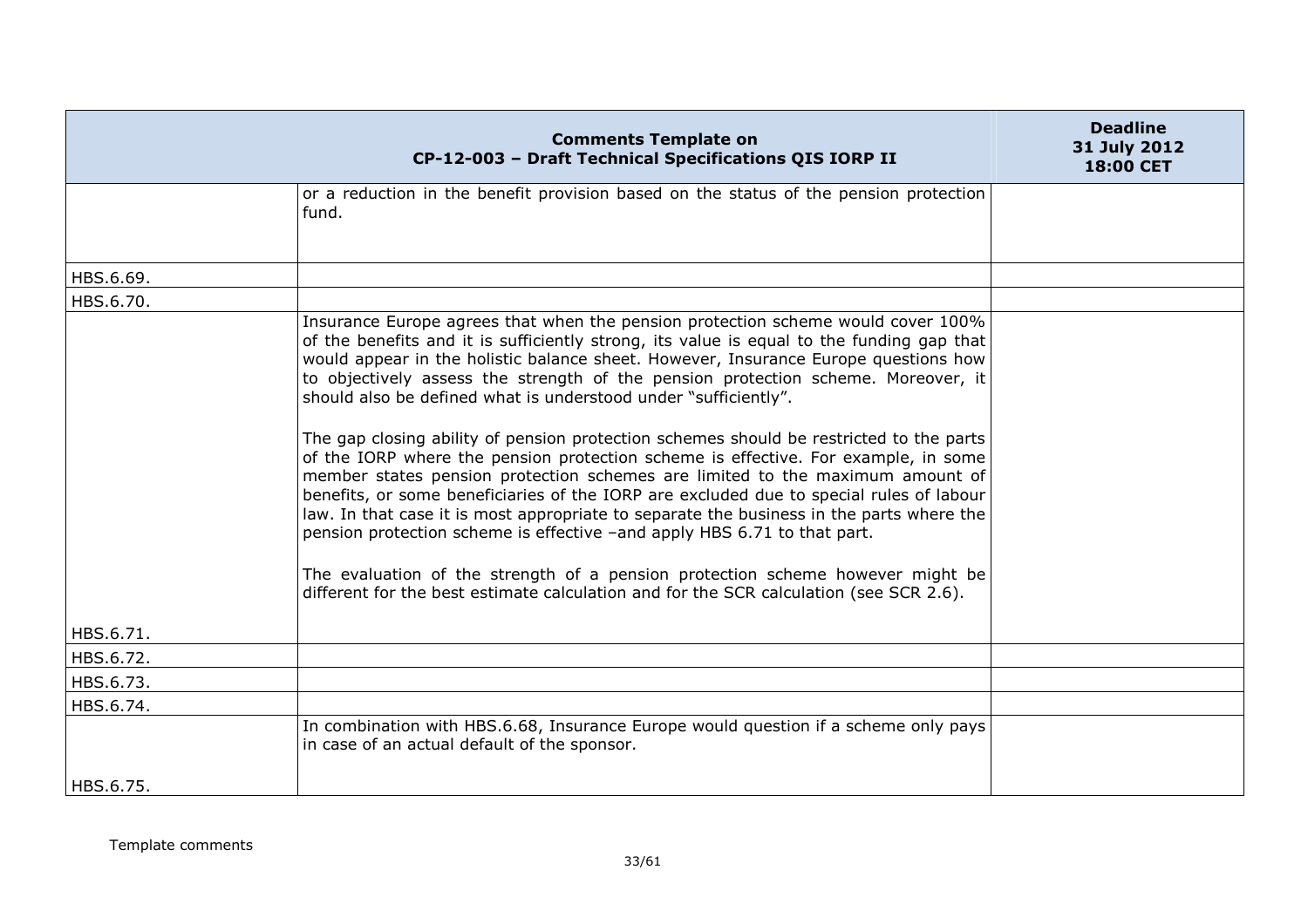|           | <b>Comments Template on</b><br>CP-12-003 - Draft Technical Specifications QIS IORP II                                                                                                                                                                                                                                                                                                          | <b>Deadline</b><br>31 July 2012<br>18:00 CET |
|-----------|------------------------------------------------------------------------------------------------------------------------------------------------------------------------------------------------------------------------------------------------------------------------------------------------------------------------------------------------------------------------------------------------|----------------------------------------------|
| HBS.6.76. |                                                                                                                                                                                                                                                                                                                                                                                                |                                              |
| HBS.6.77. |                                                                                                                                                                                                                                                                                                                                                                                                |                                              |
| HBS.6.78. |                                                                                                                                                                                                                                                                                                                                                                                                |                                              |
|           | For transparency reasons in this QIS, Insurance Europe suggests showing sponsors<br>support and the effect of pension protection scheme separately as assets in the HBS                                                                                                                                                                                                                        |                                              |
| HBS.6.79. |                                                                                                                                                                                                                                                                                                                                                                                                |                                              |
| HBS.6.80. |                                                                                                                                                                                                                                                                                                                                                                                                |                                              |
| HBS.6.81. |                                                                                                                                                                                                                                                                                                                                                                                                |                                              |
| HBS.6.82. |                                                                                                                                                                                                                                                                                                                                                                                                |                                              |
| HBS.6.83. |                                                                                                                                                                                                                                                                                                                                                                                                |                                              |
| HBS.6.84. |                                                                                                                                                                                                                                                                                                                                                                                                |                                              |
| HBS.6.85. |                                                                                                                                                                                                                                                                                                                                                                                                |                                              |
| HBS.6.86. |                                                                                                                                                                                                                                                                                                                                                                                                |                                              |
| HBS.6.87. |                                                                                                                                                                                                                                                                                                                                                                                                |                                              |
| HBS.6.88. |                                                                                                                                                                                                                                                                                                                                                                                                |                                              |
|           | Insurance Europe stresses that t shall completely depend on the nature of the pension<br>protection scheme to determine whether it can be taken into account. Comparable<br>pension schemes with those of insurance companies should be treated in a<br>comparable way for IORPs in order to avoid an unlevel playing field between different<br>institutions providing occupational pensions. |                                              |
| HBS.6.89. |                                                                                                                                                                                                                                                                                                                                                                                                |                                              |
| HBS.6.90. |                                                                                                                                                                                                                                                                                                                                                                                                |                                              |
| HBS.7.1.  | Regarding the treatment of recoverables from insurance contracts we would<br>recommend that products as for example the German "Rückdeckungsversicherungen"<br>are not subject to counterparty default risk, since:<br>The counterparty is an insurance company regulated by Solvency II with a<br>confidence level of 99,5%;                                                                  |                                              |
|           |                                                                                                                                                                                                                                                                                                                                                                                                |                                              |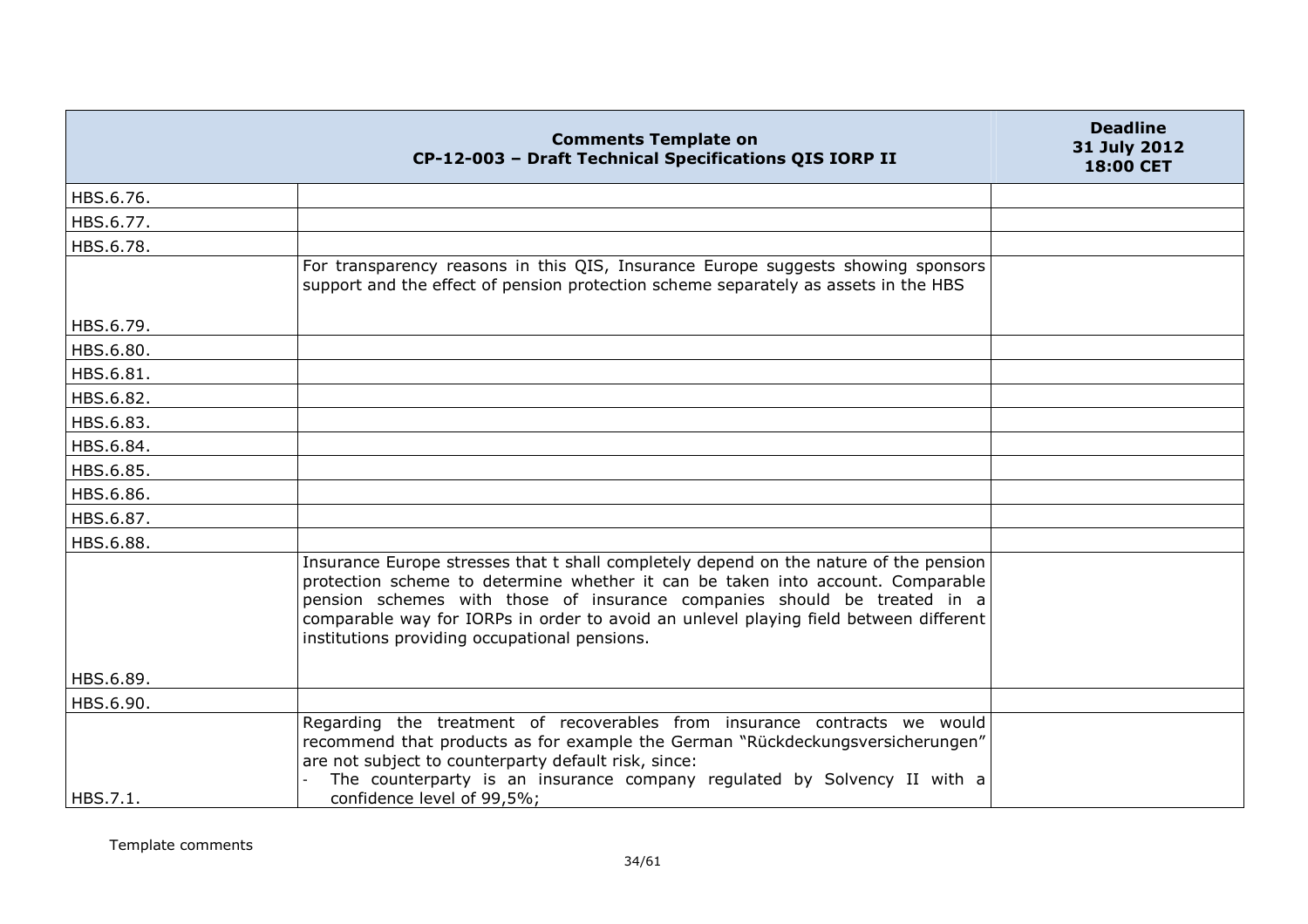|           | <b>Comments Template on</b><br>CP-12-003 - Draft Technical Specifications QIS IORP II                                                                                                                                                                                                                                                                                                                                                                                                                                                                                                                                                                                                                                                                                            | <b>Deadline</b><br>31 July 2012<br>18:00 CET |
|-----------|----------------------------------------------------------------------------------------------------------------------------------------------------------------------------------------------------------------------------------------------------------------------------------------------------------------------------------------------------------------------------------------------------------------------------------------------------------------------------------------------------------------------------------------------------------------------------------------------------------------------------------------------------------------------------------------------------------------------------------------------------------------------------------|----------------------------------------------|
|           | The additional protection schemes available should be taken into account in case of<br>insolvency of these insurance companies;<br>Technical provisions, according local GAAP, are highly protected under national law<br>and have priority in case of insolvency.                                                                                                                                                                                                                                                                                                                                                                                                                                                                                                               |                                              |
| HBS.7.2.  |                                                                                                                                                                                                                                                                                                                                                                                                                                                                                                                                                                                                                                                                                                                                                                                  |                                              |
| HBS.7.3.  |                                                                                                                                                                                                                                                                                                                                                                                                                                                                                                                                                                                                                                                                                                                                                                                  |                                              |
| HBS.7.4.  |                                                                                                                                                                                                                                                                                                                                                                                                                                                                                                                                                                                                                                                                                                                                                                                  |                                              |
| HBS.7.5.  |                                                                                                                                                                                                                                                                                                                                                                                                                                                                                                                                                                                                                                                                                                                                                                                  |                                              |
| HBS.7.6.  |                                                                                                                                                                                                                                                                                                                                                                                                                                                                                                                                                                                                                                                                                                                                                                                  |                                              |
|           | The technical specifications state that the calculation of the amounts recoverable from<br>(re)insurance contracts and special purpose vehicles should only take into account<br>payments in relation to compensation of pension obligations. Insurance Europe wants<br>to highlight that it is unclear what is meant with "pension obligation". In many cases,<br>pension schemes also offer protection against death or premium waivers. In some<br>cases, even disability is taken into account. It is unclear whether these should be<br>taken into account in the definition of "pension obligation".<br>Insurance Europe would strongly suggest that these should be taken into account<br>when reinsured to have a correct view of the financial situation of the entity. |                                              |
| HBS.7.7.  |                                                                                                                                                                                                                                                                                                                                                                                                                                                                                                                                                                                                                                                                                                                                                                                  |                                              |
| HBS.7.8.  |                                                                                                                                                                                                                                                                                                                                                                                                                                                                                                                                                                                                                                                                                                                                                                                  |                                              |
| HBS.7.9.  |                                                                                                                                                                                                                                                                                                                                                                                                                                                                                                                                                                                                                                                                                                                                                                                  |                                              |
| HBS.7.10. |                                                                                                                                                                                                                                                                                                                                                                                                                                                                                                                                                                                                                                                                                                                                                                                  |                                              |
| HBS.7.11. |                                                                                                                                                                                                                                                                                                                                                                                                                                                                                                                                                                                                                                                                                                                                                                                  |                                              |
| HBS.7.12. |                                                                                                                                                                                                                                                                                                                                                                                                                                                                                                                                                                                                                                                                                                                                                                                  |                                              |
| HBS.7.13. |                                                                                                                                                                                                                                                                                                                                                                                                                                                                                                                                                                                                                                                                                                                                                                                  |                                              |
| HBS.7.14. |                                                                                                                                                                                                                                                                                                                                                                                                                                                                                                                                                                                                                                                                                                                                                                                  |                                              |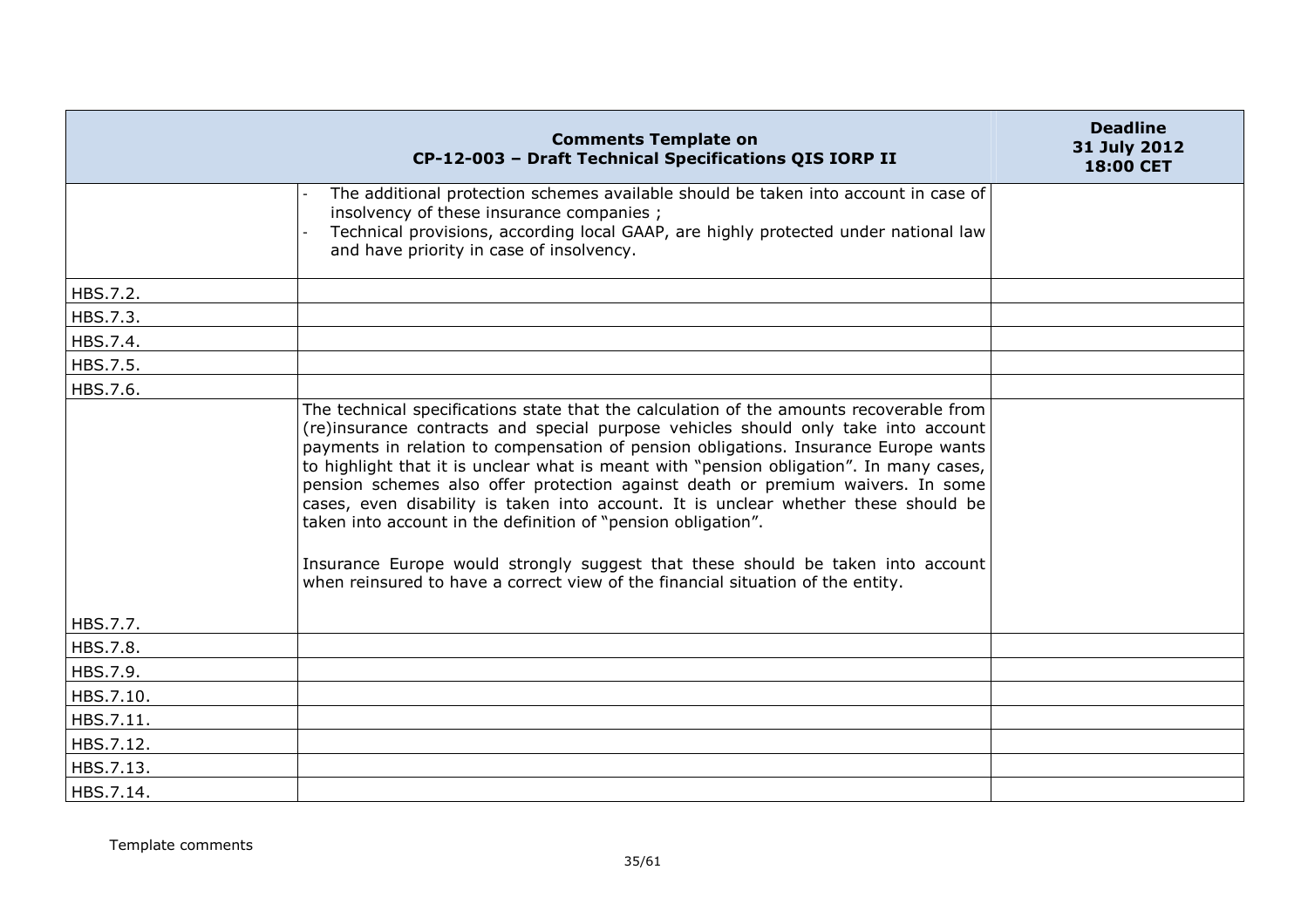|           | <b>Comments Template on</b><br>CP-12-003 - Draft Technical Specifications QIS IORP II | <b>Deadline</b><br>31 July 2012<br>18:00 CET |
|-----------|---------------------------------------------------------------------------------------|----------------------------------------------|
| HBS.7.15. |                                                                                       |                                              |
| HBS.7.16. |                                                                                       |                                              |
| HBS.7.17. |                                                                                       |                                              |
| HBS.7.18. |                                                                                       |                                              |
| HBS.7.19. |                                                                                       |                                              |
| HBS.7.20. |                                                                                       |                                              |
| HBS.7.21. |                                                                                       |                                              |
| HBS.7.22. |                                                                                       |                                              |
| HBS.7.23. |                                                                                       |                                              |
| HBS.7.24. |                                                                                       |                                              |
| HBS.7.25. |                                                                                       |                                              |
| HBS.7.26. |                                                                                       |                                              |
| HBS.7.27. |                                                                                       |                                              |
| HBS.7.28. |                                                                                       |                                              |
| HBS.7.29. |                                                                                       |                                              |
| HBS.7.30. |                                                                                       |                                              |
| HBS.7.31. |                                                                                       |                                              |
| HBS.7.32. |                                                                                       |                                              |
| HBS.7.33. |                                                                                       |                                              |
| HBS.7.34. |                                                                                       |                                              |
| HBS.7.35. |                                                                                       |                                              |
| HBS.7.36. |                                                                                       |                                              |
| HBS.7.37. |                                                                                       |                                              |
| HBS.7.38. |                                                                                       |                                              |
| HBS.7.39. |                                                                                       |                                              |
| HBS.7.40. |                                                                                       |                                              |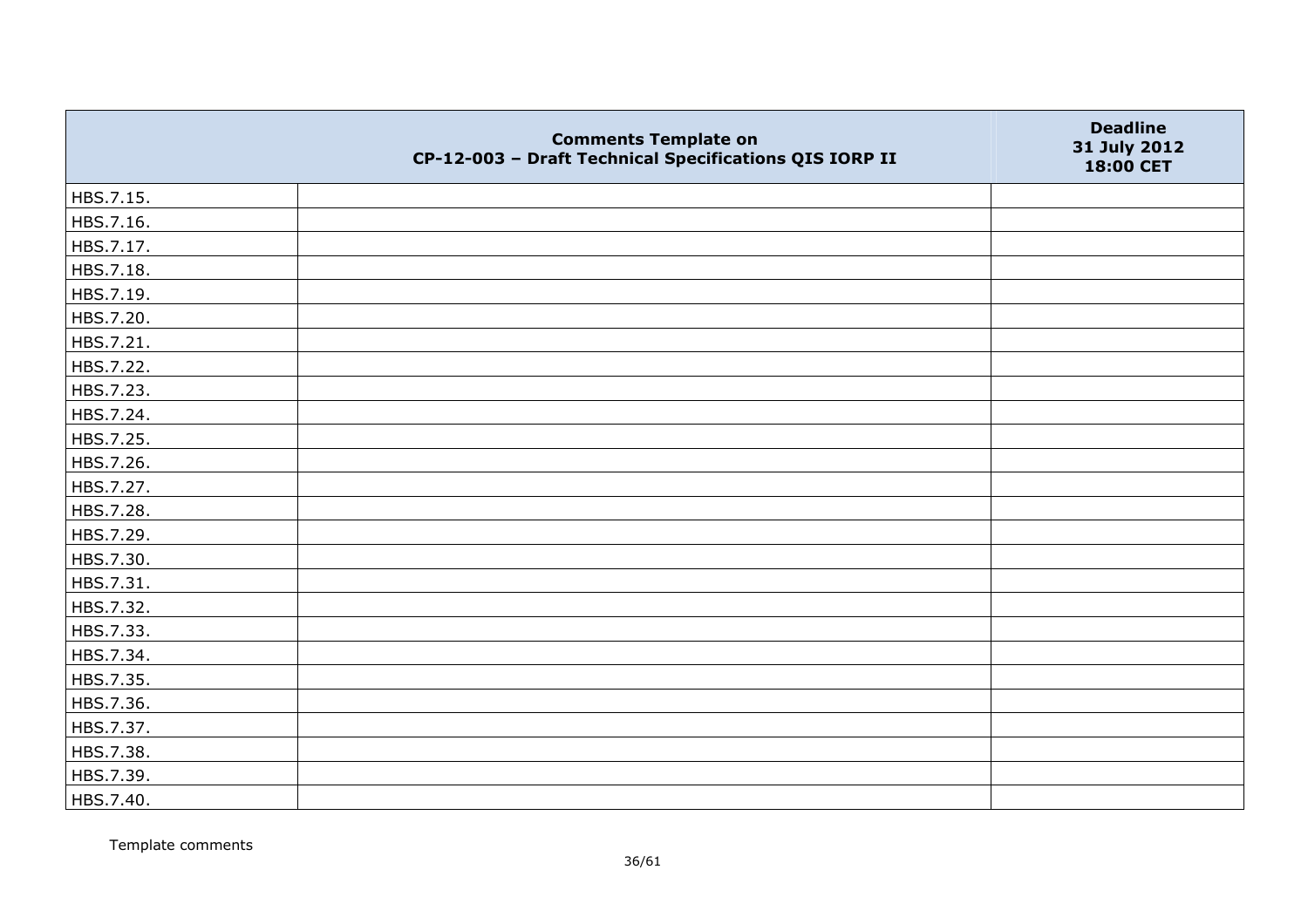|           | <b>Comments Template on</b><br>CP-12-003 - Draft Technical Specifications QIS IORP II                                                                                                                                                                                                                                                                                                                                                                                                                                                                                                                   | <b>Deadline</b><br>31 July 2012<br>18:00 CET |
|-----------|---------------------------------------------------------------------------------------------------------------------------------------------------------------------------------------------------------------------------------------------------------------------------------------------------------------------------------------------------------------------------------------------------------------------------------------------------------------------------------------------------------------------------------------------------------------------------------------------------------|----------------------------------------------|
| HBS.7.41. |                                                                                                                                                                                                                                                                                                                                                                                                                                                                                                                                                                                                         |                                              |
| HBS.7.42. |                                                                                                                                                                                                                                                                                                                                                                                                                                                                                                                                                                                                         |                                              |
|           | The calculation of the technical provisions should be with a level A discount rate only.<br>The discounting method of expected cash-flows should be the same as in Solvency II.<br>In particular the extrapolation method is essential for the long term business of<br>IORP's. Discounting rates derived by level B method in a low-interest-rate phase are<br>not adequate for the long term character of IORP liabilities                                                                                                                                                                            |                                              |
| HBS.8.1.  |                                                                                                                                                                                                                                                                                                                                                                                                                                                                                                                                                                                                         |                                              |
| HBS.8.2.  |                                                                                                                                                                                                                                                                                                                                                                                                                                                                                                                                                                                                         |                                              |
| HBS.8.3.  |                                                                                                                                                                                                                                                                                                                                                                                                                                                                                                                                                                                                         |                                              |
| HBS.8.4.  |                                                                                                                                                                                                                                                                                                                                                                                                                                                                                                                                                                                                         |                                              |
| HBS.8.5.  |                                                                                                                                                                                                                                                                                                                                                                                                                                                                                                                                                                                                         |                                              |
|           | HBS.8.6 - 8.8: Generally, it must be ensured that the same solutions apply to both<br>the IORPs and Insurers. In line with our positions on Solvency II, we have the<br>following view on the various elements:                                                                                                                                                                                                                                                                                                                                                                                         |                                              |
|           | We believe that a convergence period of 10 years to the UFR instead of the 40 years<br>suggested in this consultation is more appropriate. As a general point, the<br>extrapolation methodology should not introduce artificial volatility in itself. In this<br>context, having a 10 year convergence period would ensure a stable interest rate term<br>structure over time for those maturities which are ten years or more beyond the<br>beginning of extrapolation. Additionally, the choice of a 10 year convergence period<br>would better reflect the current Omnibus II trialogue discussions. |                                              |
| HBS.8.6.  | We note that the speed of convergence set at 0.1 in these specifications should be in<br>line with the convergence period. Consequently we understand that this is the starting<br>point for calibration and should be adapted to be consistent with the maximum period<br>of convergence.                                                                                                                                                                                                                                                                                                              |                                              |
|           |                                                                                                                                                                                                                                                                                                                                                                                                                                                                                                                                                                                                         |                                              |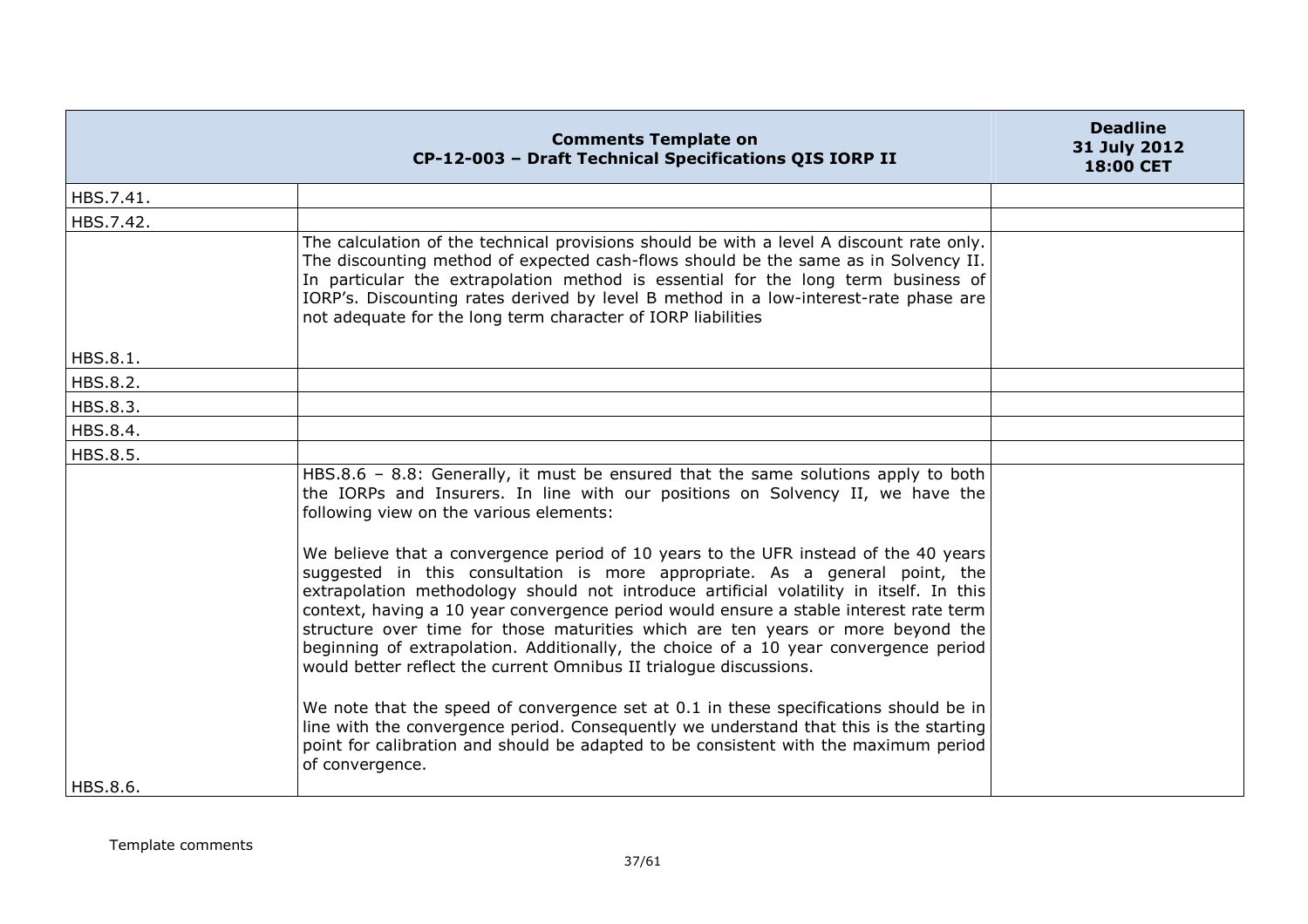|          | <b>Comments Template on</b><br>CP-12-003 - Draft Technical Specifications QIS IORP II                                                                                                                                                                                                    | <b>Deadline</b><br>31 July 2012<br>18:00 CET |
|----------|------------------------------------------------------------------------------------------------------------------------------------------------------------------------------------------------------------------------------------------------------------------------------------------|----------------------------------------------|
|          | Regarding the ultimate forward rate (UFR), it is important that a solution depending<br>on currencies, or at least on buckets of currencies, is implemented, as historic inflation<br>(as well as inflation targets of central banks) and historic growth rates depend on<br>currencies. |                                              |
|          | Also, the use of swap mid rates instead of swap bid rates would be more appropriate<br>in our view, since:                                                                                                                                                                               |                                              |
|          | The position of an undertaking might not always be that of a fixed rate<br>$\sim$<br>receiver.                                                                                                                                                                                           |                                              |
|          | This is a market standard; hence technical provisions should be valued using<br>$\overline{\phantom{a}}$<br>mid rates in order to avoid inconsistencies between the valuation of assets and<br>liabilities. Also, from an ALM perspective, mid rates seem more appropriate.              |                                              |
|          | We also note that the speed of convergence is set at 0.1. We understand that this is<br>the starting point for calibration and that it should be changed to be consistent with<br>the maximum period of convergence.                                                                     |                                              |
|          | Regarding the ultimate forward rate (UFR), it is important that a solution depending<br>on currencies, or at least on buckets of currencies, is implemented, as historic inflation<br>(as well as inflation targets of central banks) and historic growth rates depend on<br>currencies. |                                              |
|          | On all these issues, it must be ensured that such solutions should apply both the<br>IORPs and Insurers and that solutions found should be addressed within the context of<br>Solvency II.                                                                                               |                                              |
| HBS.8.7. | Generally, it must be ensured that the same solutions should apply to both the IORPs                                                                                                                                                                                                     |                                              |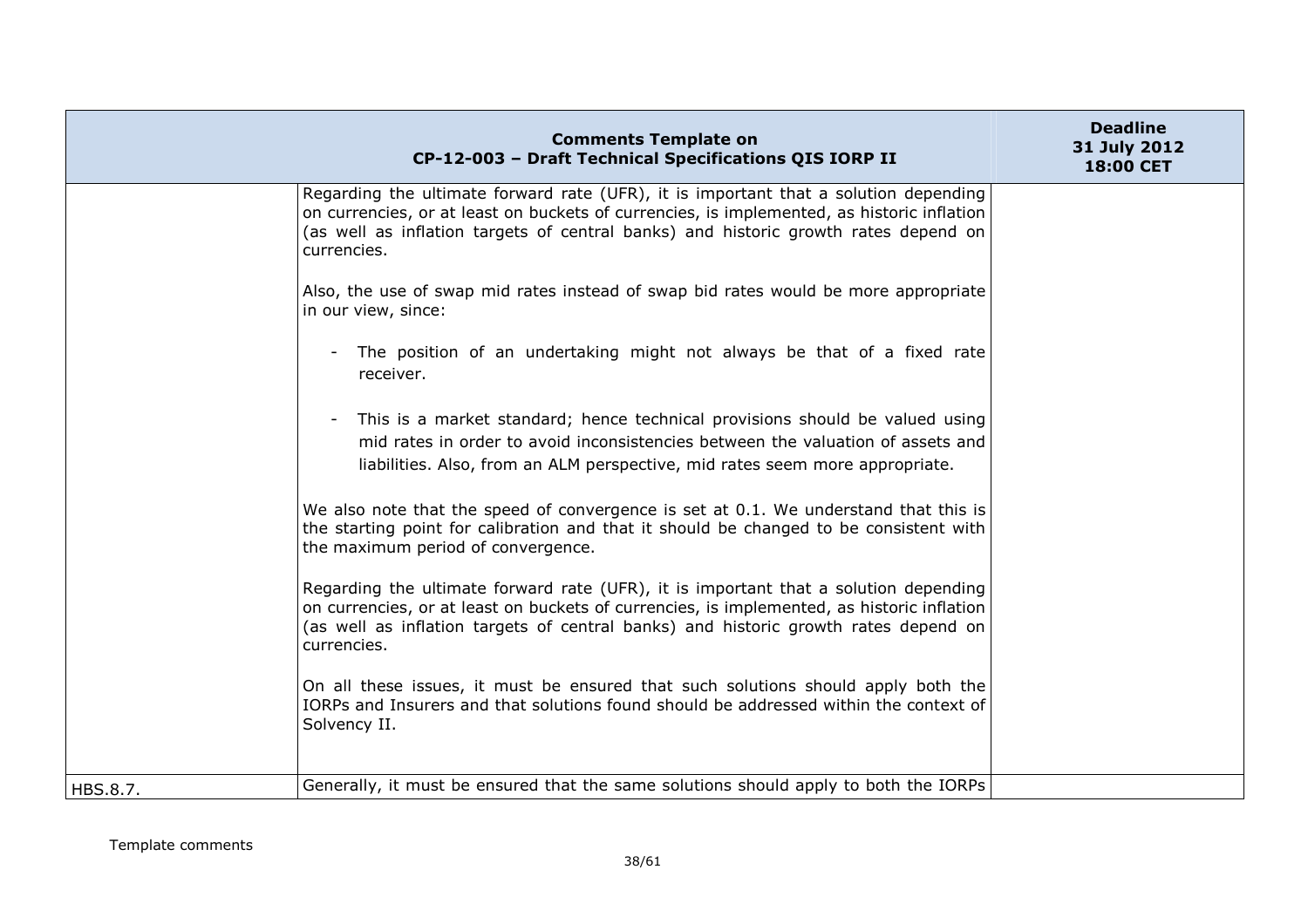|           | <b>Comments Template on</b><br>CP-12-003 - Draft Technical Specifications QIS IORP II                                                                                                                                                                                                                                                                                                                                                                                                                                                                                                                                                                                                                                                                                                                                                                                   | <b>Deadline</b><br>31 July 2012<br>18:00 CET |
|-----------|-------------------------------------------------------------------------------------------------------------------------------------------------------------------------------------------------------------------------------------------------------------------------------------------------------------------------------------------------------------------------------------------------------------------------------------------------------------------------------------------------------------------------------------------------------------------------------------------------------------------------------------------------------------------------------------------------------------------------------------------------------------------------------------------------------------------------------------------------------------------------|----------------------------------------------|
|           | and Insurers.                                                                                                                                                                                                                                                                                                                                                                                                                                                                                                                                                                                                                                                                                                                                                                                                                                                           |                                              |
|           | In line with our positions on Solvency II, we believe that the future inflation<br>assumption used in the calculations should be consistent with the target inflation for<br>each currency's central bank. These assumptions cannot be the same for all member<br>states. It should allow for the national trends in salary increases and inflation.                                                                                                                                                                                                                                                                                                                                                                                                                                                                                                                    |                                              |
|           |                                                                                                                                                                                                                                                                                                                                                                                                                                                                                                                                                                                                                                                                                                                                                                                                                                                                         |                                              |
| HBS.8.8.  |                                                                                                                                                                                                                                                                                                                                                                                                                                                                                                                                                                                                                                                                                                                                                                                                                                                                         |                                              |
| HBS.8.9.  |                                                                                                                                                                                                                                                                                                                                                                                                                                                                                                                                                                                                                                                                                                                                                                                                                                                                         |                                              |
| HBS.8.10. |                                                                                                                                                                                                                                                                                                                                                                                                                                                                                                                                                                                                                                                                                                                                                                                                                                                                         |                                              |
| HBS.8.11. | We note that the CCP is tested without considering a CCP risk module. We welcome<br>this approach, as if there was such a module, the CCP risk module should be<br>negatively correlated with other market risk modules to reflect the fact that the CCP is<br>a counter-cyclical tool which is activated when financial markets come under stress.<br>Therefore, for simplicity reasons, we welcome not to include a CCP risk sub-module<br>altogether.<br>However, as a CCP risk module is currently considered in Solvency II, it must be<br>ensured that such solutions should apply both the IORPs and Insurers and that<br>solutions found should be addressed within the context of Solvency II.<br>Additionally it would be helpful to provide clarity on how the level of 50bps was<br>determined as it seems to be very low in the current market conditions. |                                              |
| HBS.8.12. |                                                                                                                                                                                                                                                                                                                                                                                                                                                                                                                                                                                                                                                                                                                                                                                                                                                                         |                                              |
| HBS.8.13. | We welcome that EIOPA will develop approximations for the calibration of the<br>fundamental spread for the matching premium and would welcome to have more                                                                                                                                                                                                                                                                                                                                                                                                                                                                                                                                                                                                                                                                                                              |                                              |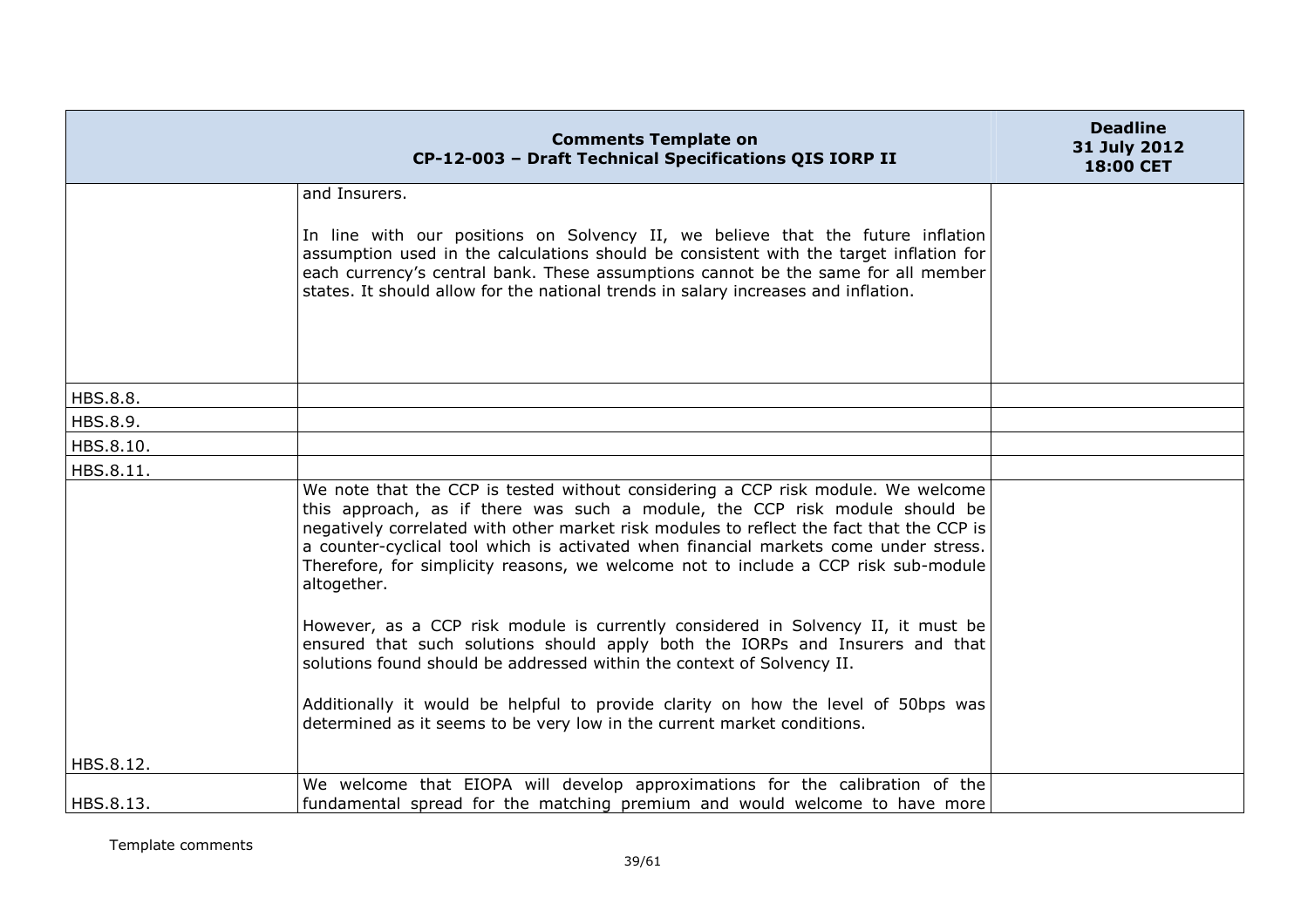|           | <b>Comments Template on</b><br>CP-12-003 - Draft Technical Specifications QIS IORP II                                                                                                                                                                                                                                                                                                                                                                                                                                                       | <b>Deadline</b><br>31 July 2012<br>18:00 CET |
|-----------|---------------------------------------------------------------------------------------------------------------------------------------------------------------------------------------------------------------------------------------------------------------------------------------------------------------------------------------------------------------------------------------------------------------------------------------------------------------------------------------------------------------------------------------------|----------------------------------------------|
|           | insight in the technical work carried out.                                                                                                                                                                                                                                                                                                                                                                                                                                                                                                  |                                              |
|           |                                                                                                                                                                                                                                                                                                                                                                                                                                                                                                                                             |                                              |
| HBS.8.14. |                                                                                                                                                                                                                                                                                                                                                                                                                                                                                                                                             |                                              |
|           | As the sensitivity analysis can be provided by the interest rate risk module, Insurance<br>Europe does not see the use to test separate 50bps up and down shifts of the interest<br>rate term structure.                                                                                                                                                                                                                                                                                                                                    |                                              |
| HBS.8.15. |                                                                                                                                                                                                                                                                                                                                                                                                                                                                                                                                             |                                              |
|           | HBS.8.16 - HBS.8.21: It is important that the same underlying principles apply to<br>IORPs and Insurers. Therefore Insurance Europe does not see the use to test the<br>"level B discount rate" based on the expected return as such a solution is not being<br>considered in the Solvency II framework. The matching premium mechanism is in our<br>view a more reliable way to achieve the same objective of recognising that insurers<br>and IORPs can mitigate spread risk through their liability features and investment<br>strategy. |                                              |
| HBS.8.16. |                                                                                                                                                                                                                                                                                                                                                                                                                                                                                                                                             |                                              |
| HBS.8.17. |                                                                                                                                                                                                                                                                                                                                                                                                                                                                                                                                             |                                              |
|           | Insurance Europe does not understand the distinction being made between corporate<br>bonds and bonds issued by banks. In our understanding, corporate bonds include<br>bonds issued by banks                                                                                                                                                                                                                                                                                                                                                |                                              |
| HBS.8.18. |                                                                                                                                                                                                                                                                                                                                                                                                                                                                                                                                             |                                              |
| HBS.8.19. |                                                                                                                                                                                                                                                                                                                                                                                                                                                                                                                                             |                                              |
| HBS.8.20. |                                                                                                                                                                                                                                                                                                                                                                                                                                                                                                                                             |                                              |
| HBS.8.21. |                                                                                                                                                                                                                                                                                                                                                                                                                                                                                                                                             |                                              |
| HBS.8.22. |                                                                                                                                                                                                                                                                                                                                                                                                                                                                                                                                             |                                              |
| HBS.8.23. | The future inflation assumption used in the calculations should be consistent with the<br>target inflation for each currency's central bank. These assumptions cannot be the                                                                                                                                                                                                                                                                                                                                                                |                                              |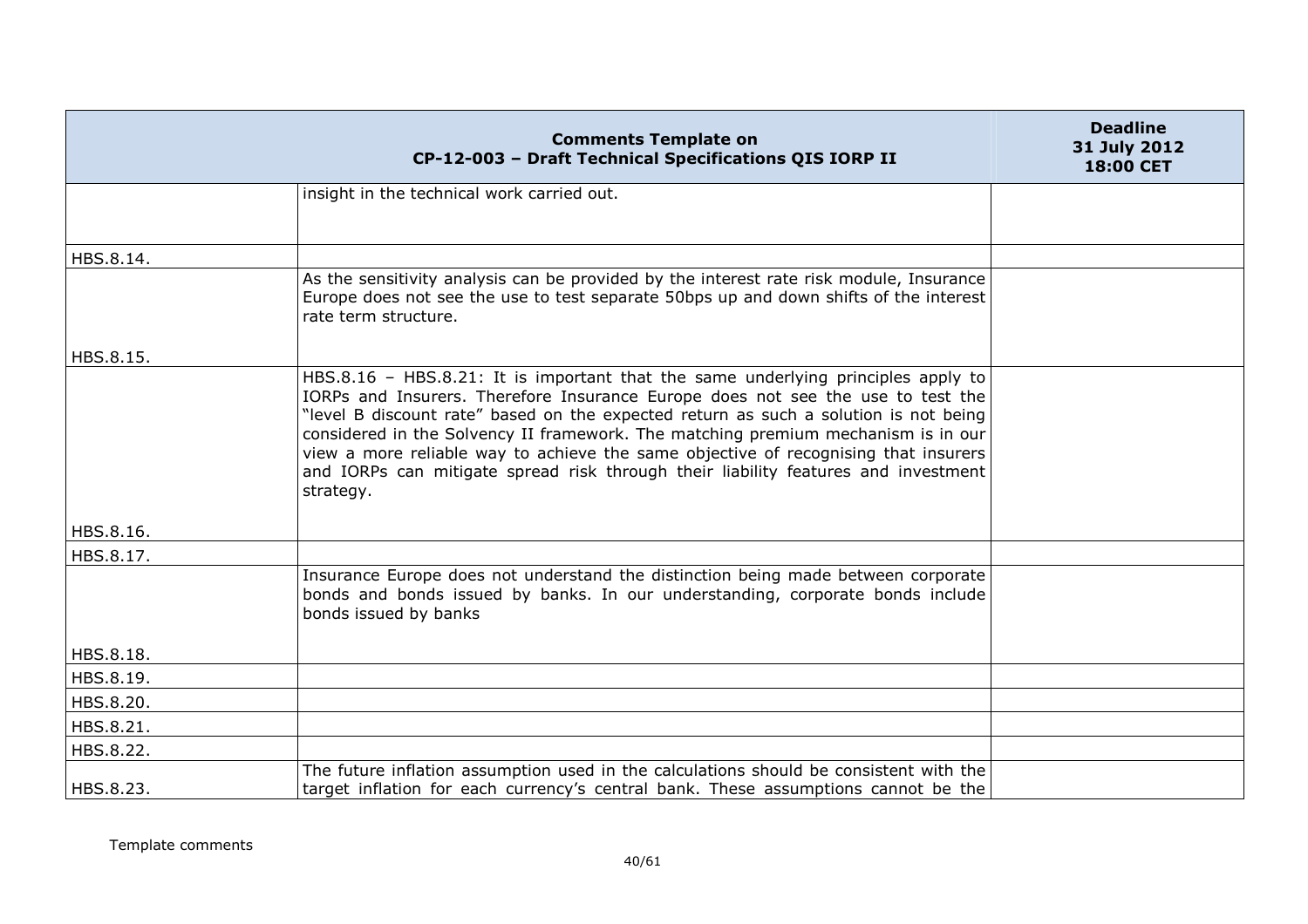|           | <b>Comments Template on</b><br>CP-12-003 - Draft Technical Specifications QIS IORP II                                                                                                                                                                                                                                                                                                                                                                                                                                                                                  | <b>Deadline</b><br>31 July 2012<br>18:00 CET |
|-----------|------------------------------------------------------------------------------------------------------------------------------------------------------------------------------------------------------------------------------------------------------------------------------------------------------------------------------------------------------------------------------------------------------------------------------------------------------------------------------------------------------------------------------------------------------------------------|----------------------------------------------|
|           | same for all member states. It should allow for the national trends in salary increases<br>and inflation.                                                                                                                                                                                                                                                                                                                                                                                                                                                              |                                              |
|           | In any case it is important to apply a similar approach for pension funds and insurers<br>providing long term products.                                                                                                                                                                                                                                                                                                                                                                                                                                                |                                              |
|           | Insurance Europe believes that the salary increases should reflect the actual expected<br>salary increases of a company. It is also unclear whether the salary increase is already<br>taken into account the expected inflation or is coming on top of it.<br>Furthermore, equalising the expected salary increases for the whole Eurozone does<br>not seem to be appropriate or consistent in a prudent framework. For example in<br>Belgium, the long term salary increase rate is similar to the expected inflation rate due<br>to its salary indexation mechanism. |                                              |
| HBS.8.24. |                                                                                                                                                                                                                                                                                                                                                                                                                                                                                                                                                                        |                                              |
| HBS.9.1.  |                                                                                                                                                                                                                                                                                                                                                                                                                                                                                                                                                                        |                                              |
| HBS.9.2.  |                                                                                                                                                                                                                                                                                                                                                                                                                                                                                                                                                                        |                                              |
| HBS.9.3.  |                                                                                                                                                                                                                                                                                                                                                                                                                                                                                                                                                                        |                                              |
| HBS.9.4.  |                                                                                                                                                                                                                                                                                                                                                                                                                                                                                                                                                                        |                                              |
| HBS.9.5.  |                                                                                                                                                                                                                                                                                                                                                                                                                                                                                                                                                                        |                                              |
| HBS.9.6.  |                                                                                                                                                                                                                                                                                                                                                                                                                                                                                                                                                                        |                                              |
| HBS.9.7.  |                                                                                                                                                                                                                                                                                                                                                                                                                                                                                                                                                                        |                                              |
| HBS.9.8.  |                                                                                                                                                                                                                                                                                                                                                                                                                                                                                                                                                                        |                                              |
| HBS.9.9.  |                                                                                                                                                                                                                                                                                                                                                                                                                                                                                                                                                                        |                                              |
| SCR.1.1.  | In general, it seems that parts of the SCR section are based on earlier versions of<br>Solvency II. This is for example the case for the spread risk submodule. In our view,<br>this section should be based on the latest available draft Level 2 implementing                                                                                                                                                                                                                                                                                                        |                                              |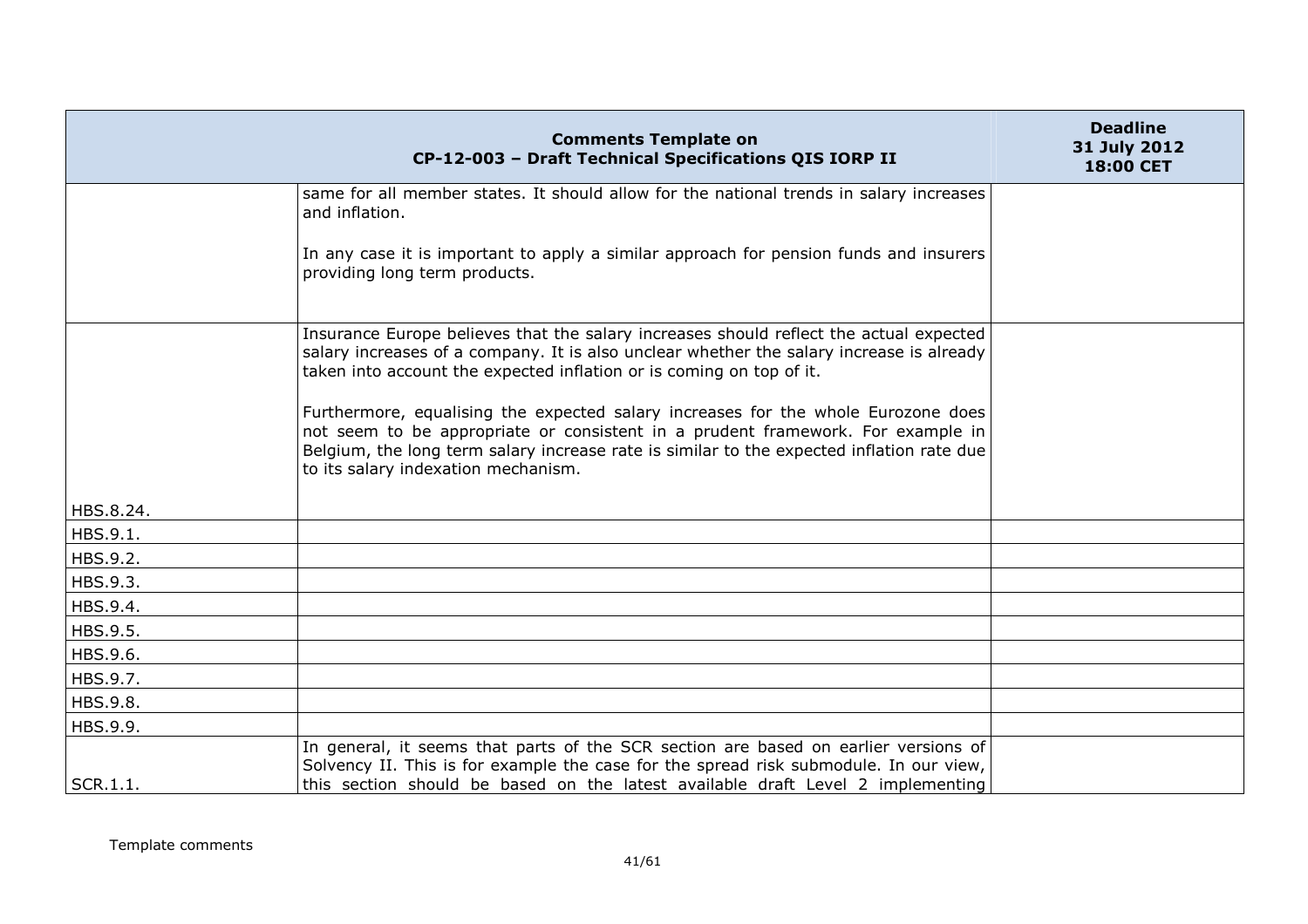|           | <b>Comments Template on</b><br>CP-12-003 - Draft Technical Specifications QIS IORP II                                                                                                                                                                                         | <b>Deadline</b><br>31 July 2012<br>18:00 CET |
|-----------|-------------------------------------------------------------------------------------------------------------------------------------------------------------------------------------------------------------------------------------------------------------------------------|----------------------------------------------|
|           | measures from October 2011.                                                                                                                                                                                                                                                   |                                              |
|           | Additionally the wording should be as aligned as possible to ensure consistency with<br>Solvency II, eg the Solvency II lapse risk submodule is renamed Pension benefit<br>option risk submodule.                                                                             |                                              |
| SCR.1.2.  |                                                                                                                                                                                                                                                                               |                                              |
| SCR.1.3.  |                                                                                                                                                                                                                                                                               |                                              |
| SCR.1.4.  |                                                                                                                                                                                                                                                                               |                                              |
| SCR.1.5.  |                                                                                                                                                                                                                                                                               |                                              |
|           | It is unclear whether risks such as disability benefits or premium waiver should be<br>included in the pension liability risk module or in the health risk module. A list of<br>examples which risks would be covered by with module could be very helpful in this<br>regard. |                                              |
| SCR.1.6.  |                                                                                                                                                                                                                                                                               |                                              |
| SCR.1.7.  |                                                                                                                                                                                                                                                                               |                                              |
| SCR.1.8.  |                                                                                                                                                                                                                                                                               |                                              |
| SCR.1.9.  |                                                                                                                                                                                                                                                                               |                                              |
| SCR.1.10. |                                                                                                                                                                                                                                                                               |                                              |
| SCR.1.11. |                                                                                                                                                                                                                                                                               |                                              |
| SCR.1.12. |                                                                                                                                                                                                                                                                               |                                              |
| SCR.1.13. |                                                                                                                                                                                                                                                                               |                                              |
| SCR.1.14. |                                                                                                                                                                                                                                                                               |                                              |
| SCR.1.15. |                                                                                                                                                                                                                                                                               |                                              |
| SCR.1.16. |                                                                                                                                                                                                                                                                               |                                              |
| SCR.1.17. |                                                                                                                                                                                                                                                                               |                                              |

Template comments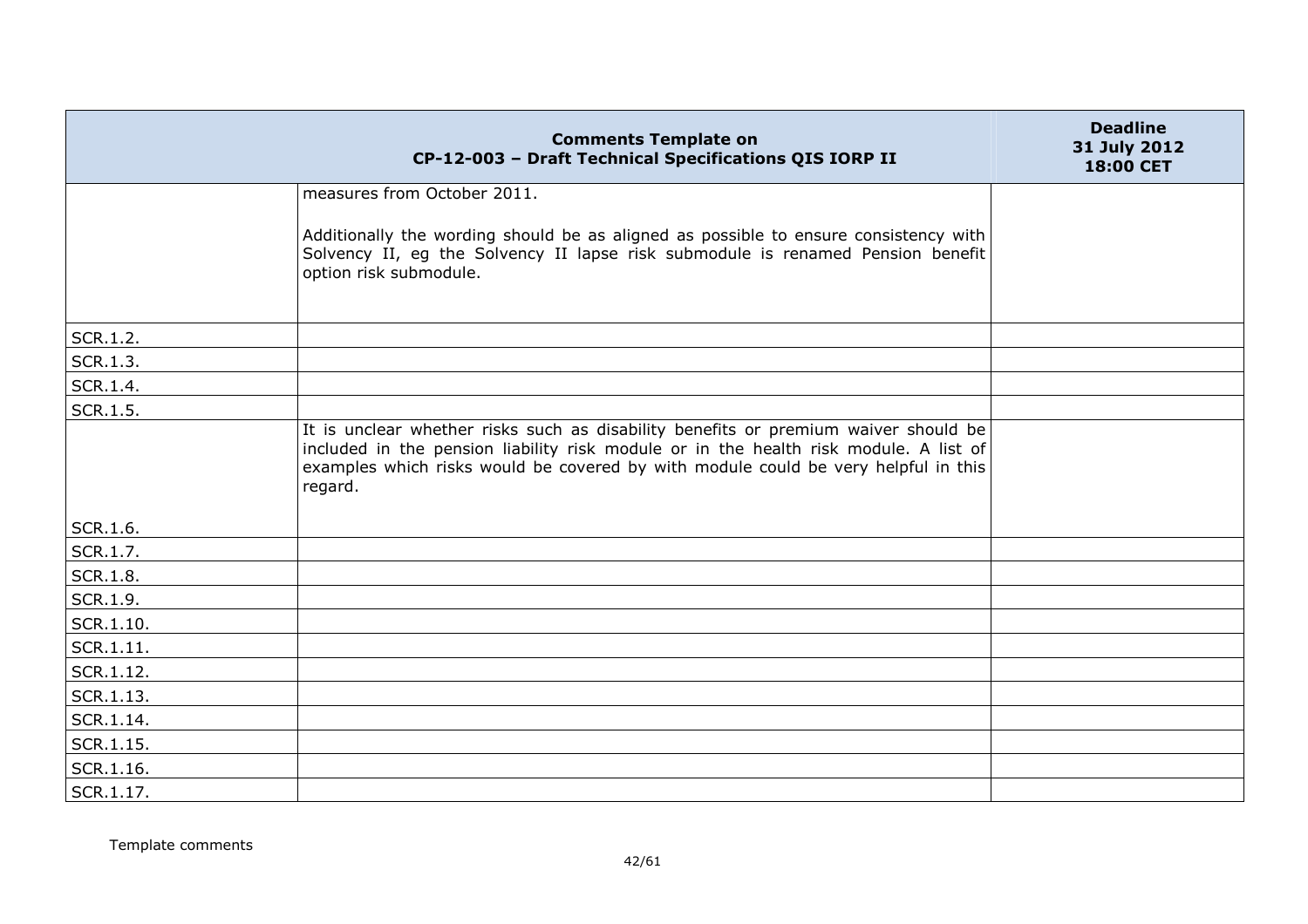|                      | <b>Comments Template on</b><br>CP-12-003 - Draft Technical Specifications QIS IORP II                                                                                                                                                                                                                                                                                                                                                                                                                                                                                                           | <b>Deadline</b><br>31 July 2012<br>18:00 CET |
|----------------------|-------------------------------------------------------------------------------------------------------------------------------------------------------------------------------------------------------------------------------------------------------------------------------------------------------------------------------------------------------------------------------------------------------------------------------------------------------------------------------------------------------------------------------------------------------------------------------------------------|----------------------------------------------|
| SCR.1.18.            |                                                                                                                                                                                                                                                                                                                                                                                                                                                                                                                                                                                                 |                                              |
| SCR.1.19.            |                                                                                                                                                                                                                                                                                                                                                                                                                                                                                                                                                                                                 |                                              |
| SCR.1.20.            |                                                                                                                                                                                                                                                                                                                                                                                                                                                                                                                                                                                                 |                                              |
| SCR.1.21.            |                                                                                                                                                                                                                                                                                                                                                                                                                                                                                                                                                                                                 |                                              |
| SCR.1.22.            |                                                                                                                                                                                                                                                                                                                                                                                                                                                                                                                                                                                                 |                                              |
| SCR.1.23.            |                                                                                                                                                                                                                                                                                                                                                                                                                                                                                                                                                                                                 |                                              |
| SCR.1.24.            |                                                                                                                                                                                                                                                                                                                                                                                                                                                                                                                                                                                                 |                                              |
| SCR.1.25.            |                                                                                                                                                                                                                                                                                                                                                                                                                                                                                                                                                                                                 |                                              |
|                      | SCR.2.1 - SCR.2.7: The valuation of the loss-absorbing capacity within the risk<br>modules should be explained in more detail.<br>For the IORPs, it is difficult to assess the loss-absorbing capacity of components of the<br>HBS where they have real concerns how to valuate them for the best estimate.<br>Sponsors and pension protection schemes had to be valuated under the shocked<br>scenarios where no data will be available.<br>Some of the issues have to be clarified on national level because of the particularities<br>of national law, at least for the purpose of this QIS. |                                              |
| SCR.2.1.             |                                                                                                                                                                                                                                                                                                                                                                                                                                                                                                                                                                                                 |                                              |
| SCR.2.2.<br>SCR.2.3. |                                                                                                                                                                                                                                                                                                                                                                                                                                                                                                                                                                                                 |                                              |
| SCR.2.4.             |                                                                                                                                                                                                                                                                                                                                                                                                                                                                                                                                                                                                 |                                              |
| SCR.2.5.             |                                                                                                                                                                                                                                                                                                                                                                                                                                                                                                                                                                                                 |                                              |
| SCR.2.6.             |                                                                                                                                                                                                                                                                                                                                                                                                                                                                                                                                                                                                 |                                              |
| SCR.2.7.             |                                                                                                                                                                                                                                                                                                                                                                                                                                                                                                                                                                                                 |                                              |
| SCR.2.8.             |                                                                                                                                                                                                                                                                                                                                                                                                                                                                                                                                                                                                 |                                              |
| SCR.2.9.             |                                                                                                                                                                                                                                                                                                                                                                                                                                                                                                                                                                                                 |                                              |

Template comments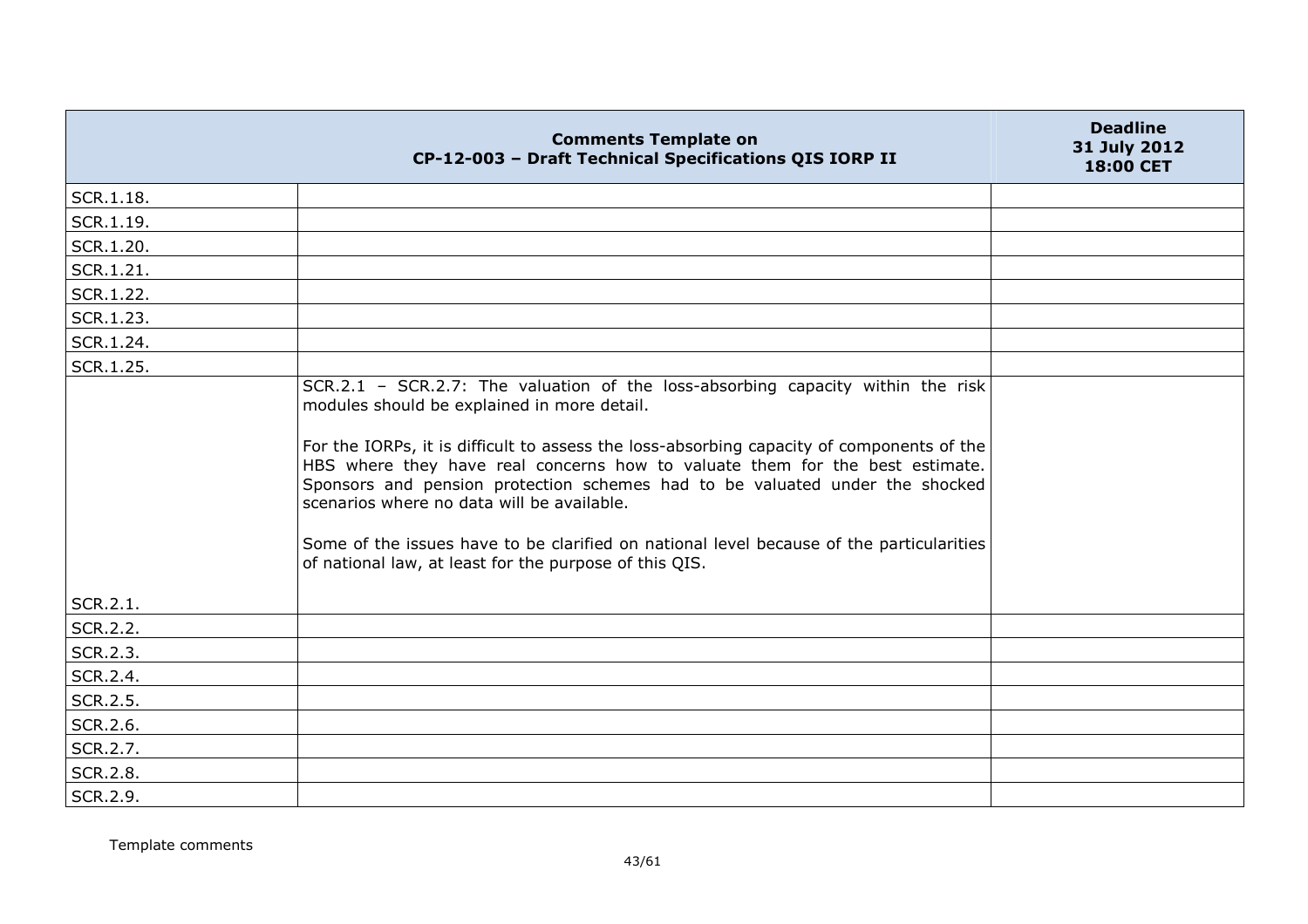|           | <b>Comments Template on</b><br>CP-12-003 - Draft Technical Specifications QIS IORP II                                                                                                                                                                                                                                      | <b>Deadline</b><br>31 July 2012<br>18:00 CET |
|-----------|----------------------------------------------------------------------------------------------------------------------------------------------------------------------------------------------------------------------------------------------------------------------------------------------------------------------------|----------------------------------------------|
|           | Insurance Europe stresses that sponsor backup should only be taken into account if<br>the back-up is legally enforceable.                                                                                                                                                                                                  |                                              |
| SCR.2.10. |                                                                                                                                                                                                                                                                                                                            |                                              |
| SCR.2.11. |                                                                                                                                                                                                                                                                                                                            |                                              |
| SCR.2.12. |                                                                                                                                                                                                                                                                                                                            |                                              |
| SCR.2.13. |                                                                                                                                                                                                                                                                                                                            |                                              |
| SCR.2.14. |                                                                                                                                                                                                                                                                                                                            |                                              |
| SCR.2.15. |                                                                                                                                                                                                                                                                                                                            |                                              |
| SCR.2.16. |                                                                                                                                                                                                                                                                                                                            |                                              |
| SCR.2.17. |                                                                                                                                                                                                                                                                                                                            |                                              |
|           | As EIOPA correctly indicated loss absorbing mechanisms of the technical provisions<br>and the security mechanisms do not operate independently. In case where both are<br>possible, the will not be applied both for 100%. Insurance Europe believes that this<br>should be taken into account when assessing the results. |                                              |
| SCR.2.18. | Having an explanation what the acronym DCL stands for would help in understanding                                                                                                                                                                                                                                          |                                              |
|           | its meaning.                                                                                                                                                                                                                                                                                                               |                                              |
| SCR.2.19. |                                                                                                                                                                                                                                                                                                                            |                                              |
| SCR.2.20. |                                                                                                                                                                                                                                                                                                                            |                                              |
| SCR.2.21. |                                                                                                                                                                                                                                                                                                                            |                                              |
| SCR.2.22. |                                                                                                                                                                                                                                                                                                                            |                                              |
| SCR.2.23. |                                                                                                                                                                                                                                                                                                                            |                                              |
| SCR.2.24. |                                                                                                                                                                                                                                                                                                                            |                                              |
| SCR.2.25. |                                                                                                                                                                                                                                                                                                                            |                                              |
| SCR.2.26. |                                                                                                                                                                                                                                                                                                                            |                                              |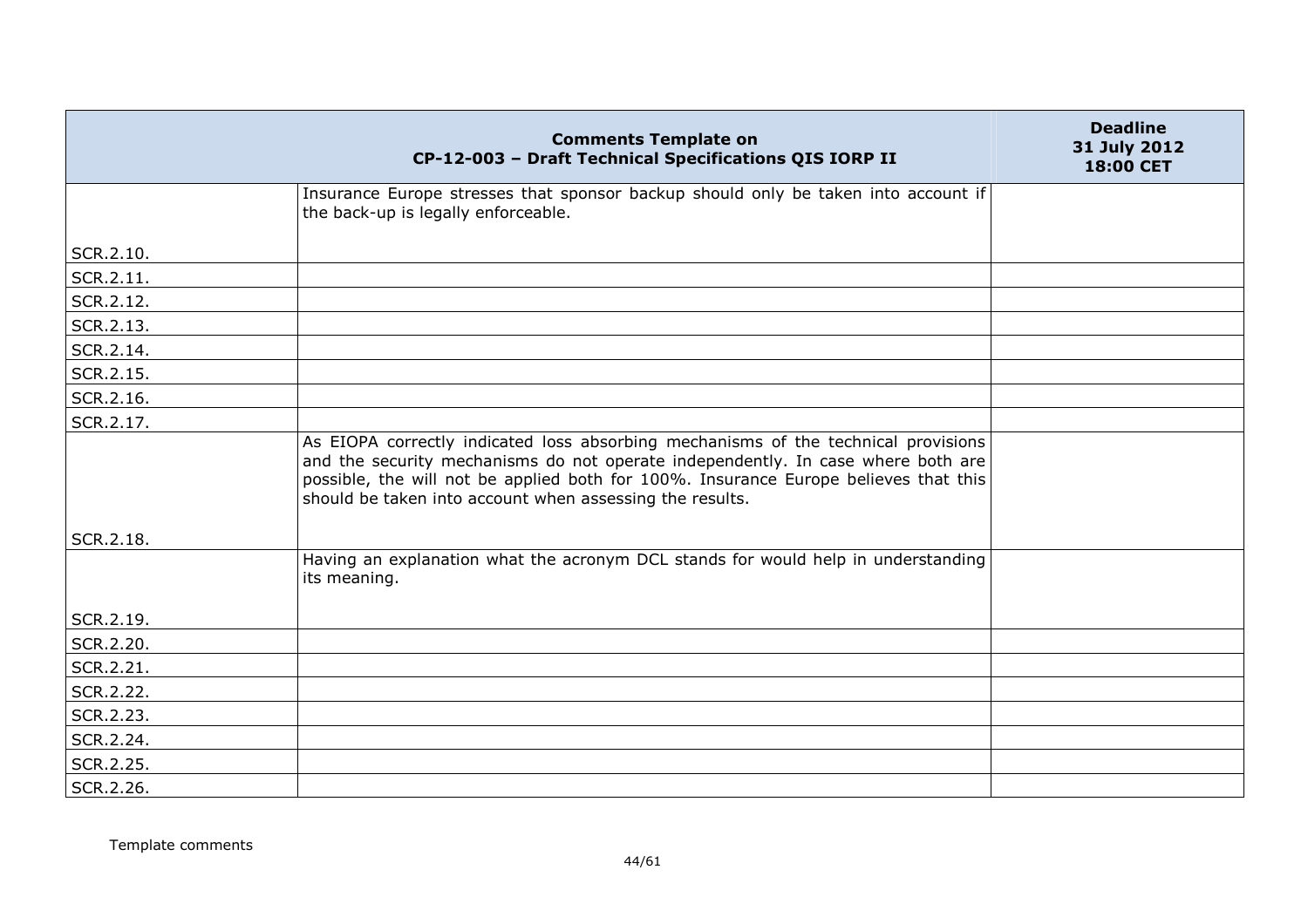|           | <b>Comments Template on</b><br>CP-12-003 - Draft Technical Specifications QIS IORP II | <b>Deadline</b><br>31 July 2012<br>18:00 CET |
|-----------|---------------------------------------------------------------------------------------|----------------------------------------------|
| SCR.2.27. |                                                                                       |                                              |
| SCR.2.28. |                                                                                       |                                              |
| SCR.2.29. |                                                                                       |                                              |
| SCR.2.30. |                                                                                       |                                              |
| SCR.2.31. |                                                                                       |                                              |
| SCR.2.32. |                                                                                       |                                              |
| SCR.2.33. |                                                                                       |                                              |
| SCR.2.34. |                                                                                       |                                              |
| SCR.2.35. |                                                                                       |                                              |
| SCR.3.1.  |                                                                                       |                                              |
| SCR.3.2.  |                                                                                       |                                              |
| SCR.3.3.  |                                                                                       |                                              |
| SCR.3.4.  |                                                                                       |                                              |
| SCR.3.5.  |                                                                                       |                                              |
| SCR.3.6.  |                                                                                       |                                              |
| SCR.4.1.  |                                                                                       |                                              |
| SCR.4.2.  |                                                                                       |                                              |
| SCR.4.3.  |                                                                                       |                                              |
| SCR.4.4.  |                                                                                       |                                              |
| SCR.5.1.  |                                                                                       |                                              |
| SCR.5.2.  |                                                                                       |                                              |
| SCR.5.3.  |                                                                                       |                                              |
| SCR.5.4.  |                                                                                       |                                              |
| SCR.5.5.  |                                                                                       |                                              |
| SCR.5.6.  |                                                                                       |                                              |
| SCR.5.7.  |                                                                                       |                                              |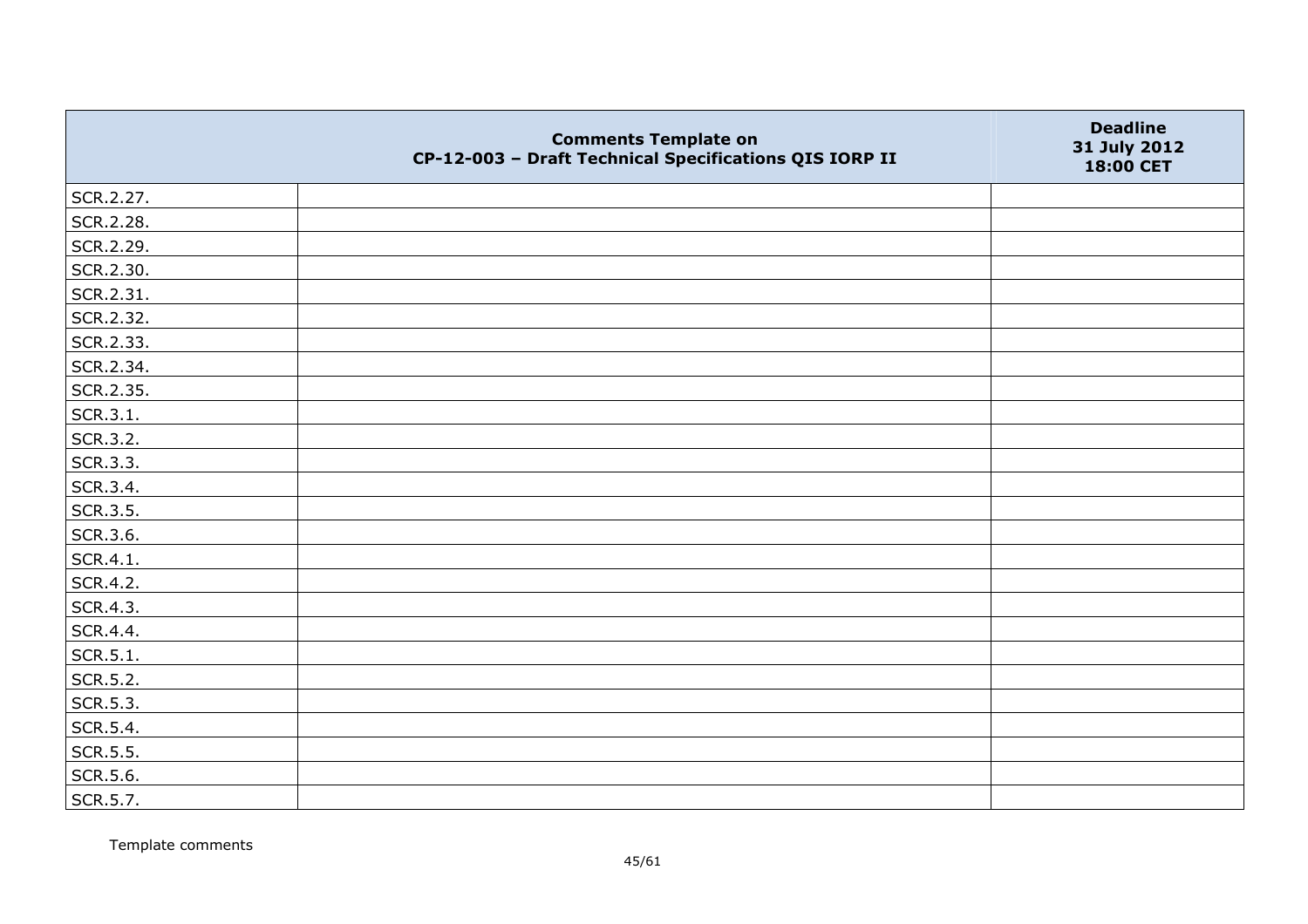|           | <b>Comments Template on</b><br>CP-12-003 - Draft Technical Specifications QIS IORP II                                                                                                                                                                                                                                                                                                                                                                                                                                                                                                        | <b>Deadline</b><br>31 July 2012<br>18:00 CET |
|-----------|----------------------------------------------------------------------------------------------------------------------------------------------------------------------------------------------------------------------------------------------------------------------------------------------------------------------------------------------------------------------------------------------------------------------------------------------------------------------------------------------------------------------------------------------------------------------------------------------|----------------------------------------------|
| SCR.5.8.  |                                                                                                                                                                                                                                                                                                                                                                                                                                                                                                                                                                                              |                                              |
| SCR.5.9.  |                                                                                                                                                                                                                                                                                                                                                                                                                                                                                                                                                                                              |                                              |
| SCR.5.10. |                                                                                                                                                                                                                                                                                                                                                                                                                                                                                                                                                                                              |                                              |
| SCR.5.11. |                                                                                                                                                                                                                                                                                                                                                                                                                                                                                                                                                                                              |                                              |
| SCR.5.12. |                                                                                                                                                                                                                                                                                                                                                                                                                                                                                                                                                                                              |                                              |
|           | It is too burdensome to shock a mutual fund according to a maximum capital<br>consumption allocation. It should be allowed to the IORPs to use the actual allocation<br>at valuation date because for other assets, a maximum capital consumption<br>reinvestment strategy is not mandated when calculating market risk.                                                                                                                                                                                                                                                                     |                                              |
| SCR.5.13. |                                                                                                                                                                                                                                                                                                                                                                                                                                                                                                                                                                                              |                                              |
| SCR.5.14. |                                                                                                                                                                                                                                                                                                                                                                                                                                                                                                                                                                                              |                                              |
| SCR.5.15. |                                                                                                                                                                                                                                                                                                                                                                                                                                                                                                                                                                                              |                                              |
| SCR.5.16. |                                                                                                                                                                                                                                                                                                                                                                                                                                                                                                                                                                                              |                                              |
| SCR.5.17. |                                                                                                                                                                                                                                                                                                                                                                                                                                                                                                                                                                                              |                                              |
| SCR.5.18. |                                                                                                                                                                                                                                                                                                                                                                                                                                                                                                                                                                                              |                                              |
| SCR.5.19. |                                                                                                                                                                                                                                                                                                                                                                                                                                                                                                                                                                                              |                                              |
| SCR.5.20. |                                                                                                                                                                                                                                                                                                                                                                                                                                                                                                                                                                                              |                                              |
| SCR.5.21. |                                                                                                                                                                                                                                                                                                                                                                                                                                                                                                                                                                                              |                                              |
|           | Insurance Europe would suggest that the interest rate scenarios for SCR interest rate<br>risk used the extrapolation method to determine the stresses for maturities for the<br>extrapolated part of the curve. That would give incentives for sound risk management.<br>Otherwise it will be impossible to manage risks according to SCR and the actual<br>changes of technical provisions at the same time. However, it must be ensured that<br>such solutions should apply both the IORPs and Insurers and that solutions found<br>should be addressed within the context of Solvency II. |                                              |
| SCR.5.22. |                                                                                                                                                                                                                                                                                                                                                                                                                                                                                                                                                                                              |                                              |
| SCR.5.23. |                                                                                                                                                                                                                                                                                                                                                                                                                                                                                                                                                                                              |                                              |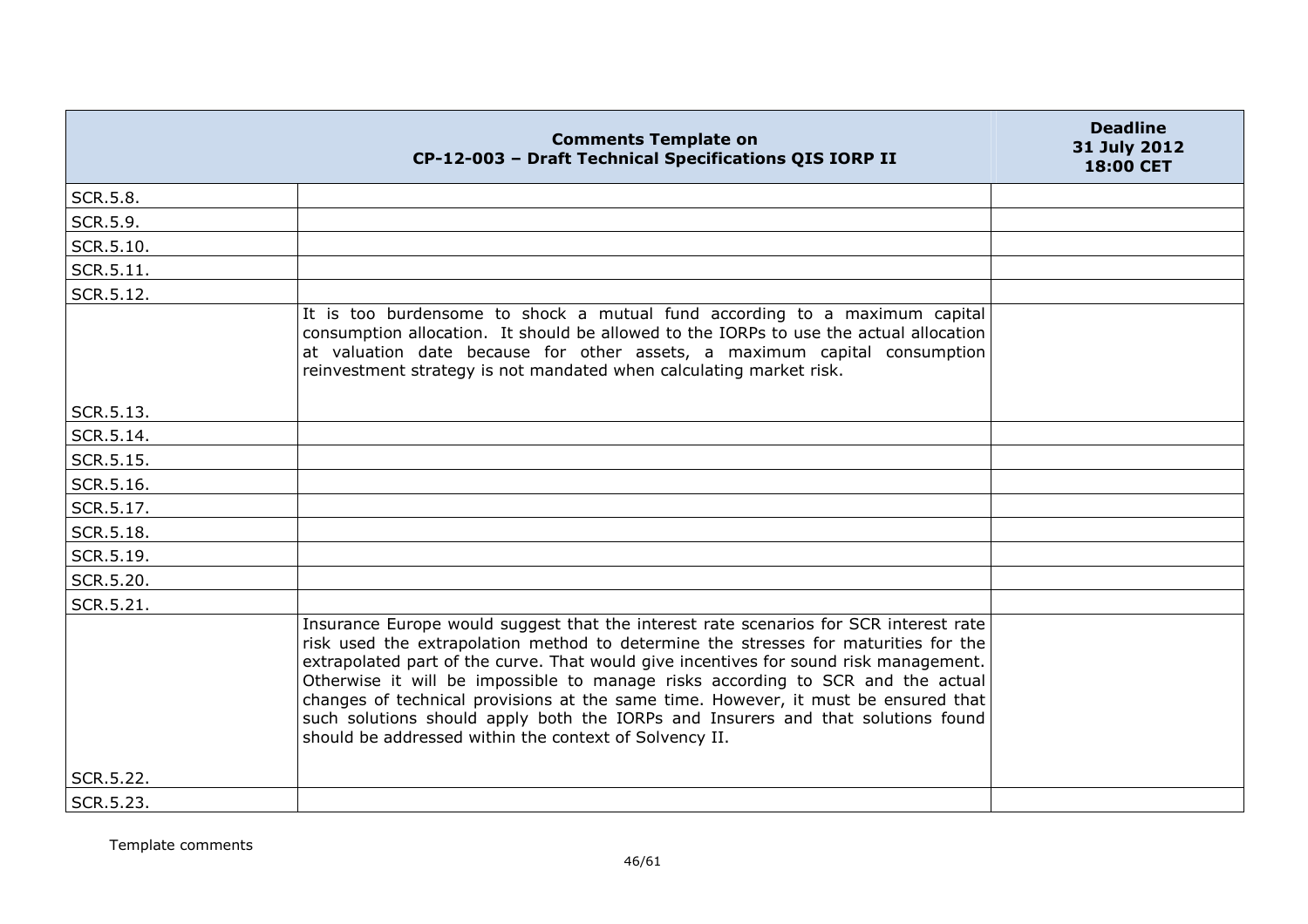|           | <b>Comments Template on</b><br>CP-12-003 - Draft Technical Specifications QIS IORP II                                                                                                                                                                                                                                                         | <b>Deadline</b><br>31 July 2012<br>18:00 CET |
|-----------|-----------------------------------------------------------------------------------------------------------------------------------------------------------------------------------------------------------------------------------------------------------------------------------------------------------------------------------------------|----------------------------------------------|
| SCR.5.24. |                                                                                                                                                                                                                                                                                                                                               |                                              |
| SCR.5.25. |                                                                                                                                                                                                                                                                                                                                               |                                              |
| SCR.5.26. |                                                                                                                                                                                                                                                                                                                                               |                                              |
| SCR.5.27. |                                                                                                                                                                                                                                                                                                                                               |                                              |
| SCR.5.28. |                                                                                                                                                                                                                                                                                                                                               |                                              |
| SCR.5.29. |                                                                                                                                                                                                                                                                                                                                               |                                              |
| SCR.5.30. |                                                                                                                                                                                                                                                                                                                                               |                                              |
| SCR.5.31. |                                                                                                                                                                                                                                                                                                                                               |                                              |
| SCR.5.32. |                                                                                                                                                                                                                                                                                                                                               |                                              |
| SCR.5.33. |                                                                                                                                                                                                                                                                                                                                               |                                              |
| SCR.5.34. |                                                                                                                                                                                                                                                                                                                                               |                                              |
| SCR.5.35. |                                                                                                                                                                                                                                                                                                                                               |                                              |
| SCR.5.36. |                                                                                                                                                                                                                                                                                                                                               |                                              |
| SCR.5.37. |                                                                                                                                                                                                                                                                                                                                               |                                              |
| SCR.5.38. |                                                                                                                                                                                                                                                                                                                                               |                                              |
| SCR.5.39. |                                                                                                                                                                                                                                                                                                                                               |                                              |
| SCR.5.40. |                                                                                                                                                                                                                                                                                                                                               |                                              |
| SCR.5.41. |                                                                                                                                                                                                                                                                                                                                               |                                              |
| SCR.5.42. |                                                                                                                                                                                                                                                                                                                                               |                                              |
| SCR.5.43. |                                                                                                                                                                                                                                                                                                                                               |                                              |
| SCR.5.44. |                                                                                                                                                                                                                                                                                                                                               |                                              |
| SCR.5.45. |                                                                                                                                                                                                                                                                                                                                               |                                              |
|           | SCR.5.46 - SCR.5.47: Insurance Europe suggests replacing the distinct 12 year<br>duration limit (for use of the equity duration-based approach) with a gradual<br>transition, where increased duration leads to reduced SCR Equity stress. For example<br>duration buckets of five years could be used. However, it must be ensured that such |                                              |
| SCR.5.46. | solutions should apply both the IORPs and Insurers and that solutions found should be                                                                                                                                                                                                                                                         |                                              |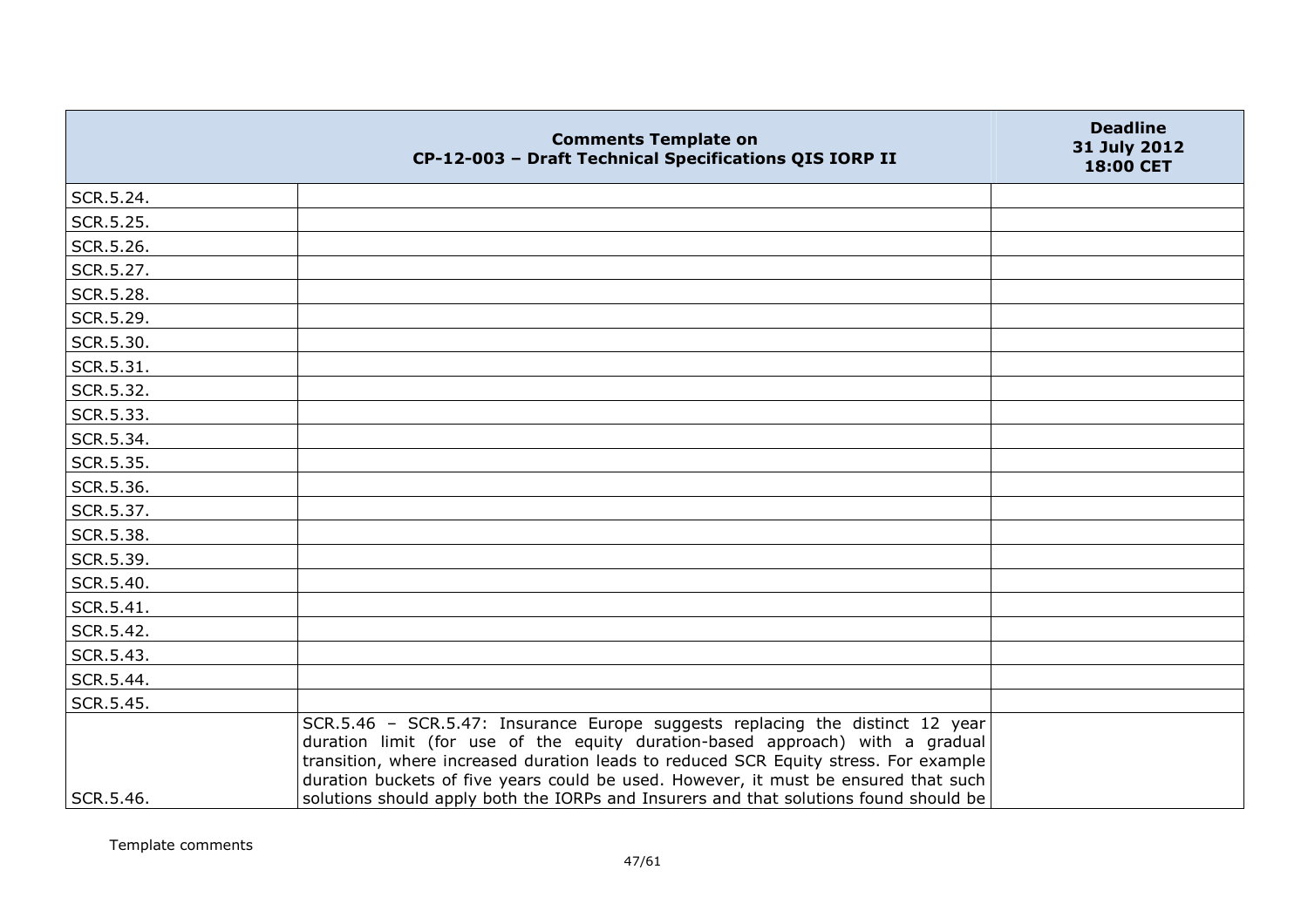|           | <b>Comments Template on</b><br>CP-12-003 - Draft Technical Specifications QIS IORP II | <b>Deadline</b><br>31 July 2012<br>18:00 CET |
|-----------|---------------------------------------------------------------------------------------|----------------------------------------------|
|           | addressed within the context of Solvency II.                                          |                                              |
|           |                                                                                       |                                              |
| SCR.5.47. |                                                                                       |                                              |
| SCR.5.48. |                                                                                       |                                              |
| SCR.5.49. |                                                                                       |                                              |
| SCR.5.50. |                                                                                       |                                              |
| SCR.5.51. |                                                                                       |                                              |
| SCR.5.52. |                                                                                       |                                              |
| SCR.5.53. |                                                                                       |                                              |
| SCR.5.54. |                                                                                       |                                              |
| SCR.5.55. |                                                                                       |                                              |
| SCR.5.56. |                                                                                       |                                              |
| SCR.5.57. |                                                                                       |                                              |
| SCR.5.58. |                                                                                       |                                              |
| SCR.5.59. |                                                                                       |                                              |
| SCR.5.60. |                                                                                       |                                              |
| SCR.5.61. |                                                                                       |                                              |
| SCR.5.62. |                                                                                       |                                              |
| SCR.5.63. |                                                                                       |                                              |
| SCR.5.64. |                                                                                       |                                              |
| SCR.5.65. |                                                                                       |                                              |
| SCR.5.66. |                                                                                       |                                              |
| SCR.5.67. |                                                                                       |                                              |
| SCR.5.68. |                                                                                       |                                              |
| SCR.5.69. |                                                                                       |                                              |

Template comments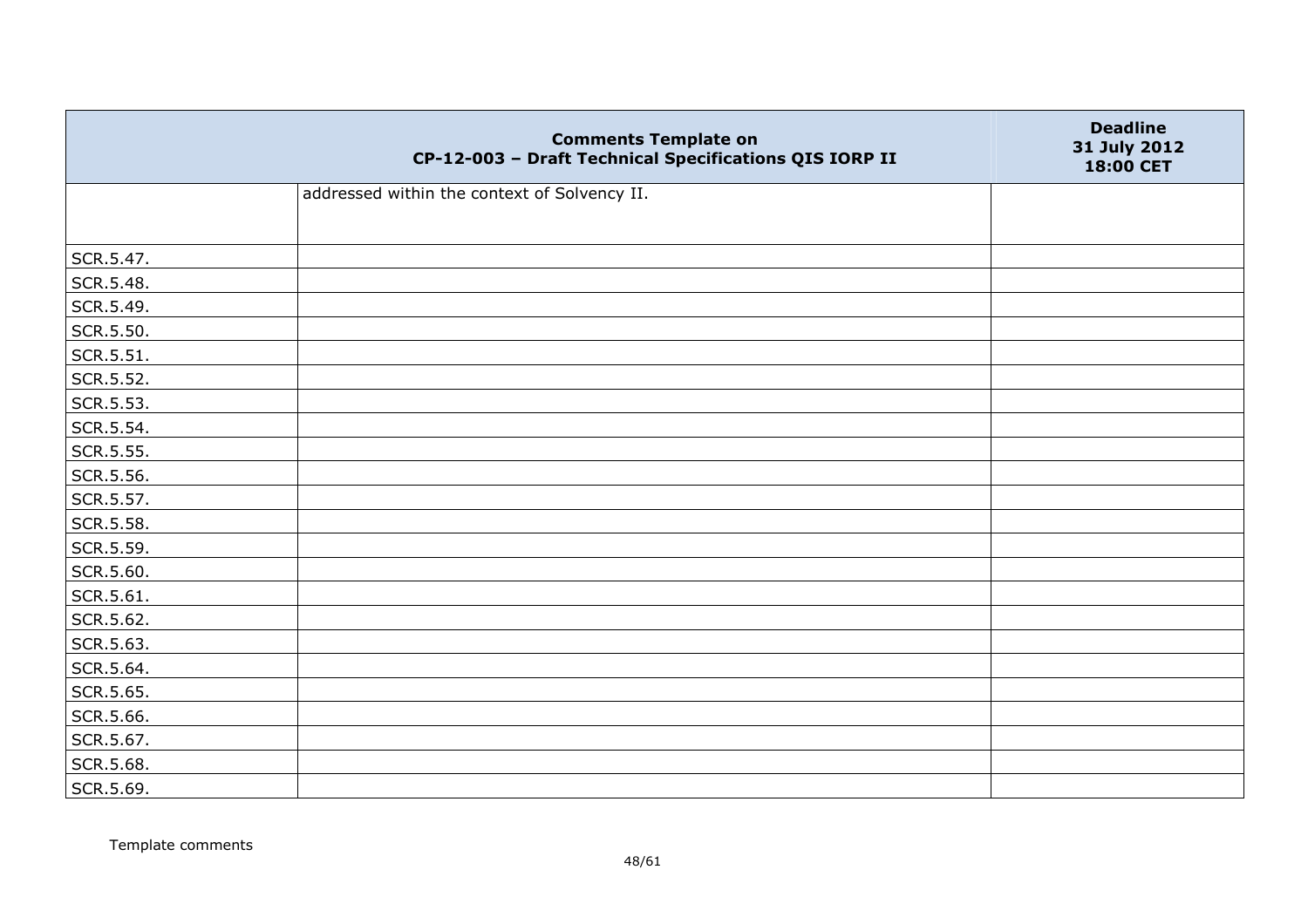|           | <b>Comments Template on</b><br>CP-12-003 - Draft Technical Specifications QIS IORP II                                                                                                                                                                                                                                                                                                                                                                                                                                                                                                                                                                                                                                      | <b>Deadline</b><br>31 July 2012<br>18:00 CET |
|-----------|----------------------------------------------------------------------------------------------------------------------------------------------------------------------------------------------------------------------------------------------------------------------------------------------------------------------------------------------------------------------------------------------------------------------------------------------------------------------------------------------------------------------------------------------------------------------------------------------------------------------------------------------------------------------------------------------------------------------------|----------------------------------------------|
| SCR.5.70. |                                                                                                                                                                                                                                                                                                                                                                                                                                                                                                                                                                                                                                                                                                                            |                                              |
| SCR.5.71. |                                                                                                                                                                                                                                                                                                                                                                                                                                                                                                                                                                                                                                                                                                                            |                                              |
| SCR.5.72. |                                                                                                                                                                                                                                                                                                                                                                                                                                                                                                                                                                                                                                                                                                                            |                                              |
|           | In case the assets are hold to mature due to the nature of the underlying liabilities, a<br>matching premium must be included in the calculations of the spread risk as this will<br>be highly reduced; ie only default risk remains. As such, Insurance Europe highly<br>welcomes EIOPAs intentions to test the matching premium in the context of the QIS.<br>However, it must be ensured that such solutions should apply both the IORPs and<br>Insurers and that solutions found should be addressed within the context of Solvency<br>II. In addition, further testing for IORPs might be needed to check whether these<br>mechanisms are appropriate given the differences between IORPs and Insurance<br>Companies. |                                              |
| SCR.5.73. |                                                                                                                                                                                                                                                                                                                                                                                                                                                                                                                                                                                                                                                                                                                            |                                              |
| SCR.5.74. |                                                                                                                                                                                                                                                                                                                                                                                                                                                                                                                                                                                                                                                                                                                            |                                              |
| SCR.5.75. |                                                                                                                                                                                                                                                                                                                                                                                                                                                                                                                                                                                                                                                                                                                            |                                              |
| SCR.5.76. |                                                                                                                                                                                                                                                                                                                                                                                                                                                                                                                                                                                                                                                                                                                            |                                              |
| SCR.5.77. |                                                                                                                                                                                                                                                                                                                                                                                                                                                                                                                                                                                                                                                                                                                            |                                              |
| SCR.5.78. |                                                                                                                                                                                                                                                                                                                                                                                                                                                                                                                                                                                                                                                                                                                            |                                              |
| SCR.5.79. |                                                                                                                                                                                                                                                                                                                                                                                                                                                                                                                                                                                                                                                                                                                            |                                              |
| SCR.5.80. |                                                                                                                                                                                                                                                                                                                                                                                                                                                                                                                                                                                                                                                                                                                            |                                              |
| SCR.5.81. |                                                                                                                                                                                                                                                                                                                                                                                                                                                                                                                                                                                                                                                                                                                            |                                              |
| SCR.5.82. |                                                                                                                                                                                                                                                                                                                                                                                                                                                                                                                                                                                                                                                                                                                            |                                              |
| SCR.5.83. |                                                                                                                                                                                                                                                                                                                                                                                                                                                                                                                                                                                                                                                                                                                            |                                              |
| SCR.5.84. |                                                                                                                                                                                                                                                                                                                                                                                                                                                                                                                                                                                                                                                                                                                            |                                              |
| SCR.5.85. |                                                                                                                                                                                                                                                                                                                                                                                                                                                                                                                                                                                                                                                                                                                            |                                              |
| SCR.5.86. |                                                                                                                                                                                                                                                                                                                                                                                                                                                                                                                                                                                                                                                                                                                            |                                              |
| SCR.5.87. |                                                                                                                                                                                                                                                                                                                                                                                                                                                                                                                                                                                                                                                                                                                            |                                              |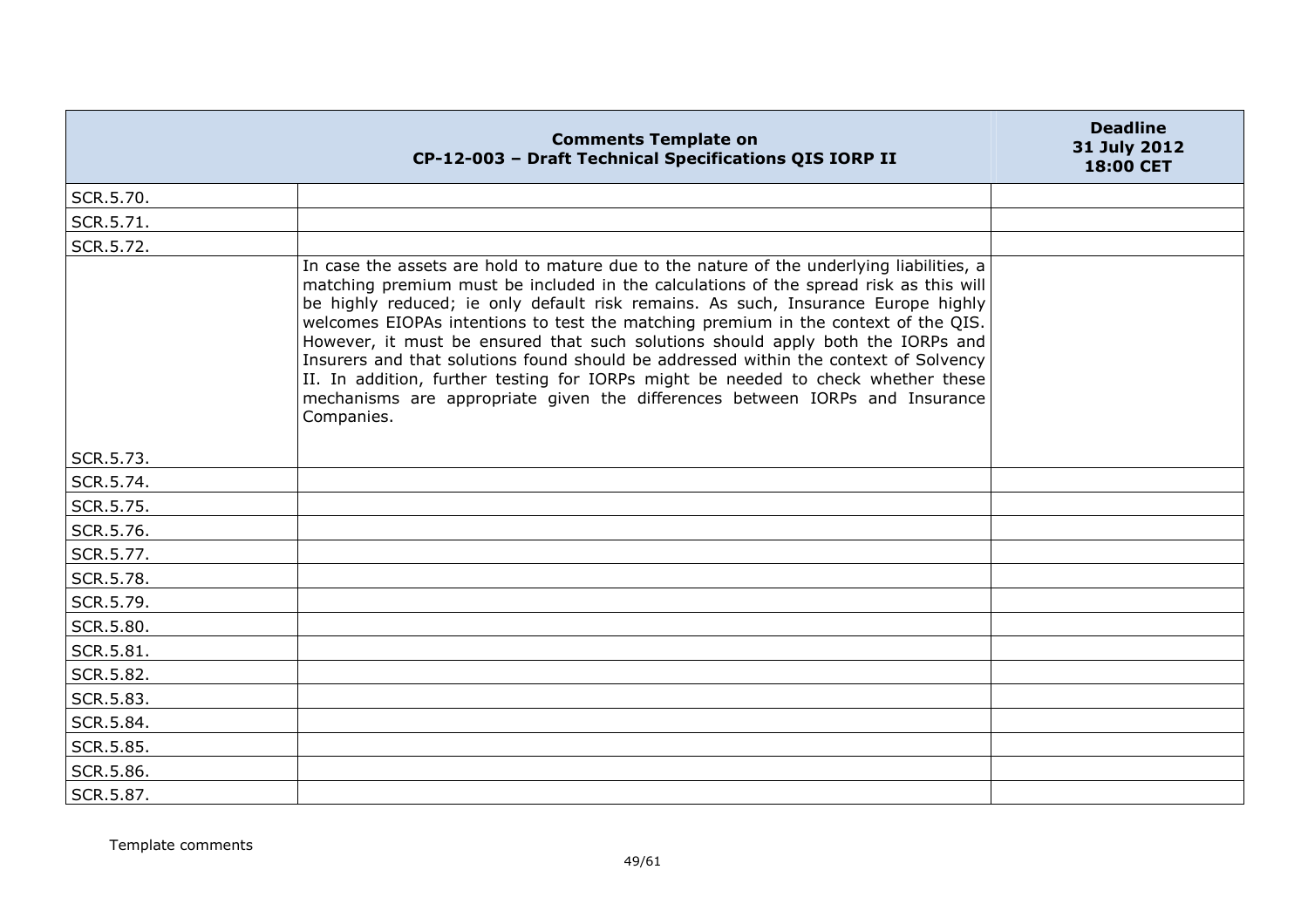|            | <b>Comments Template on</b><br>CP-12-003 - Draft Technical Specifications QIS IORP II                                                                                                                                                                                                                                              | <b>Deadline</b><br>31 July 2012<br>18:00 CET |
|------------|------------------------------------------------------------------------------------------------------------------------------------------------------------------------------------------------------------------------------------------------------------------------------------------------------------------------------------|----------------------------------------------|
| SCR.5.88.  |                                                                                                                                                                                                                                                                                                                                    |                                              |
| SCR.5.89.  |                                                                                                                                                                                                                                                                                                                                    |                                              |
| SCR.5.90.  |                                                                                                                                                                                                                                                                                                                                    |                                              |
| SCR.5.91.  |                                                                                                                                                                                                                                                                                                                                    |                                              |
| SCR.5.92.  |                                                                                                                                                                                                                                                                                                                                    |                                              |
|            | The spread risk should be treated the same regardless of whether such debt is issued<br>in EURO or in another EEA currency. For countries like eg. Sweden and Norway with a<br>relatively low outstanding national debt, debt issuance in SEK and NOK by EURO<br>countries can be an important asset source for duration purposes. |                                              |
| SCR.5.93.  |                                                                                                                                                                                                                                                                                                                                    |                                              |
| SCR.5.94.  |                                                                                                                                                                                                                                                                                                                                    |                                              |
| SCR.5.95.  |                                                                                                                                                                                                                                                                                                                                    |                                              |
| SCR.5.96.  |                                                                                                                                                                                                                                                                                                                                    |                                              |
| SCR.5.97.  |                                                                                                                                                                                                                                                                                                                                    |                                              |
| SCR.5.98.  |                                                                                                                                                                                                                                                                                                                                    |                                              |
| SCR.5.99.  |                                                                                                                                                                                                                                                                                                                                    |                                              |
| SCR.5.100. |                                                                                                                                                                                                                                                                                                                                    |                                              |
| SCR.5.101. |                                                                                                                                                                                                                                                                                                                                    |                                              |
| SCR.5.102. |                                                                                                                                                                                                                                                                                                                                    |                                              |
| SCR.5.103. |                                                                                                                                                                                                                                                                                                                                    |                                              |
| SCR.5.104. |                                                                                                                                                                                                                                                                                                                                    |                                              |
| SCR.5.105. |                                                                                                                                                                                                                                                                                                                                    |                                              |
| SCR.5.106. |                                                                                                                                                                                                                                                                                                                                    |                                              |
| SCR.5.107. |                                                                                                                                                                                                                                                                                                                                    |                                              |
| SCR.5.108. |                                                                                                                                                                                                                                                                                                                                    |                                              |
| SCR.5.109. |                                                                                                                                                                                                                                                                                                                                    |                                              |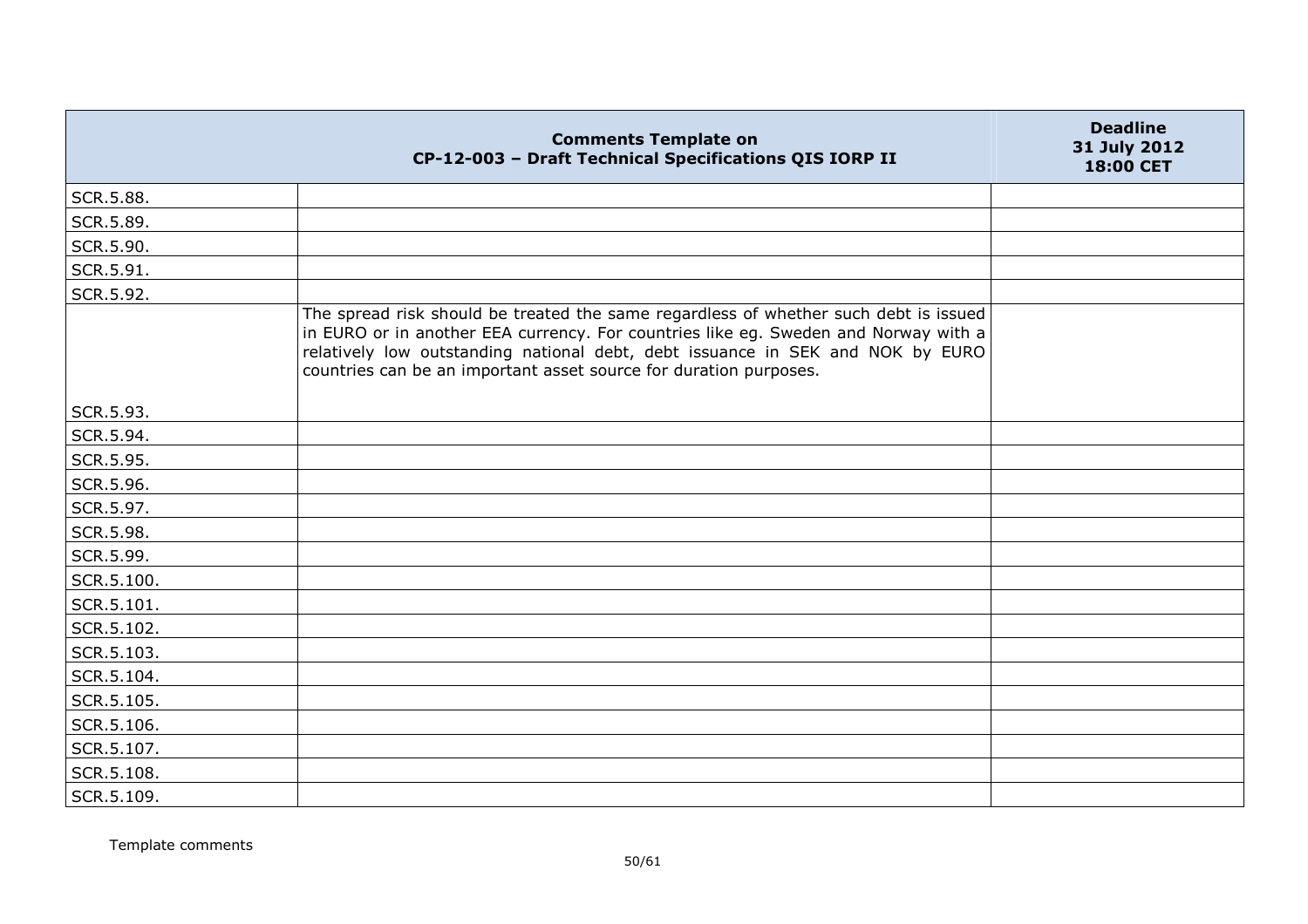|            | <b>Comments Template on</b><br>CP-12-003 - Draft Technical Specifications QIS IORP II                                                                                                                                                                                                               | <b>Deadline</b><br>31 July 2012<br>18:00 CET |
|------------|-----------------------------------------------------------------------------------------------------------------------------------------------------------------------------------------------------------------------------------------------------------------------------------------------------|----------------------------------------------|
| SCR.5.110. |                                                                                                                                                                                                                                                                                                     |                                              |
| SCR.5.111. |                                                                                                                                                                                                                                                                                                     |                                              |
| SCR.5.112. |                                                                                                                                                                                                                                                                                                     |                                              |
| SCR.5.113. |                                                                                                                                                                                                                                                                                                     |                                              |
| SCR.5.114. |                                                                                                                                                                                                                                                                                                     |                                              |
| SCR.5.115. |                                                                                                                                                                                                                                                                                                     |                                              |
| SCR.5.116. |                                                                                                                                                                                                                                                                                                     |                                              |
| SCR.5.117. |                                                                                                                                                                                                                                                                                                     |                                              |
| SCR.5.118. |                                                                                                                                                                                                                                                                                                     |                                              |
| SCR.5.119. |                                                                                                                                                                                                                                                                                                     |                                              |
| SCR.5.120. |                                                                                                                                                                                                                                                                                                     |                                              |
| SCR.5.121. |                                                                                                                                                                                                                                                                                                     |                                              |
| SCR.5.122. |                                                                                                                                                                                                                                                                                                     |                                              |
| SCR.5.123. |                                                                                                                                                                                                                                                                                                     |                                              |
| SCR.5.124. |                                                                                                                                                                                                                                                                                                     |                                              |
| SCR.5.125. |                                                                                                                                                                                                                                                                                                     |                                              |
| SCR.5.126. |                                                                                                                                                                                                                                                                                                     |                                              |
| SCR.5.127. |                                                                                                                                                                                                                                                                                                     |                                              |
| SCR.5.128. |                                                                                                                                                                                                                                                                                                     |                                              |
| SCR.5.129. |                                                                                                                                                                                                                                                                                                     |                                              |
| SCR.5.130. |                                                                                                                                                                                                                                                                                                     |                                              |
| SCR.5.131. |                                                                                                                                                                                                                                                                                                     |                                              |
|            | Regarding the treatment of recoverables from insurance contracts we would<br>recommend that products as for example the German "Rückdeckungsversicherungen"<br>are not subject to counterparty default risk, since<br>The counterparty is an insurance company under Solvency II supervisory with a |                                              |
| SCR.6.1.   | confidence level of 99,5%;                                                                                                                                                                                                                                                                          |                                              |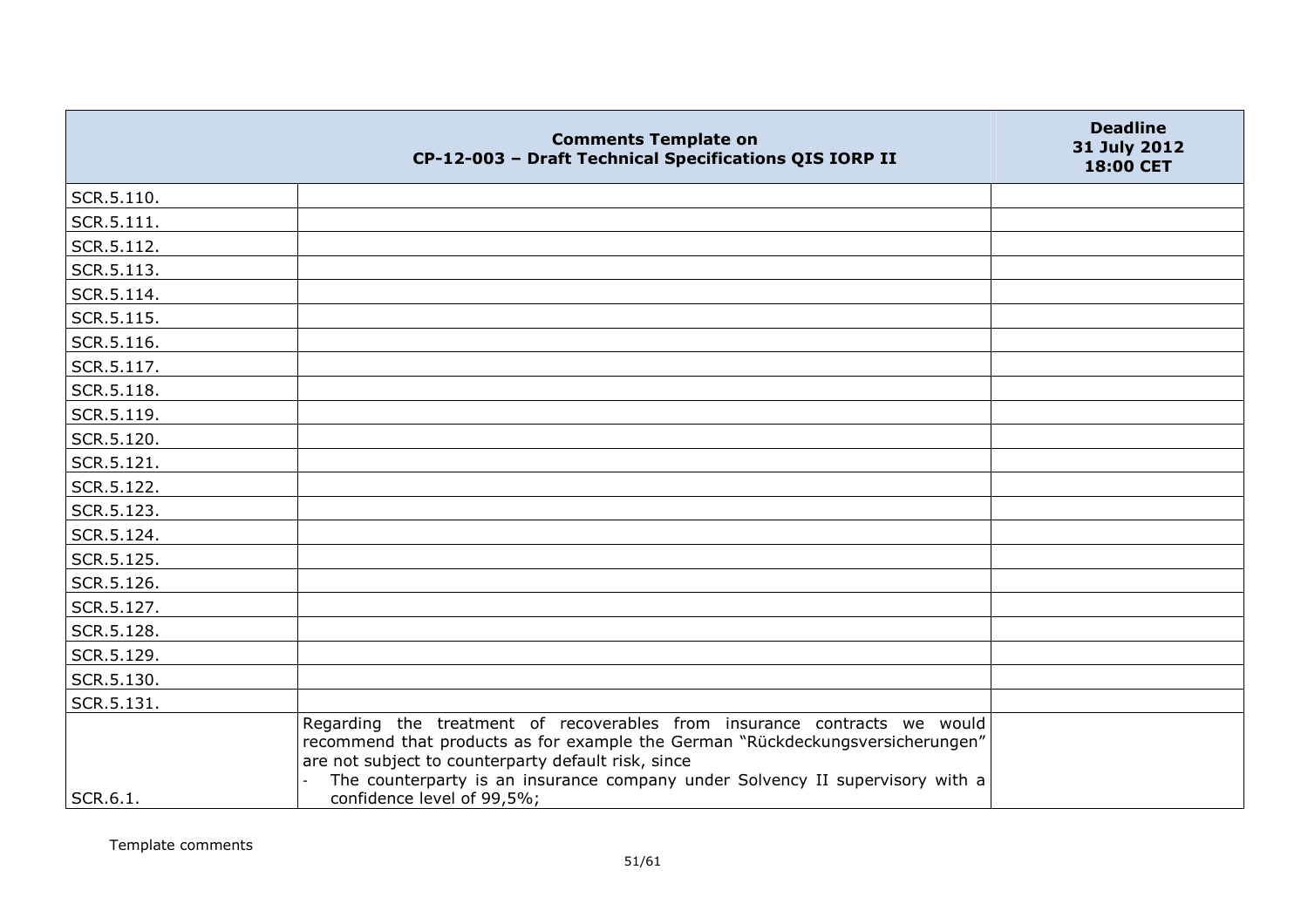|           | <b>Comments Template on</b><br>CP-12-003 - Draft Technical Specifications QIS IORP II                                                                                                                                                                              | <b>Deadline</b><br>31 July 2012<br>18:00 CET |
|-----------|--------------------------------------------------------------------------------------------------------------------------------------------------------------------------------------------------------------------------------------------------------------------|----------------------------------------------|
|           | The additional protection schemes available should be taken into account in case of<br>insolvency of these insurance companies;<br>Technical provisions, according local GAAP, are highly protected under national law<br>and have priority in case of insolvency. |                                              |
| SCR.6.2.  |                                                                                                                                                                                                                                                                    |                                              |
| SCR.6.3.  |                                                                                                                                                                                                                                                                    |                                              |
| SCR.6.4.  |                                                                                                                                                                                                                                                                    |                                              |
| SCR.6.5.  |                                                                                                                                                                                                                                                                    |                                              |
| SCR.6.6.  |                                                                                                                                                                                                                                                                    |                                              |
| SCR.6.7.  |                                                                                                                                                                                                                                                                    |                                              |
| SCR.6.8.  |                                                                                                                                                                                                                                                                    |                                              |
| SCR.6.9.  |                                                                                                                                                                                                                                                                    |                                              |
| SCR.6.10. |                                                                                                                                                                                                                                                                    |                                              |
| SCR.6.11. |                                                                                                                                                                                                                                                                    |                                              |
| SCR.6.12. |                                                                                                                                                                                                                                                                    |                                              |
| SCR.6.13. |                                                                                                                                                                                                                                                                    |                                              |
| SCR.6.14. |                                                                                                                                                                                                                                                                    |                                              |
| SCR.6.15. |                                                                                                                                                                                                                                                                    |                                              |
| SCR.6.16. |                                                                                                                                                                                                                                                                    |                                              |
| SCR.6.17. |                                                                                                                                                                                                                                                                    |                                              |
| SCR.6.18. |                                                                                                                                                                                                                                                                    |                                              |
| SCR.6.19. |                                                                                                                                                                                                                                                                    |                                              |
| SCR.6.20. |                                                                                                                                                                                                                                                                    |                                              |
| SCR.6.21. |                                                                                                                                                                                                                                                                    |                                              |
| SCR.6.22. |                                                                                                                                                                                                                                                                    |                                              |
| SCR.6.23. |                                                                                                                                                                                                                                                                    |                                              |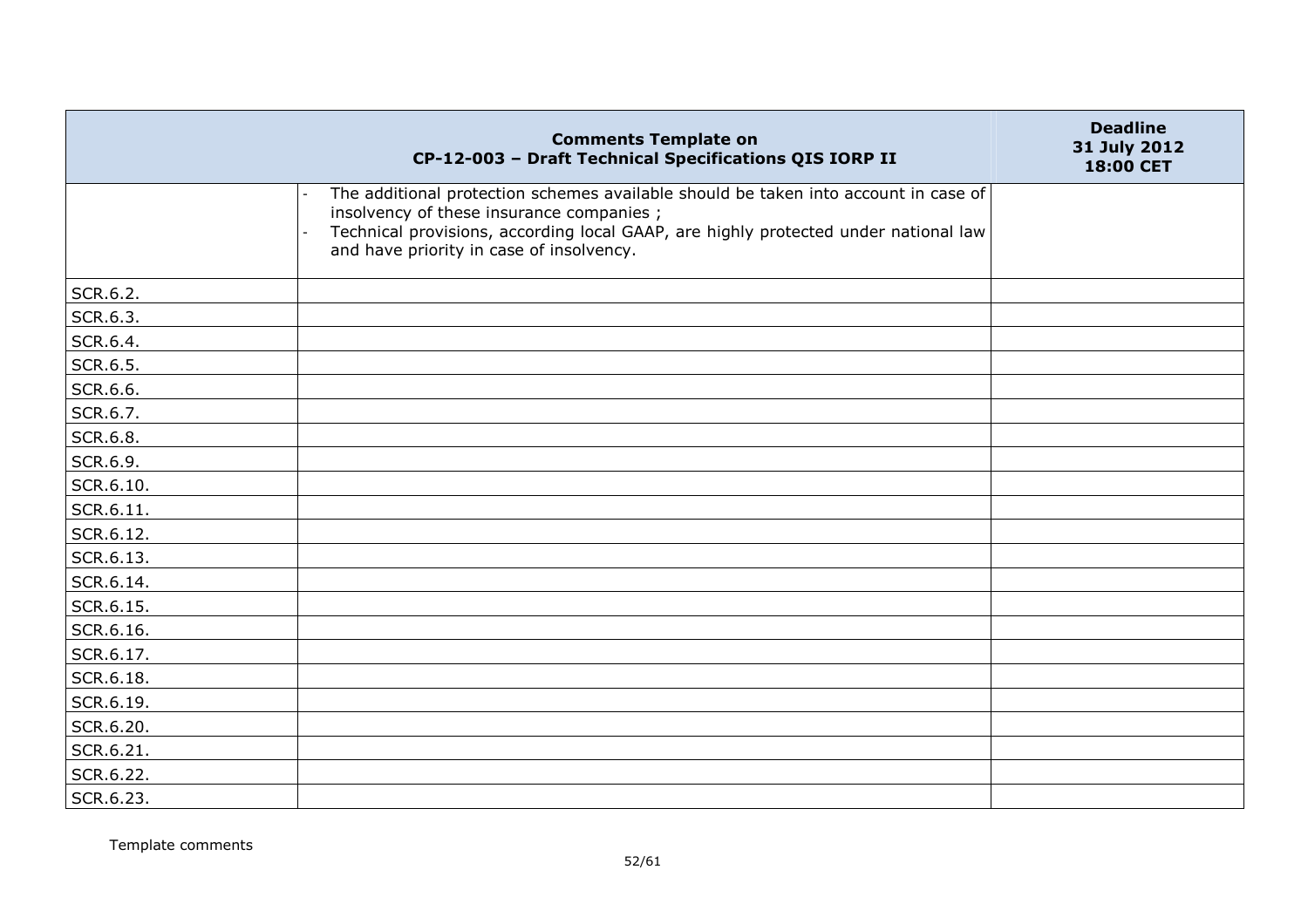|           | <b>Comments Template on</b><br>CP-12-003 - Draft Technical Specifications QIS IORP II                                                                                                                                                                                                                                             | <b>Deadline</b><br>31 July 2012<br>18:00 CET |
|-----------|-----------------------------------------------------------------------------------------------------------------------------------------------------------------------------------------------------------------------------------------------------------------------------------------------------------------------------------|----------------------------------------------|
| SCR.6.24. |                                                                                                                                                                                                                                                                                                                                   |                                              |
| SCR.6.25. |                                                                                                                                                                                                                                                                                                                                   |                                              |
| SCR.6.26. |                                                                                                                                                                                                                                                                                                                                   |                                              |
| SCR.6.27. |                                                                                                                                                                                                                                                                                                                                   |                                              |
| SCR.6.28. |                                                                                                                                                                                                                                                                                                                                   |                                              |
| SCR.6.29. |                                                                                                                                                                                                                                                                                                                                   |                                              |
| SCR.6.30. |                                                                                                                                                                                                                                                                                                                                   |                                              |
| SCR.6.31. |                                                                                                                                                                                                                                                                                                                                   |                                              |
| SCR.6.32. |                                                                                                                                                                                                                                                                                                                                   |                                              |
| SCR.7.1.  |                                                                                                                                                                                                                                                                                                                                   |                                              |
| SCR.7.2.  |                                                                                                                                                                                                                                                                                                                                   |                                              |
| SCR.7.3.  |                                                                                                                                                                                                                                                                                                                                   |                                              |
|           | One of the risks that is often covered by the pension schemes is the premium waiver.<br>This is a cover to fully pay the amounts as foreseen in the contract, in case of<br>disability or illness of the employee. It is unclear where to include this cover: under<br>disability, benefit option or even the health risk module. |                                              |
| SCR.7.4.  |                                                                                                                                                                                                                                                                                                                                   |                                              |
| SCR.7.5.  |                                                                                                                                                                                                                                                                                                                                   |                                              |
| SCR.7.6.  |                                                                                                                                                                                                                                                                                                                                   |                                              |
| SCR.7.7.  |                                                                                                                                                                                                                                                                                                                                   |                                              |
| SCR.7.8.  |                                                                                                                                                                                                                                                                                                                                   |                                              |
| SCR.7.9.  |                                                                                                                                                                                                                                                                                                                                   |                                              |
| SCR.7.10. |                                                                                                                                                                                                                                                                                                                                   |                                              |
| SCR.7.11. |                                                                                                                                                                                                                                                                                                                                   |                                              |
| SCR.7.12. |                                                                                                                                                                                                                                                                                                                                   |                                              |
| SCR.7.13. |                                                                                                                                                                                                                                                                                                                                   |                                              |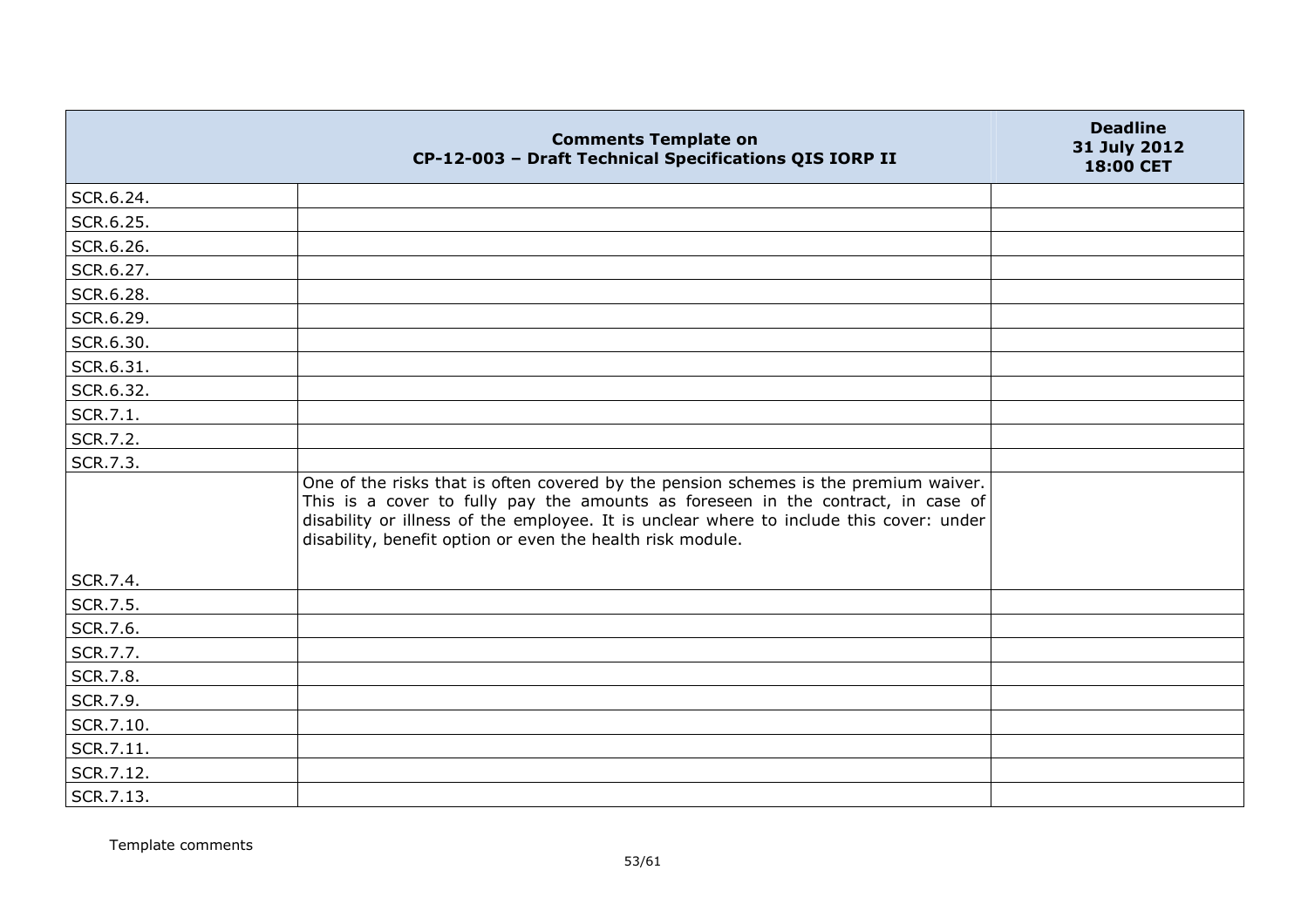| SCR.7.14.<br>SCR.7.15.<br>SCR.7.16.<br>SCR.7.17.<br>SCR.7.18.<br>SCR.7.19.<br>SCR.7.20.<br>SCR.7.21.<br>SCR.7.22.<br>SCR.7.23.<br>SCR.7.24.<br>SCR.7.25.<br>SCR.7.26.<br>SCR.7.27.<br>SCR.7.28.<br>SCR.7.29.<br>SCR.7.30.<br>SCR.7.31.                                                       | 31 July 2012 |
|----------------------------------------------------------------------------------------------------------------------------------------------------------------------------------------------------------------------------------------------------------------------------------------------|--------------|
|                                                                                                                                                                                                                                                                                              |              |
|                                                                                                                                                                                                                                                                                              |              |
|                                                                                                                                                                                                                                                                                              |              |
|                                                                                                                                                                                                                                                                                              |              |
|                                                                                                                                                                                                                                                                                              |              |
|                                                                                                                                                                                                                                                                                              |              |
|                                                                                                                                                                                                                                                                                              |              |
|                                                                                                                                                                                                                                                                                              |              |
|                                                                                                                                                                                                                                                                                              |              |
|                                                                                                                                                                                                                                                                                              |              |
|                                                                                                                                                                                                                                                                                              |              |
|                                                                                                                                                                                                                                                                                              |              |
|                                                                                                                                                                                                                                                                                              |              |
|                                                                                                                                                                                                                                                                                              |              |
|                                                                                                                                                                                                                                                                                              |              |
|                                                                                                                                                                                                                                                                                              |              |
|                                                                                                                                                                                                                                                                                              |              |
|                                                                                                                                                                                                                                                                                              |              |
| SCR.7.32.                                                                                                                                                                                                                                                                                    |              |
| SCR.7.33.                                                                                                                                                                                                                                                                                    |              |
| SCR.7.34.                                                                                                                                                                                                                                                                                    |              |
| SCR.7.35.                                                                                                                                                                                                                                                                                    |              |
| It is unclear how to assess the difference between recurring payments as a result of<br>disability-morbidity risk and financial compensation as a result of a "health insurance<br>obligation". Examples of both could help to value the right risks with the right<br>modules.<br>SCR.7.36. |              |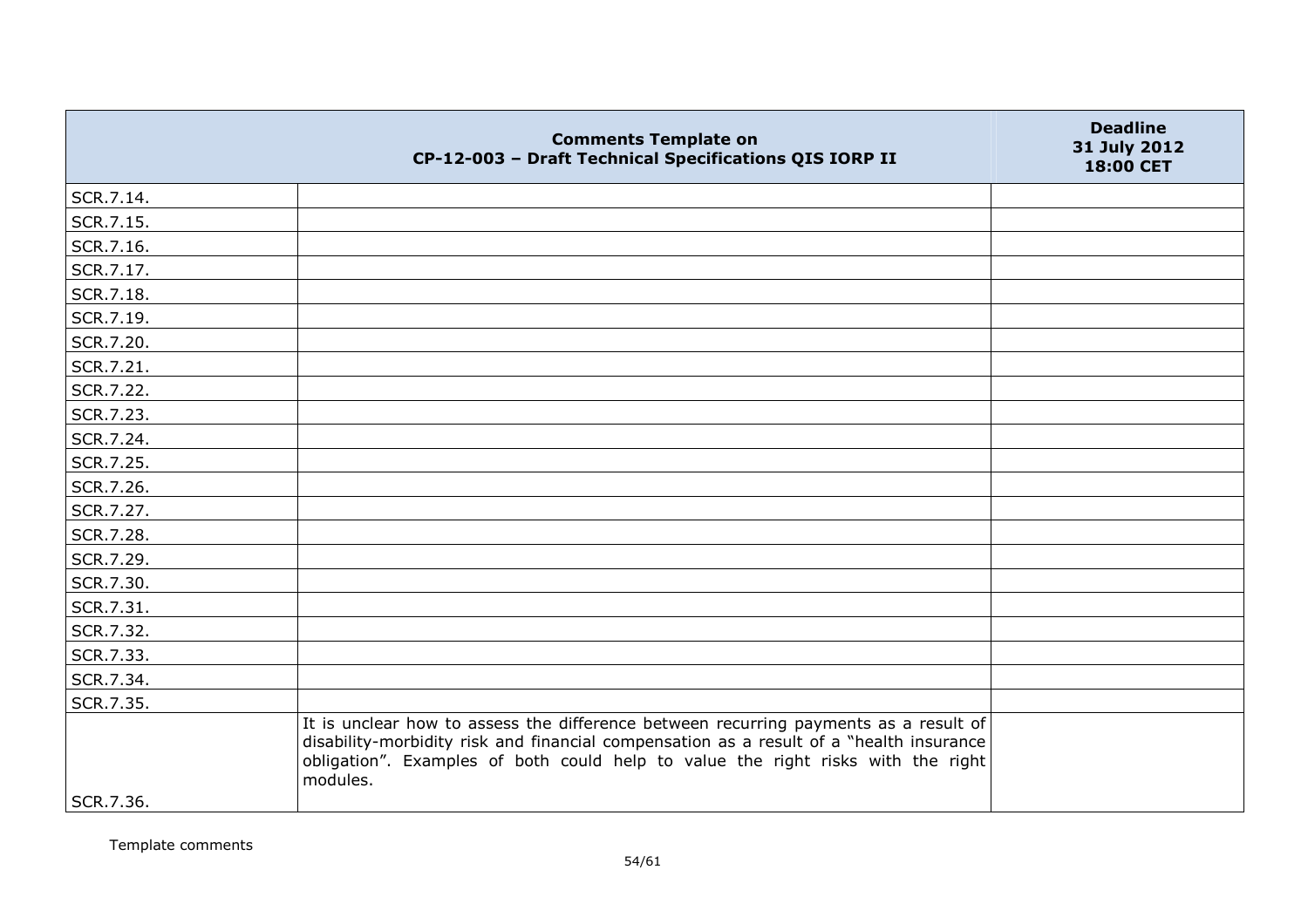|           | <b>Comments Template on</b><br>CP-12-003 - Draft Technical Specifications QIS IORP II | <b>Deadline</b><br>31 July 2012<br>18:00 CET |
|-----------|---------------------------------------------------------------------------------------|----------------------------------------------|
|           |                                                                                       |                                              |
| SCR.7.37. |                                                                                       |                                              |
| SCR.7.38. |                                                                                       |                                              |
| SCR.7.39. |                                                                                       |                                              |
| SCR.7.40. |                                                                                       |                                              |
| SCR.7.41. |                                                                                       |                                              |
| SCR.7.42. |                                                                                       |                                              |
| SCR.7.43. |                                                                                       |                                              |
| SCR.7.44. |                                                                                       |                                              |
| SCR.7.45. |                                                                                       |                                              |
| SCR.7.46. |                                                                                       |                                              |
| SCR.7.47. |                                                                                       |                                              |
| SCR.7.48. |                                                                                       |                                              |
| SCR.7.49. |                                                                                       |                                              |
| SCR.7.50. |                                                                                       |                                              |
| SCR.7.51. |                                                                                       |                                              |
| SCR.7.52. |                                                                                       |                                              |
| SCR.7.53. |                                                                                       |                                              |
| SCR.7.54. |                                                                                       |                                              |
| SCR.7.55. |                                                                                       |                                              |
| SCR.7.56. |                                                                                       |                                              |
| SCR.7.57. |                                                                                       |                                              |
| SCR.7.58. |                                                                                       |                                              |
| SCR.7.59. |                                                                                       |                                              |
| SCR.7.60. |                                                                                       |                                              |
| SCR.7.61. |                                                                                       |                                              |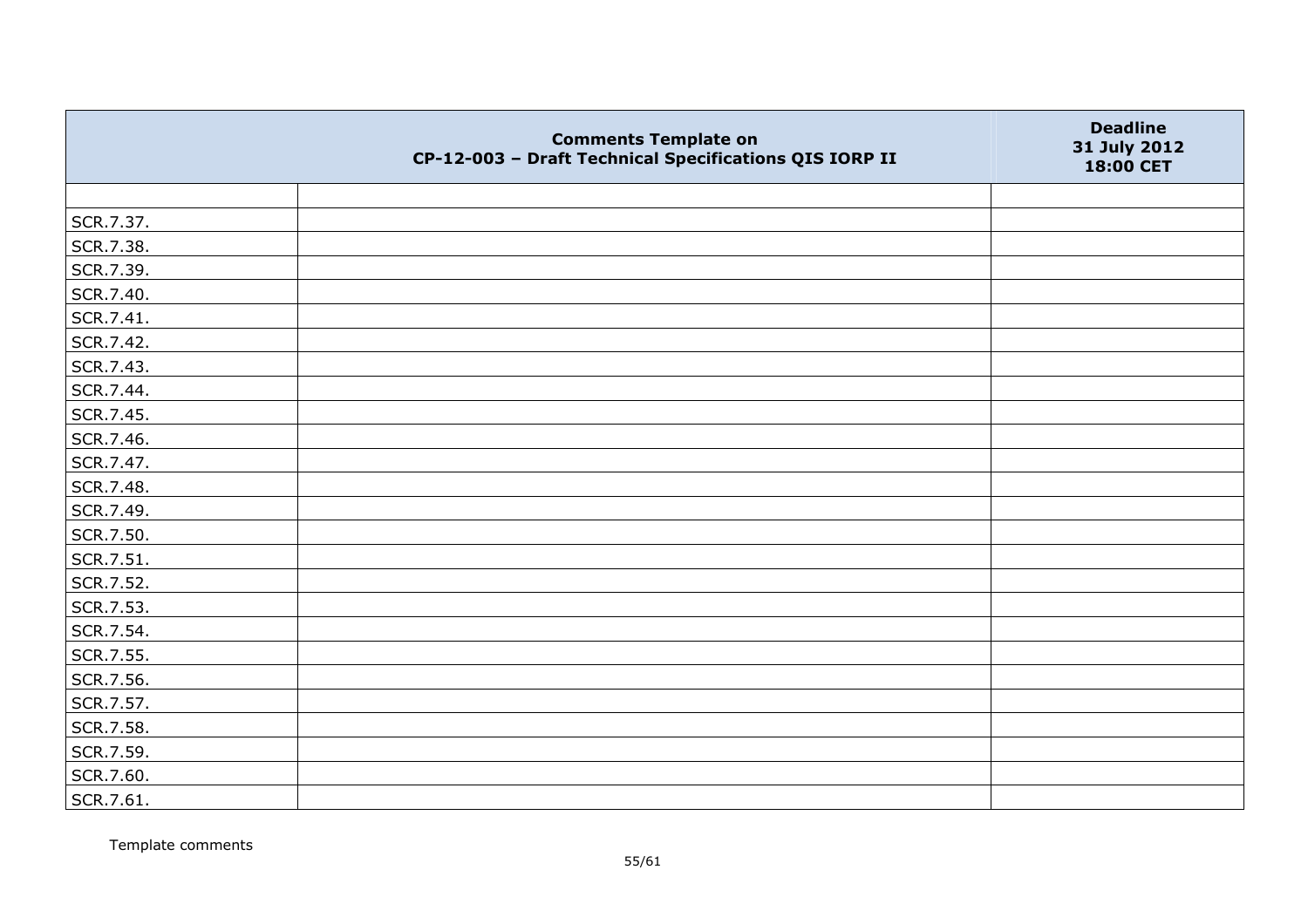|           | <b>Comments Template on</b><br>CP-12-003 - Draft Technical Specifications QIS IORP II | <b>Deadline</b><br>31 July 2012<br>18:00 CET |
|-----------|---------------------------------------------------------------------------------------|----------------------------------------------|
| SCR.7.62. |                                                                                       |                                              |
| SCR.7.63. |                                                                                       |                                              |
| SCR.7.64. |                                                                                       |                                              |
| SCR.7.65. |                                                                                       |                                              |
| SCR.7.66. |                                                                                       |                                              |
| SCR.7.67. |                                                                                       |                                              |
| SCR.7.68. |                                                                                       |                                              |
| SCR.7.69. |                                                                                       |                                              |
| SCR.7.70. |                                                                                       |                                              |
| SCR.7.71. |                                                                                       |                                              |
| SCR.7.72. |                                                                                       |                                              |
| SCR.7.73. |                                                                                       |                                              |
| SCR.7.74. |                                                                                       |                                              |
| SCR.7.75. |                                                                                       |                                              |
| SCR.7.76. |                                                                                       |                                              |
| SCR.7.77. |                                                                                       |                                              |
| SCR.7.78. |                                                                                       |                                              |
| SCR.7.79. |                                                                                       |                                              |
| SCR.7.80. |                                                                                       |                                              |
| SCR.7.81. |                                                                                       |                                              |
| SCR.7.82. |                                                                                       |                                              |
| SCR.7.83. |                                                                                       |                                              |
| SCR.7.84. |                                                                                       |                                              |
| SCR.7.85. |                                                                                       |                                              |
| SCR.7.86. |                                                                                       |                                              |
| SCR.7.87. |                                                                                       |                                              |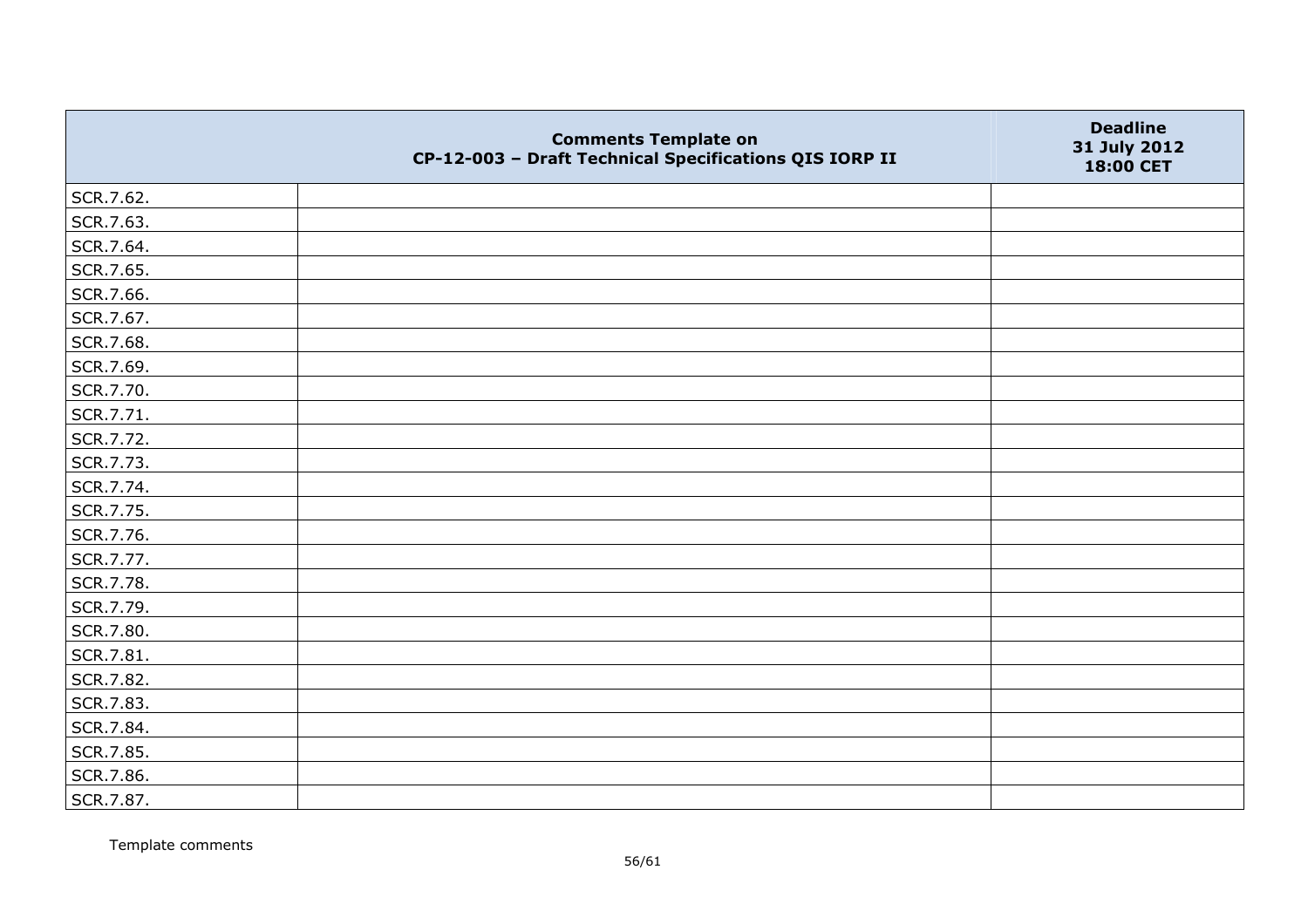|                 | <b>Comments Template on</b><br>CP-12-003 - Draft Technical Specifications QIS IORP II                                                                                                                                    | <b>Deadline</b><br>31 July 2012<br>18:00 CET |
|-----------------|--------------------------------------------------------------------------------------------------------------------------------------------------------------------------------------------------------------------------|----------------------------------------------|
| SCR.8.1.        |                                                                                                                                                                                                                          |                                              |
| SCR.8.2.        |                                                                                                                                                                                                                          |                                              |
| <b>SCR.8.3.</b> |                                                                                                                                                                                                                          |                                              |
| SCR.8.4.        |                                                                                                                                                                                                                          |                                              |
|                 | As indicated in the disability-morbidity risk sub module, Insurance Europe believes<br>that there should be more guidance for which obligations of IORPs, including risks as<br>health risks, would be more appropriate. |                                              |
| SCR.8.5.        |                                                                                                                                                                                                                          |                                              |
| SCR.8.6.        |                                                                                                                                                                                                                          |                                              |
| SCR.8.7.        |                                                                                                                                                                                                                          |                                              |
| SCR.9.1.        |                                                                                                                                                                                                                          |                                              |
| SCR.9.2.        |                                                                                                                                                                                                                          |                                              |
| SCR.9.3.        |                                                                                                                                                                                                                          |                                              |
| SCR.9.4.        |                                                                                                                                                                                                                          |                                              |
| SCR.9.5.        |                                                                                                                                                                                                                          |                                              |
| SCR.9.6.        |                                                                                                                                                                                                                          |                                              |
| SCR.9.7.        |                                                                                                                                                                                                                          |                                              |
| <b>SCR.9.8.</b> |                                                                                                                                                                                                                          |                                              |
| SCR.9.9.        |                                                                                                                                                                                                                          |                                              |
| SCR.9.10.       |                                                                                                                                                                                                                          |                                              |
| SCR.9.11.       |                                                                                                                                                                                                                          |                                              |
| SCR.9.12.       |                                                                                                                                                                                                                          |                                              |
| SCR.9.13.       |                                                                                                                                                                                                                          |                                              |
| SCR.9.14.       |                                                                                                                                                                                                                          |                                              |
| SCR.9.15.       |                                                                                                                                                                                                                          |                                              |
| SCR.9.16.       |                                                                                                                                                                                                                          |                                              |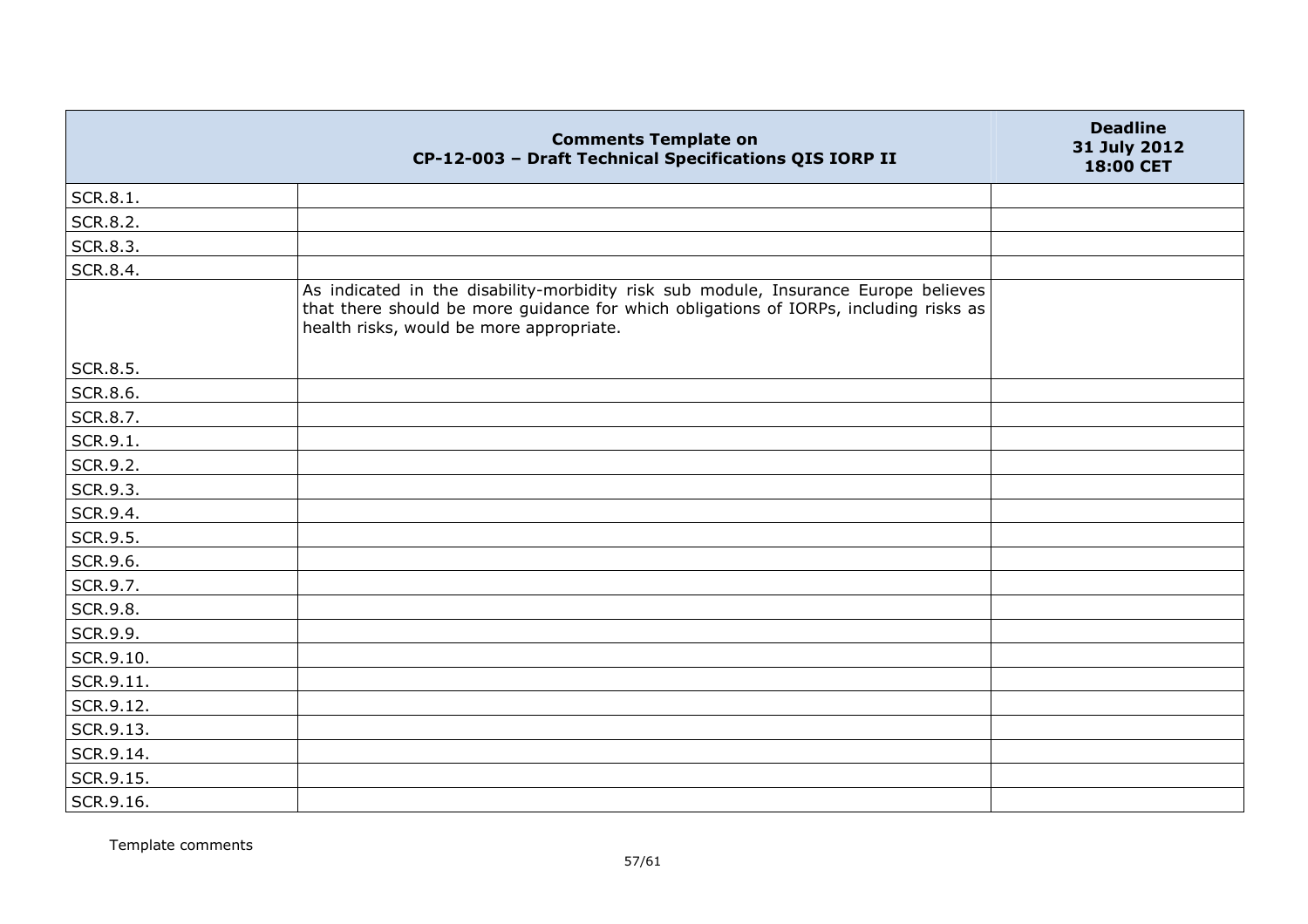|           | <b>Comments Template on</b><br>CP-12-003 - Draft Technical Specifications QIS IORP II | <b>Deadline</b><br>31 July 2012<br>18:00 CET |
|-----------|---------------------------------------------------------------------------------------|----------------------------------------------|
| SCR.9.17. |                                                                                       |                                              |
| SCR.9.18. |                                                                                       |                                              |
| SCR.9.19. |                                                                                       |                                              |
| SCR.9.20. |                                                                                       |                                              |
| SCR.9.21. |                                                                                       |                                              |
| SCR.9.22. |                                                                                       |                                              |
| SCR.9.23. |                                                                                       |                                              |
| SCR.9.24. |                                                                                       |                                              |
| SCR.9.25. |                                                                                       |                                              |
| SCR.9.26. |                                                                                       |                                              |
| SCR.9.27. |                                                                                       |                                              |
| SCR.9.28. |                                                                                       |                                              |
| SCR.9.29. |                                                                                       |                                              |
| SCR.9.30. |                                                                                       |                                              |
| SCR.9.31. |                                                                                       |                                              |
| SCR.9.32. |                                                                                       |                                              |
| SCR.9.33. |                                                                                       |                                              |
| SCR.9.34. |                                                                                       |                                              |
| SCR.10.1. |                                                                                       |                                              |
| SCR.10.2. |                                                                                       |                                              |
| SCR.10.3. |                                                                                       |                                              |
| SCR.10.4. |                                                                                       |                                              |
| SCR.10.5. |                                                                                       |                                              |
| SCR.10.6. |                                                                                       |                                              |
| SCR.10.7. |                                                                                       |                                              |
| SCR.10.8. |                                                                                       |                                              |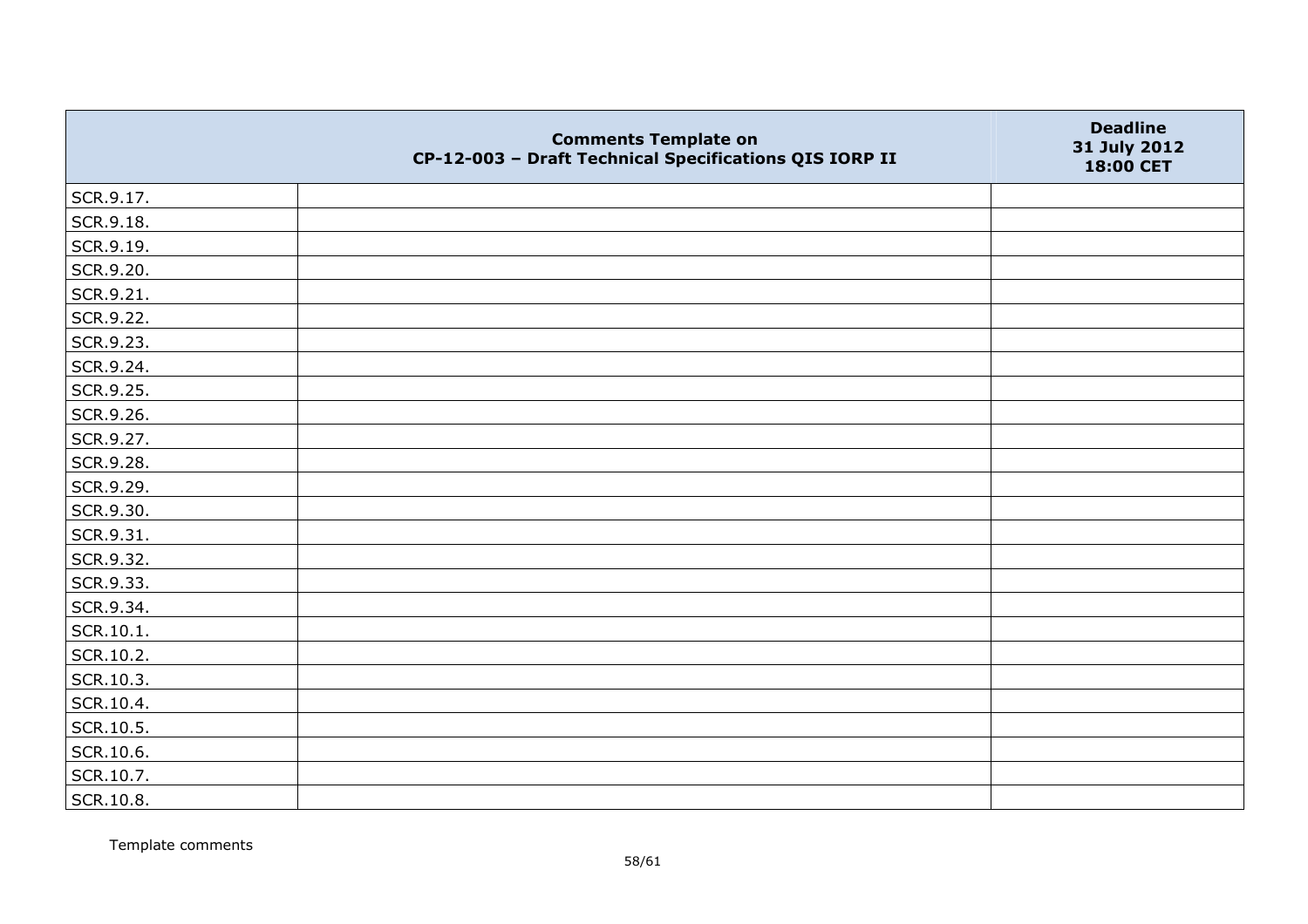|            | <b>Comments Template on</b><br>CP-12-003 - Draft Technical Specifications QIS IORP II                                                                                                                                                                                                                                                                                                                                                                                                                                      | <b>Deadline</b><br>31 July 2012<br>18:00 CET |
|------------|----------------------------------------------------------------------------------------------------------------------------------------------------------------------------------------------------------------------------------------------------------------------------------------------------------------------------------------------------------------------------------------------------------------------------------------------------------------------------------------------------------------------------|----------------------------------------------|
| SCR.10.9.  |                                                                                                                                                                                                                                                                                                                                                                                                                                                                                                                            |                                              |
| SCR.10.10. |                                                                                                                                                                                                                                                                                                                                                                                                                                                                                                                            |                                              |
| SCR.10.11. |                                                                                                                                                                                                                                                                                                                                                                                                                                                                                                                            |                                              |
| MCR.1.1.   |                                                                                                                                                                                                                                                                                                                                                                                                                                                                                                                            |                                              |
| MCR.2.1.   |                                                                                                                                                                                                                                                                                                                                                                                                                                                                                                                            |                                              |
| MCR.2.2.   |                                                                                                                                                                                                                                                                                                                                                                                                                                                                                                                            |                                              |
| MCR.2.3.   |                                                                                                                                                                                                                                                                                                                                                                                                                                                                                                                            |                                              |
| MCR.2.4.   |                                                                                                                                                                                                                                                                                                                                                                                                                                                                                                                            |                                              |
|            | The CAR is based on a contractual base ("in relation to each contract"). Such a<br>detailed contractual calculation is complex and seems to be not feasible for lots of<br>IORP. Considering that suitable model points can be used for cash-flow projections<br>(section 2.4 - HBS 4.4) - which make perfectly sense from our point of view - it is not<br>meaningful and helpful to require contract-based calculation for CAR. (The similar<br>approach in the Solvency II framework causes already some difficulties.) |                                              |
| MCR.2.5.   |                                                                                                                                                                                                                                                                                                                                                                                                                                                                                                                            |                                              |
| MCR.2.6.   |                                                                                                                                                                                                                                                                                                                                                                                                                                                                                                                            |                                              |
| MCR.2.7.   |                                                                                                                                                                                                                                                                                                                                                                                                                                                                                                                            |                                              |
| MCR.2.8.   |                                                                                                                                                                                                                                                                                                                                                                                                                                                                                                                            |                                              |
| MCR.2.9.   |                                                                                                                                                                                                                                                                                                                                                                                                                                                                                                                            |                                              |
| PRO.1.1.   |                                                                                                                                                                                                                                                                                                                                                                                                                                                                                                                            |                                              |
|            | Insurance Europe believes that it is appropriate that proportionality should be<br>assessed, based on the nature, scale and complexity of the underlying risks. However,<br>using simplified methods increases the risk of model error. Therefore, the use of<br>simplified methods should incorporate the degree of conservatism which is necessary<br>to result in the same level of calibration/protection of beneficiaries.                                                                                            |                                              |
| PRO.2.1.   |                                                                                                                                                                                                                                                                                                                                                                                                                                                                                                                            |                                              |
| PRO.2.2.   |                                                                                                                                                                                                                                                                                                                                                                                                                                                                                                                            |                                              |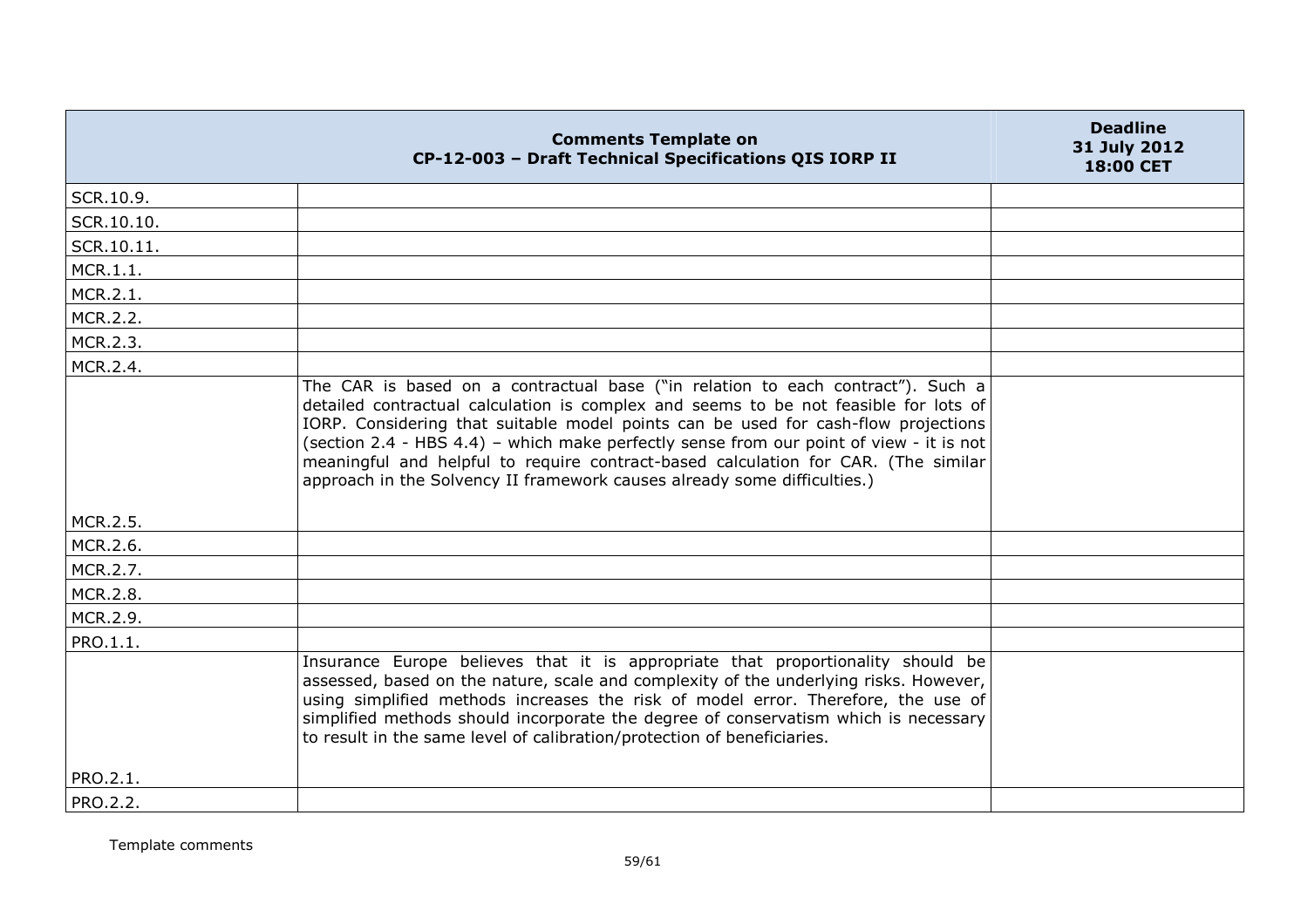|           | <b>Comments Template on</b><br>CP-12-003 - Draft Technical Specifications QIS IORP II | <b>Deadline</b><br>31 July 2012<br>18:00 CET |
|-----------|---------------------------------------------------------------------------------------|----------------------------------------------|
| PRO.2.3.  |                                                                                       |                                              |
| PRO.2.4.  |                                                                                       |                                              |
| PRO.2.5.  |                                                                                       |                                              |
| PRO.2.6.  |                                                                                       |                                              |
| PRO.3.1.  |                                                                                       |                                              |
| PRO.3.2.  |                                                                                       |                                              |
| PRO.3.3.  |                                                                                       |                                              |
| PRO.3.4.  |                                                                                       |                                              |
| PRO.3.5.  |                                                                                       |                                              |
| PRO.3.6.  |                                                                                       |                                              |
| PRO.3.7.  |                                                                                       |                                              |
| PRO.3.8.  |                                                                                       |                                              |
| PRO.3.9.  |                                                                                       |                                              |
| PRO.3.10. |                                                                                       |                                              |
| PRO.3.11. |                                                                                       |                                              |
| PRO.3.12. |                                                                                       |                                              |
| PRO.3.13. |                                                                                       |                                              |
| PRO.3.14. |                                                                                       |                                              |
| PRO.3.15. |                                                                                       |                                              |
| PRO.3.16. |                                                                                       |                                              |
| PRO.3.17. |                                                                                       |                                              |
| PRO.3.18. |                                                                                       |                                              |
| PRO.3.19. |                                                                                       |                                              |
| PRO.3.20. |                                                                                       |                                              |
| PRO.3.21. |                                                                                       |                                              |
| PRO.3.22. |                                                                                       |                                              |